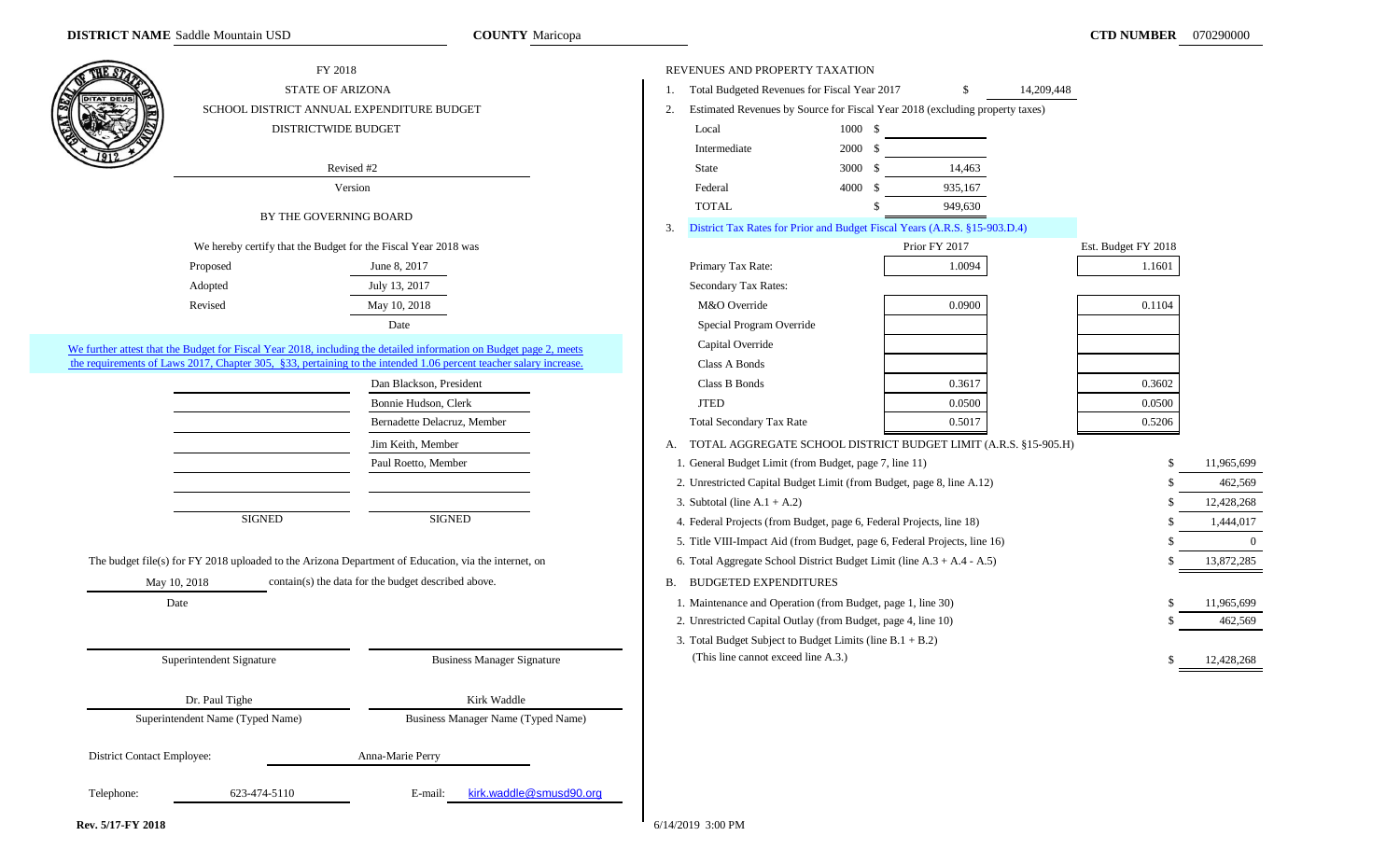**DISTRICT NAME COUNTY** Maricopa **CTD NUMBER** 070290000 **VERSION** Saddle Mountain USD

**VERSION** Revised #2

| <b>FUND 001 (M&amp;O)</b>                               |     |            |        |           |           |             | <b>MAINTENANCE AND OPERATION (M&amp;O) FUND</b> |        |            |               |              |
|---------------------------------------------------------|-----|------------|--------|-----------|-----------|-------------|-------------------------------------------------|--------|------------|---------------|--------------|
|                                                         |     |            |        |           | Employee  | Purchased   |                                                 |        | Totals     |               |              |
|                                                         |     | <b>FTE</b> |        | Salaries  | Benefits  | Services    | Supplies                                        | Other  | Prior      | <b>Budget</b> | $\%$         |
| <b>Expenditures</b>                                     |     | Prior      | Budget |           |           | 6300, 6400, |                                                 |        | <b>FY</b>  | <b>FY</b>     | Increase/    |
|                                                         |     | <b>FY</b>  | FY     | 6100      | 6200      | 6500        | 6600                                            | 6800   | 2017       | 2018          | Decrease     |
| 100 Regular Education                                   |     |            |        |           |           |             |                                                 |        |            |               |              |
| 1000 Instruction                                        |     | 58.00      | 66.00  | 3,200,00  | 1,400,000 | 115,000     | 218,712                                         | 10,000 | 4,352,687  | 4,943,712     | 13.6% 1.     |
| 2000 Support Services                                   |     |            |        |           |           |             |                                                 |        |            |               |              |
| 2100 Students                                           |     | 5.25       | 6.00   | 187,500   | 80,000    | 7,000       | 5,000                                           | 1,000  | 253,373    | 280,500       | 10.7% 2.     |
| 2200 Instructional Staff                                |     | 1.25       | 3.63   | 137,000   | 50,000    | 11.000      | 5,000                                           | 2,500  | 138,937    | 205,500       | 47.9%        |
| 2300 General Administration                             |     | 2.00       | 2.00   | 200,000   | 60,000    | 40,000      | 5,000                                           | 2,500  | 395,000    | 307,500       | $-22.2%$     |
| 2400 School Administration                              |     | 6.83       | 5.00   | 422,000   | 140,000   | 5,000       | 5,000                                           | 5,000  | 626,091    | 577,000       | $-7.8\%$ 5.  |
| 2500 Central Services                                   |     | 5.00       | 6.50   | 265,00    | 95,000    | 240,000     | 30,000                                          | 5,000  | 558,000    | 635,000       | 13.8%        |
| 2600 Operation & Maintenance of Plant                   |     | 11.00      | 13.00  | 306,000   | 95,000    | 585,000     | 679,848                                         | 15,000 | 1,727,222  | 1,680,848     | $-2.7%$      |
| 2900 Other                                              |     | 0.00       |        |           |           |             |                                                 |        |            |               | $0.0\%$ 8.   |
| 3000 Operation of Noninstructional Services             |     | 0.00       |        |           |           |             | 4,500                                           |        | 4,500      | 4,500         | $0.0\%$ 9.   |
| 610 School-Sponsored Cocurricular Activities            | 10  | 0.00       |        | 10,00     | 3,000     |             |                                                 |        | 13,000     | 13,000        | $0.0\%$ 10   |
| 620 School-Sponsored Athletics                          | 11  | 0.00       |        | 100,000   | 35,000    | 16,000      | 50,000                                          | 10.000 | 226,008    | 211,000       | $-6.6\%$ 11  |
| 630 Other Instructional Programs                        | 12  | 0.00       |        |           |           |             |                                                 |        |            |               | $0.0\%$ 12   |
| 700, 800, 900 Other Programs                            | 13  | 0.00       |        |           |           |             |                                                 |        |            |               | $0.0\%$ 13.  |
| Regular Education Subsection Subtotal (lines 1-13)      | 14. | 89.33      | 102.13 | 4,827,500 | 1,958,000 | 1,019,000   | 1,003,060                                       | 51,000 | 8,294,818  | 8,858,560     | $6.8\%$ 14.  |
| 200 and 300 Special Education                           |     |            |        |           |           |             |                                                 |        |            |               |              |
| 1000 Instruction                                        | 15. | 26.50      | 29.00  | 866,951   | 300,000   | 598,566     | 1,000                                           |        | 1,257,593  | 1,766,517     | 40.5% 15.    |
| 2000 Support Services                                   |     |            |        |           |           |             |                                                 |        |            |               |              |
| 2100 Students                                           | 16. | 3.00       | 3.00   | 198,000   | 59,000    | 105,000     | 1,000                                           | 1,000  | 359,280    | 364,000       | 1.3% 16.     |
| 2200 Instructional Staff                                | 17  | 1.38       | 2.50   | 88,600    | 28,000    | 2,200       | 1,000                                           | -500   | 110,535    | 120,300       | 8.8% 17.     |
| 2300 General Administration                             | 18  | 0.00       |        |           |           |             |                                                 |        |            |               | $0.0\%$ 18.  |
| 2400 School Administration                              | 19  | 0.00       |        |           |           |             |                                                 |        |            |               | $0.0\%$ 19.  |
| 2500 Central Services                                   | 20  | 0.00       |        |           |           |             |                                                 |        |            |               | $0.0\%$ 20.  |
| 2600 Operation & Maintenance of Plant                   | 21  | 0.00       |        |           |           |             |                                                 |        |            |               | 0.0%<br>21   |
| 2900 Other                                              | 22  | 0.00       |        |           |           |             |                                                 |        |            |               | 22<br>0.0%   |
| 3000 Operation of Noninstructional Services             | 23  | 0.00       |        |           |           |             |                                                 |        |            |               | 23.<br>0.0%  |
| Subtotal (lines 15-23)                                  | 24  | 30.88      | 34.50  | 1,153,551 | 387,000   | 705,766     | 3,000                                           | 1,500  | 1,727,408  | 2,250,817     | 30.3% 24     |
| 400 Pupil Transportation                                | 25. | 17.00      | 21.00  | 420,000   | 150,000   | 20,000      | 205,000                                         | 1,000  | 811,000    | 796,000       | $-1.8\%$ 25. |
| 510 Desegregation (from Districtwide Desegregation      |     |            |        |           |           |             |                                                 |        |            |               |              |
| Budget, page 2, line 44)                                | 26. | 0.00       | 0.00   |           |           |             |                                                 |        |            |               | $0.0\%$ 26.  |
| 530 Dropout Prevention Programs                         | 27  | 0.00       |        |           |           |             |                                                 |        |            |               | $0.0\%$ 27.  |
| 540 Joint Career and Technical Education and Vocational |     |            |        |           |           |             |                                                 |        |            |               |              |
| <b>Education Center</b>                                 | 28. | 0.00       | 0.00   |           |           |             |                                                 |        |            |               | $0.0\%$ 28.  |
| 550 K-3 Reading Program                                 | 29. | 1.00       | 1.00   | 43,904    | 16,418    |             |                                                 |        | 59,781     | 60,322        | 0.9% 29.     |
| Total Expenditures (lines 14, and 24-29)                |     |            |        |           |           |             |                                                 |        |            |               |              |
| (Cannot exceed page 7, line 11)                         | 30. | 138.21     | 158.63 | 6,444,955 | 2,511,418 | 1,744,766   | 1,211,060                                       | 53,500 | 10,893,007 | 11,965,699    | 9.8% 30.     |

**The district has budgeted an amount in the M&O Fund equal to the General Budget Limit as calculated on page 7 of 8.**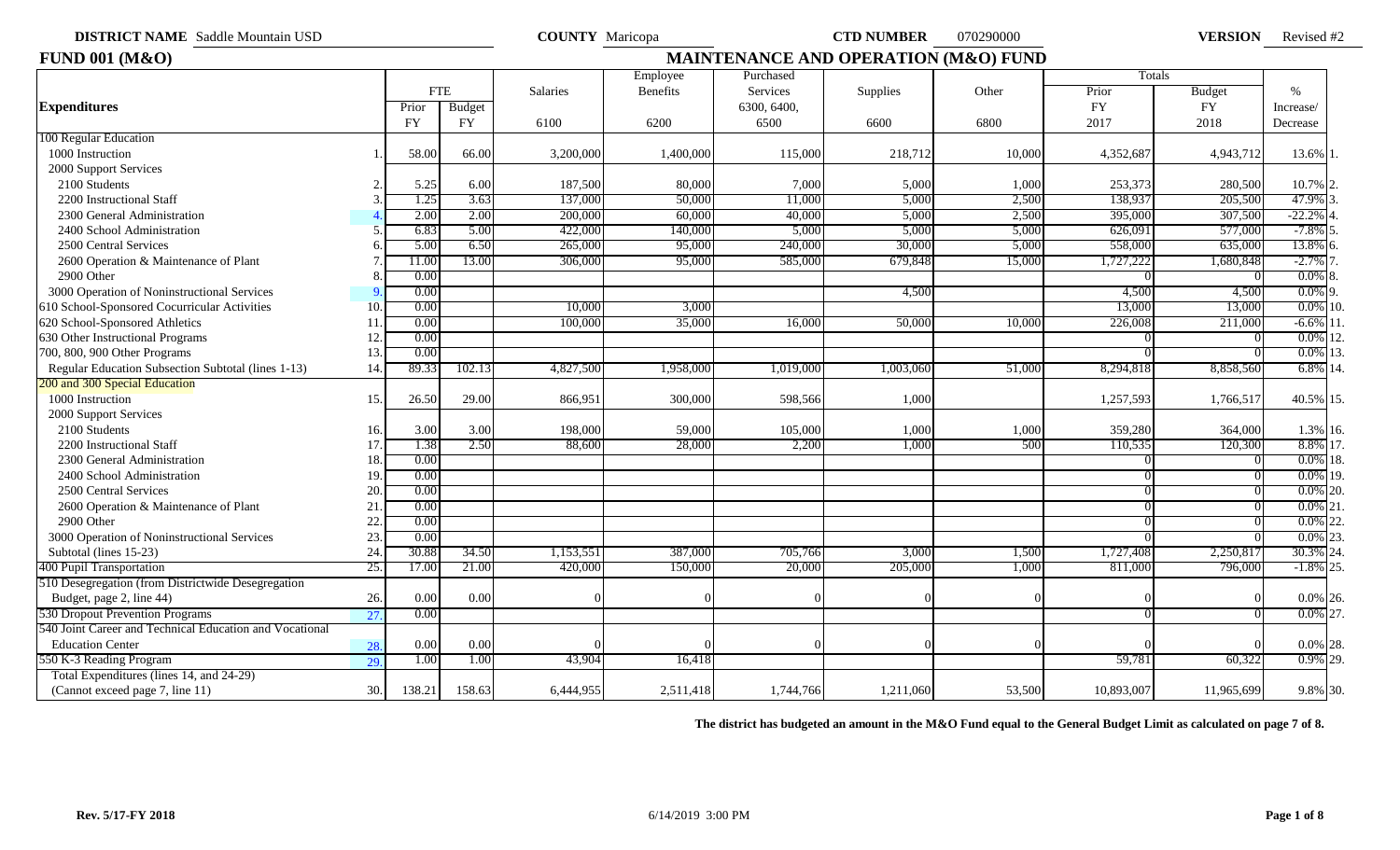# **SPECIAL EDUCATION PROGRAMS BY TYPE (M&O Fund Programs 200 and 300)**

| $(A.R.S. \S\$ 15-761 and 15-903)$                  | <b>Prior FY</b>                                                                                                                                                                                                                                                                                                                                                                                                                                                                 | <b>Budget FY</b>                                 |                                                            |
|----------------------------------------------------|---------------------------------------------------------------------------------------------------------------------------------------------------------------------------------------------------------------------------------------------------------------------------------------------------------------------------------------------------------------------------------------------------------------------------------------------------------------------------------|--------------------------------------------------|------------------------------------------------------------|
| 1. Total All Disability Classifications            | 1.524.908                                                                                                                                                                                                                                                                                                                                                                                                                                                                       | $1,919,317$ 1.                                   | <b>Expenditures Budgeted for Audit Services</b>            |
| 2. Gifted Education                                | 2,500                                                                                                                                                                                                                                                                                                                                                                                                                                                                           | $2,500$ 2.                                       | M&O Fund - Nonfederal<br>6350                              |
| 3. Remedial Education                              |                                                                                                                                                                                                                                                                                                                                                                                                                                                                                 |                                                  | 6330<br>All Funds - Federal                                |
| 4. ELL Incremental Costs                           |                                                                                                                                                                                                                                                                                                                                                                                                                                                                                 |                                                  |                                                            |
| 5. ELL Compensatory Instruction                    |                                                                                                                                                                                                                                                                                                                                                                                                                                                                                 |                                                  |                                                            |
| 6. Vocational and Technical Education (non-JTED)   | 200,000                                                                                                                                                                                                                                                                                                                                                                                                                                                                         | 329,000 6.                                       | FY 2018 Performance Pay (A.R.S. §15-920)                   |
| 7. Career Education                                |                                                                                                                                                                                                                                                                                                                                                                                                                                                                                 |                                                  | Amount Budgeted in M&O Fund for a Performance Pay Comp     |
| 8. Joint Technical Education (JTED)                |                                                                                                                                                                                                                                                                                                                                                                                                                                                                                 |                                                  |                                                            |
| 9. Total (lines 1 through 8. Must equal            |                                                                                                                                                                                                                                                                                                                                                                                                                                                                                 |                                                  | Do not report budgeted amounts for the Performance Pay Com |
| $\cdots$ 1 $\cdots$ $\alpha$ 1 $\cdots$ 1 $\cdots$ | $\overline{\phantom{a}}$ $\overline{\phantom{a}}$ $\overline{\phantom{a}}$ $\overline{\phantom{a}}$ $\overline{\phantom{a}}$ $\overline{\phantom{a}}$ $\overline{\phantom{a}}$ $\overline{\phantom{a}}$ $\overline{\phantom{a}}$ $\overline{\phantom{a}}$ $\overline{\phantom{a}}$ $\overline{\phantom{a}}$ $\overline{\phantom{a}}$ $\overline{\phantom{a}}$ $\overline{\phantom{a}}$ $\overline{\phantom{a}}$ $\overline{\phantom{a}}$ $\overline{\phantom{a}}$ $\overline{\$ | $\sim$ $\sim$ $\sim$ $\sim$ $\sim$ $\sim$ $\sim$ |                                                            |

total of line 24, page 1)  $1,727,408$   $2,250,817$  9.

# **Estimated FTE Certified Employees**

 $(A.R.S. §15-903.E.2)$ 

| Prior FY | <b>Budget FY</b> |
|----------|------------------|
| 78.00    | 85.00            |

| <b>Expenditures Budgeted for Audit Services</b> |      |       |
|-------------------------------------------------|------|-------|
| M&O Fund - Nonfederal                           | 6350 | 27000 |
| All Funds - Federal                             | 6330 |       |

# 6. Vocational and Technical Education (non-JTED) 200,000 329,000 6. **FY 2018 Performance Pay (A.R.S. §15-920)**

Amount Budgeted in M&O Fund for a Performance Pay Component

Do not report budgeted amounts for the Performance Pay Component of the Classroom Site Fund on this line.

## **Expenditures Budgeted in the M&O Fund for Food Service**

**Proposed Ratios for Special Education Amount budgeted in M&O for Food Service (Fund 001, Function 3100)** (A.R.S.  $\S 15-903.E.1$  and  $15-764.A.5$ ) Teacher-Pupil 1 to 20 (This amount will be used to determine district compliance with state matching requirements pursuant to Code of Federal Regulations (CFR) Title 7,  $\S 210.17(a)$ requirements pursuant to Code of Federal Regulations (CFR) Title 7, §210.17(a)]

# **Additional Teacher Salary Increases (Laws 2017, Ch. 305, §33)**

| 1. Number of teachers eligible for increase (FY 2018 Head Count)            | 76.00       |
|-----------------------------------------------------------------------------|-------------|
| 2. Number of teachers eligible for increase (FY 2018 FTE)                   | 76.00       |
| 3. Total FY 2018 eligible teachers' salaries before intended 1.06% increase | \$3,669,472 |
| 4. Total FY 2017 eligible teachers' salaries                                | \$3,463,045 |
| 5. $1.06\%$ salary increase (line 4 times $1.06\%$ )                        | \$36,708    |
| 6. Employer share of retirement system expense for increase on line 5       | \$4,221     |
| 7. Employer share of FICA expense for increase on line 5                    | \$2,808     |
| 8. Total amount needed to fund lines 5-7 (sum of lines 5-7)                 | \$43,737    |
| (to Work Sheet C, Line XIII)                                                |             |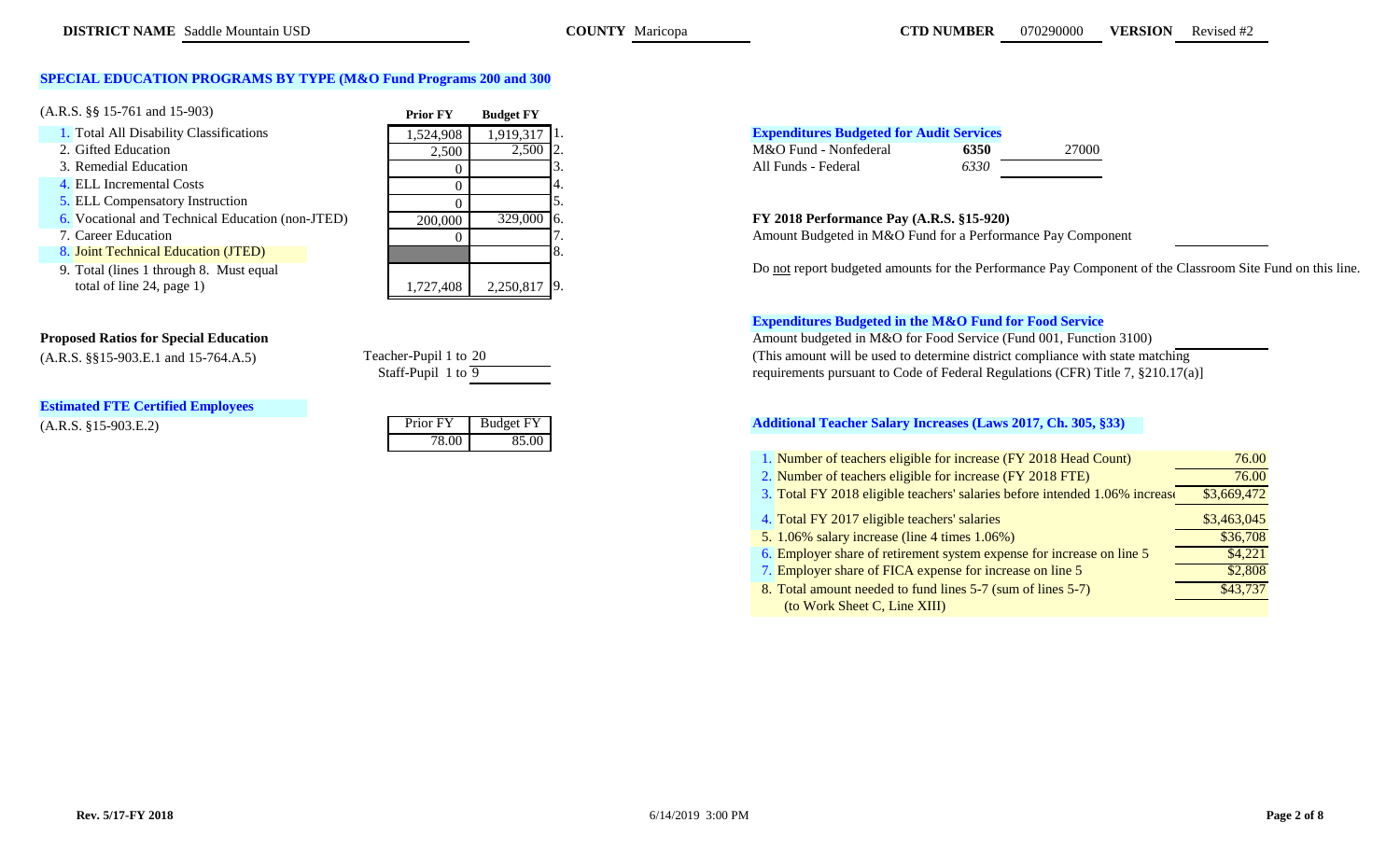| <b>DISTRICT NAME</b> Saddle Mountain USD                                        |                |                      |                          | <b>COUNTY</b> Maricopa    |                |                                | <b>CTD NUMBER</b>  | 070290000            |                    | <b>VERSION</b> Revised #2                                                                    |
|---------------------------------------------------------------------------------|----------------|----------------------|--------------------------|---------------------------|----------------|--------------------------------|--------------------|----------------------|--------------------|----------------------------------------------------------------------------------------------|
|                                                                                 |                |                      |                          | <b>Purchased Services</b> |                |                                |                    |                      |                    |                                                                                              |
| <b>Expenditures</b>                                                             |                | Salaries             | <b>Employee Benefits</b> | 6300, 6400, 6500          | Supplies       | Interest on<br>Short-Term Debt | Totals<br>Prior FY | <b>Budget FY</b>     | $\%$<br>Increase/  |                                                                                              |
|                                                                                 |                | 6100                 | 6200                     | 6810, 6890                | 6600           | 6850                           | 2017               | 2018                 | Decrease           |                                                                                              |
| <b>Classroom Site Fund 011 - Base Salary</b>                                    |                |                      |                          |                           |                |                                |                    |                      |                    |                                                                                              |
| 100 Regular Education                                                           |                |                      |                          |                           |                |                                |                    |                      |                    |                                                                                              |
| 1000 Instruction                                                                |                | 163,312              | 30,835                   |                           |                |                                | 155,714            | 194,147              | 24.7%              |                                                                                              |
| 2100 Support Services - Students                                                |                | 4.500                | 852                      |                           |                |                                | $\Omega$           | 5.352                |                    |                                                                                              |
| 2200 Support Services - Instructional Staff                                     |                |                      |                          |                           |                |                                | $\theta$           | $\Omega$             | 0.0%               |                                                                                              |
| Program 100 Subtotal (lines 1-3)                                                |                | 167,812              | 31,687                   |                           |                |                                | 155,714            | 199,499              | 28.1%              |                                                                                              |
| 200 Special Education                                                           |                |                      |                          |                           |                |                                |                    |                      |                    |                                                                                              |
| 1000 Instruction                                                                |                | 65,000               | 13,182                   |                           |                |                                | 61,494             | 78,182               | 27.1%              |                                                                                              |
| 2100 Support Services - Students                                                |                |                      |                          |                           |                |                                | $\Omega$           | $\overline{0}$       | 0.0%               |                                                                                              |
| 2200 Support Services - Instructional Staff                                     |                |                      |                          |                           |                |                                | $\overline{0}$     | $\overline{0}$       | 0.0%               |                                                                                              |
| Program 200 Subtotal (lines 5-7)                                                |                | 65,000               | 13,182                   |                           |                |                                | 61,494             | 78,182               | 27.1%              |                                                                                              |
| Other Programs (Specify)                                                        |                |                      |                          |                           |                |                                |                    |                      |                    |                                                                                              |
| 1000 Instruction                                                                |                |                      |                          |                           |                |                                | $\Omega$           | $\Omega$             | 0.0%               |                                                                                              |
| 2100 Support Services - Students                                                |                |                      |                          |                           |                |                                | $\mathbf{0}$       | $\overline{0}$       | 0.0%               | 10.                                                                                          |
| 2200 Support Services - Instructional Staff                                     | 11             |                      |                          |                           |                |                                | $\overline{0}$     | $\overline{0}$       | 0.0%               | 11.                                                                                          |
| Other Programs Subtotal (lines 9-11)                                            | 12             | $\Omega$             | $\Omega$                 |                           |                |                                | $\overline{0}$     | $\Omega$             | 0.0%               | 12.                                                                                          |
| Total Expenditures (lines 4, 8, and 12)                                         | 13.            | 232,812              | 44,869                   |                           |                |                                | 217,208            | 277,681              | 27.8% 13.          | The district has budgeted an amount in Fund 011 equal to the Classroom Site Fund             |
| Classroom Site Fund 012 - Performance Pay                                       |                |                      |                          |                           |                |                                |                    |                      |                    | Budget Limit as calculated on Page 8 of 8.                                                   |
| 100 Regular Education                                                           |                |                      |                          |                           |                |                                |                    |                      |                    |                                                                                              |
| 1000 Instruction                                                                | 14             | 235,945              | 61,267                   |                           |                |                                | 218,211            | 297,212              | 36.2% 14.          |                                                                                              |
| 2100 Support Services - Students                                                | 15             | 10,000               | 2,364                    |                           |                |                                | $\overline{0}$     | 12,364               |                    | 15.                                                                                          |
| 2200 Support Services - Instructional Staff                                     | 16             |                      |                          |                           |                |                                | $\overline{0}$     | $\overline{0}$       | 0.0%               | 16.                                                                                          |
| Program 100 Subtotal (lines 14-16)                                              | 17             | 245,945              | 63,631                   |                           |                |                                | 218,211            | 309,576              | 41.9% 17.          |                                                                                              |
| 200 Special Education                                                           |                |                      |                          |                           |                |                                |                    |                      |                    |                                                                                              |
| 1000 Instruction                                                                | 18             | 100,000              | 15,210                   |                           |                |                                | 95,988             | 115,210              | 20.0% 18.          |                                                                                              |
| 2100 Support Services - Students                                                | 1 <sup>1</sup> |                      |                          |                           |                |                                | $\Omega$           | $\overline{0}$       | 0.0%               | 19.                                                                                          |
| 2200 Support Services - Instructional Staff                                     | 20             |                      |                          |                           |                |                                | $\overline{0}$     | $\overline{0}$       | 0.0%               | 20.                                                                                          |
| Program 200 Subtotal (lines 18-20)                                              | 21             | 100,000              | 15,210                   |                           |                |                                | 95,988             | 115,210              | 20.0% 21.          |                                                                                              |
| Other Programs (Specify)                                                        | 22.            |                      |                          |                           |                |                                | $\Omega$           | $\Omega$             |                    |                                                                                              |
| 1000 Instruction                                                                | 23.            |                      |                          |                           |                |                                | $\overline{0}$     | $\overline{0}$       | $0.0\%$<br>$0.0\%$ | 22.<br>23.                                                                                   |
| 2100 Support Services - Students<br>2200 Support Services - Instructional Staff | 24             |                      |                          |                           |                |                                | $\mathbf{0}$       | $\overline{0}$       | 0.0% 24.           |                                                                                              |
| Other Programs Subtotal (lines 22-24)                                           | 25             | $\Omega$             | $\Omega$                 |                           |                |                                | $\mathbf{0}$       | $\overline{0}$       | 0.0%               | 25.                                                                                          |
| Total Expenditures (lines 17, 21, and 25)                                       | 26             | 345,945              | 78,841                   |                           |                |                                | 314,199            | 424,786              | 35.2%              | The district has budgeted an amount in Fund 012 equal to the Classroom Site Fund<br>26.      |
| <b>Classroom Site Fund 013 - Other</b>                                          |                |                      |                          |                           |                |                                |                    |                      |                    | Budget Limit as calculated on Page 8 of 8.                                                   |
| 100 Regular Education                                                           |                |                      |                          |                           |                |                                |                    |                      |                    |                                                                                              |
| 1000 Instruction                                                                | 27.            | 275,558              | 45,630                   |                           |                |                                | 268,822            | 321,188              | 19.5% 27.          |                                                                                              |
| 2100 Support Services - Students                                                | 28.            | 25,000               | 5,604                    |                           |                |                                | $\Omega$           | 30,604               |                    | 28.                                                                                          |
| 2200 Support Services - Instructional Staff                                     | 29             |                      |                          |                           |                |                                | $\mathbf{0}$       | $\overline{0}$       | 0.0% 29.           |                                                                                              |
| Program 100 Subtotal (lines 27-29)                                              | 30             | 300,558              | 51,234                   | $\Omega$                  | $\overline{0}$ |                                | 268,822            | 351,792              | 30.9%              | 30.                                                                                          |
| 200 Special Education                                                           |                |                      |                          |                           |                |                                |                    |                      |                    |                                                                                              |
| 1000 Instruction                                                                | 31             | 155,712              | 30,420                   |                           |                |                                | 107,786            | 186,132              | 72.7%              | 31.                                                                                          |
| 2100 Support Services - Students                                                | 32             |                      |                          |                           |                |                                | $\Omega$           | $\theta$             | 0.0%               | 32.                                                                                          |
| 2200 Support Services - Instructional Staff                                     | 33.            |                      |                          |                           |                |                                | $\mathbf{0}$       | $\Omega$             | 0.0%               | 33.                                                                                          |
| Program 200 Subtotal (lines 31-33)                                              | 34             | 155,712              | 30,420                   | $\Omega$                  | $\overline{0}$ |                                | 107,786            | 186,132              | 72.7%              | 34.                                                                                          |
| 530 Dropout Prevention Programs                                                 |                |                      |                          |                           |                |                                |                    |                      |                    |                                                                                              |
| 1000 Instruction                                                                | 35.            |                      |                          |                           |                |                                | $\Omega$           | $\Omega$             | 0.0%               | 35.                                                                                          |
| Other Programs (Specify)                                                        |                |                      |                          |                           |                |                                |                    |                      |                    |                                                                                              |
| 1000 Instruction                                                                | 36             |                      |                          |                           |                |                                | $\Omega$           | $\Omega$             | 0.0% 36.           |                                                                                              |
| 2100, 2200 Support Serv. Students & Instructional Staff                         | 37             |                      |                          |                           |                |                                | $\boldsymbol{0}$   | $\overline{0}$       | 0.0% 37.           |                                                                                              |
| Other Programs Subtotal (lines 36-37)                                           | 38.            | $\Omega$             | $\overline{0}$           | $\overline{0}$            | $\overline{0}$ |                                | $\overline{0}$     | $\overline{0}$       | 0.0% 38.           |                                                                                              |
| Total Expenditures (lines 30, 34, 35, and 38)                                   | 39             | 456,270<br>1,035,027 | 81,654<br>205,364        | $\overline{0}$            | $\overline{0}$ |                                | 376,608            | 537,924<br>1,240,391 | 42.8%              | The district has budgeted an amount in Fund 013 which is less than the Classroom Site<br>39. |
| Total Classroom Site Funds (lines 13, 26, and 39)                               | 40.            |                      |                          | $\overline{0}$            | $\overline{0}$ | $\overline{0}$                 | 908,015            |                      | 36.6% 40.          | Fund Budget Limit as calculated on Page 8 of 8 by \$1.                                       |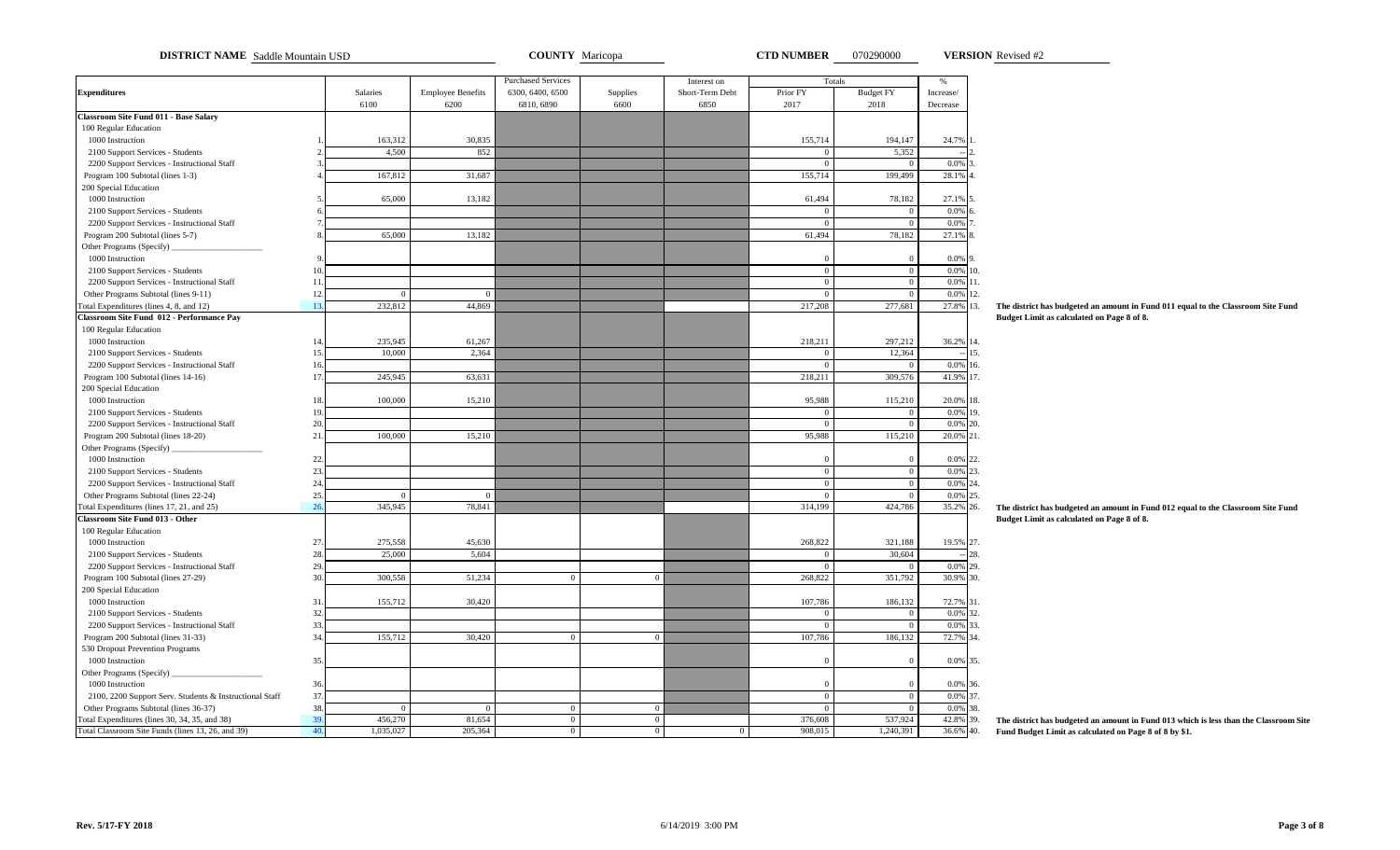| <b>FUND 610</b>                                    |     |         |                 |              |               |                  | UNRESTRICTED CAPITAL OUTLAY (UCO) FUND |           |               |               |
|----------------------------------------------------|-----|---------|-----------------|--------------|---------------|------------------|----------------------------------------|-----------|---------------|---------------|
|                                                    |     |         | Library Books,  |              |               |                  |                                        |           |               |               |
|                                                    |     |         | Textbooks,      |              |               |                  |                                        | Totals    |               |               |
|                                                    |     |         | & Instructional |              | Redemption of |                  | All Other                              | Prior     | <b>Budget</b> | $\%$          |
| <b>Expenditures</b>                                |     | Rentals | Aids $(2)$      | Property (2) | Principal (3) | Interest $(4)$   | <b>Object Codes</b>                    | <b>FY</b> | FY            | Increase/     |
|                                                    |     | 6440    | 6641-6643       | 6700         | 6831, 6832    | 6841, 6842, 6850 | (excluding 6900)                       | 2017      | 2018          | Decrease      |
| Unrestricted Capital Outlay Override (1)           |     |         |                 |              |               |                  |                                        |           |               | $0.0\%$ 1     |
| <b>Inrestricted Capital Outlay Fund 610 (6)</b>    |     |         |                 |              |               |                  |                                        |           |               |               |
| 1000 Instruction                                   |     |         | 334,065         |              |               |                  |                                        | 199,890   | 334,065       | 67.1% 2.      |
| 2000 Support Services                              |     |         |                 |              |               |                  |                                        |           |               |               |
| 2100, 2200 Students and Instructional Staff        | 3.  |         |                 |              |               |                  |                                        | 10,000    |               | $-100.0\%$ 3. |
| 2300, 2400, 2500, 2900 Administration              |     |         |                 | 47,981       |               |                  |                                        | 60,000    | 47,981        | $-20.0\%$ 4.  |
| 2600 Operation & Maintenance of Plant              |     |         |                 | 50,000       |               |                  |                                        | 89,265    | 50,000        | $-44.0\%$ 5.  |
| 2700 Student Transportation                        | b.  |         |                 | 30,523       |               |                  |                                        | 30,000    | 30,523        | 1.7% 6.       |
| 3000 Operation of Noninstructional Services (5)    |     |         |                 |              |               |                  |                                        | 5,000     |               | $-100.0\%$ 7  |
| 4000 Facilities Acquisition and Construction       | 8.  |         |                 |              |               |                  |                                        |           |               | $0.0\%$ 8.    |
| 5000 Debt Service                                  | 9.  |         |                 |              |               |                  |                                        |           |               | $0.0\%$ 9.    |
| Total Unrestricted Capital Outlay Fund (lines 2-9) | 10. |         | 334,065         | 128,504      |               |                  |                                        | 394,155   | 462,569       | 17.4% 10.     |

**The district has budgeted an amount in the UCO Fund equal to the Unrestricted Capital Budget Limit as calculated on Page 8 of 8.**

(5) Expenditures Budgeted in Unrestricted Capital Outlay (UCO) Fund for Food Service

(1) Amounts in the Unrestricted Capital Outlay Override line 1 above must be included in the appropriate individual line items for Fund 610 and in the Budget Year

(2) Detail by object code:

| Unrestricted   |     |
|----------------|-----|
| Capital Outlay |     |
|                | (6) |
| 75,000         |     |
| 100,000        |     |
| 47.981         |     |
|                |     |
| 50,000         |     |
|                |     |
|                |     |

(3) Includes principal on Capital Equity Fund loans of , principal on capital leases of , and principal on bonds of .

(4) Includes interest on Capital Equity Fund loans of , interest on capital leases of , and interest on bonds of

compliance with state matching requirements pursuant to CFR Title 7, §210.17(a)] Total Column. Enter the amount budgeted in UCO for Food Service [Amount will be used to determine district

> Expenditures, if any, budgeted in the Unrestricted Capital Outlay Fund on lines 2-9 for the K-3 Reading Program as described in A.R.S. §15-211.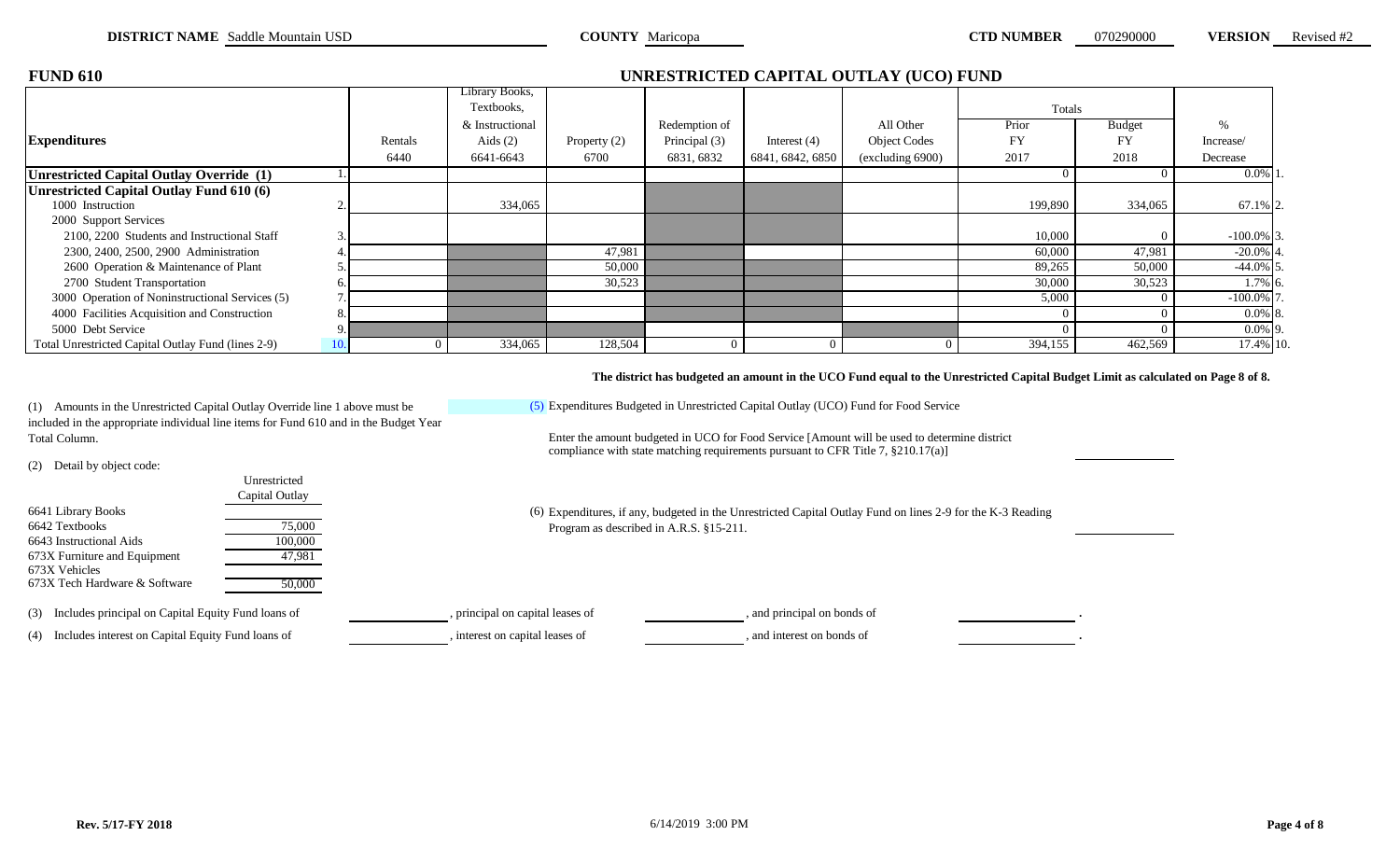### **DISTRICT NAME** Saddle Mountain USD **COUNTY Maricopa COUNTY Maricopa CTD NUMBER** 070290000 **VERSION** Revised #2

### **OTHER FUNDS—REQUIRED CAPITAL EXPENDITURE DETAIL [(A.R.S. §15-904.(B)]**

|                                                 |                |            | UNRESTRICTED CAPITAL OUTLAY |           | <b>BOND BUILDING</b> |                | <b>NEW SCHOOL FACILITIES</b> |                | <b>ADJACENT WAYS</b> |         |
|-------------------------------------------------|----------------|------------|-----------------------------|-----------|----------------------|----------------|------------------------------|----------------|----------------------|---------|
| <b>Expenditures</b>                             |                |            | <b>Fund 610</b>             |           | <b>Fund 630</b>      |                | <b>Fund 695</b>              |                | <b>Fund 620 (2)</b>  |         |
|                                                 |                | Prior FY   | <b>Budget FY</b>            | Prior FY  | <b>Budget FY</b>     | Prior FY       | <b>Budget FY</b>             | Prior FY       | <b>Budget FY</b>     |         |
| <b>Total Fund Expenditures</b>                  |                | 394,155    | 462,569                     | 4,390,124 | 2,606,105            | $\overline{0}$ |                              | $\Omega$       |                      | -1.     |
| <b>Select Object Codes Detail (1)</b>           |                |            |                             |           |                      |                |                              |                |                      |         |
| 6150 Classified Salaries                        | $\overline{2}$ | $\Omega$   |                             | 70,000    |                      | $\overline{0}$ |                              | $\Omega$       |                      |         |
| 6200 Employee Benefits                          |                | $\Omega$   |                             | 17,500    |                      | $\overline{0}$ |                              | $\Omega$       |                      |         |
| 6450 Construction Services                      |                | $\sqrt{ }$ |                             | 4,302,624 | 900,000              | $\overline{0}$ |                              | $\Omega$       |                      |         |
| 6710 Land and Improvements                      |                | $\Omega$   |                             | $\Omega$  |                      | $\overline{0}$ |                              | $\Omega$       |                      |         |
| 6720 Buildings and Improvements                 | 6              | $\sqrt{ }$ |                             | $\Omega$  | 1,235,000            | $\overline{0}$ |                              | $\Omega$       |                      |         |
| 673X Furniture and Equipment                    |                | 40,000     | 47,981                      |           | 100,000              | $\overline{0}$ |                              | $\Omega$       |                      |         |
| 673X Vehicles                                   | 8              |            | $\Omega$                    |           |                      | $\overline{0}$ |                              | $\Omega$       |                      | 8.      |
| 673X Technology Hardware & Software             | 9              | 150,000    | 50,000                      |           | 100,000              | $\overline{0}$ |                              | $\Omega$       |                      | 9       |
| 6831, 6832 Redemption of Principal              | 10.            | C          |                             | $\Omega$  |                      | $\overline{0}$ |                              | $\Omega$       |                      | 10.     |
| 6841, 6842, 6850 Interest                       |                | $\Omega$   |                             |           |                      | $\overline{0}$ |                              | $\overline{0}$ |                      | 11.     |
| Total (lines 2-11)                              | 12.            | 190,000    | 97,981                      | 4,390,124 | 2,335,000            | $\overline{0}$ | $\overline{0}$               | $\Omega$       |                      | $0$ 12. |
| Total amounts reported on lines 2-11 above for: |                |            |                             |           |                      |                |                              |                |                      |         |
| Renovation                                      | 13.            | $\Omega$   |                             | 1,187,624 | 150,000              |                |                              |                |                      | 13.     |
| New Construction                                | 14.            | $\Omega$   |                             | 2,000,000 | 900,000              | $\overline{0}$ |                              |                |                      | 14.     |
| Other                                           | 15.            | 190,000    | 97,981                      | 1,202,500 | 1,285,000            | $\overline{0}$ |                              |                |                      | 15.     |
| Total (lines 13-15, must equal line 12)         | 16.            | 190,000    | 97,981                      | 4,390,124 | 2,335,000            | $\overline{0}$ | $\overline{0}$               |                |                      | $0$ 16. |

(1) Lines 2-11 may not include all budgeted expenditures of the fund. Total budgeted expenditures for each fund should be included on Line 1.

(2) Amount budgeted on line 1 for the Adjacent Ways Fund that will result in a tax levy in FY 2018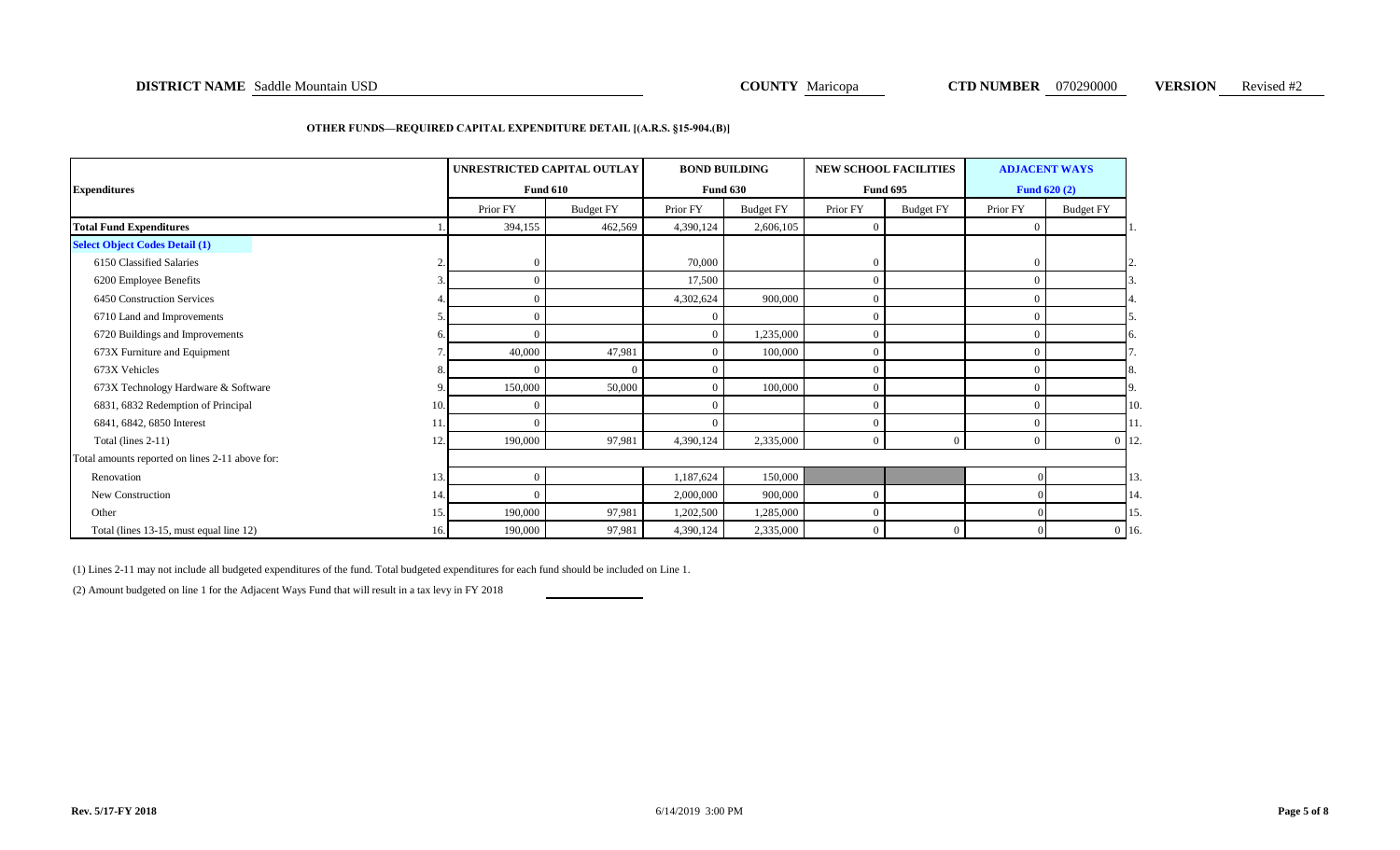|            |                                                                  |      |                 |                  |      |                            |                  |     |                  |                                                |      | <b>Prior FY</b> | <b>Budget FY</b> |     |
|------------|------------------------------------------------------------------|------|-----------------|------------------|------|----------------------------|------------------|-----|------------------|------------------------------------------------|------|-----------------|------------------|-----|
|            |                                                                  |      |                 | <b>FTE</b>       |      | <b>TOTAL ALL FUNCTIONS</b> |                  |     |                  | 050 County, City, and Town Grants              | 6000 | $\Omega$        |                  |     |
|            | <b>FEDERAL PROJECTS</b>                                          |      | Prior FY        | <b>Budget FY</b> |      | Prior FY                   | <b>Budget FY</b> |     | 2.               | 071 Structured English Immersion (1)           | 6000 | $\theta$        | 68,422 2         |     |
|            | 100-130 ESEA Title I - Helping Disadvantaged Children            | 6000 | 5.25            |                  | 5.00 | 254,000                    | 368,754 1        |     | $\overline{3}$ . | 072 Compensatory Instruction (1)               | 6000 | $\Omega$        |                  |     |
|            | 2. 140-150 ESEA Title II - Prof. Dev. and Technology             | 6000 | 0.00            |                  |      | 46,000                     | 63,545           |     | $\overline{4}$ . | 500 School Plant (2)                           | 6000 | 2,730           | 2,765            |     |
|            | 3. 160 ESEA Title IV - 21st Century Schools                      | 6000 | 0.00            |                  |      | $\Omega$                   |                  |     | -5.              | 510 Food Service                               | 6000 | 750,000         | 903,050          |     |
|            | 4. 170-180 ESEA Title V - Promote Informed Parent Choice         | 6000 | 0.00            |                  |      | $\Omega$                   |                  |     | 6.               | 515 Civic Center                               | 6000 | 60,000          | 65,000           |     |
|            | 190 ESEA Title III - Limited Eng. & Immigrant Students           | 6000 | 0.00            |                  |      | 0                          | 34,341           |     | 7 <sub>1</sub>   | 520 Community School                           | 6000 | 5.000           | 13,000           |     |
|            | 6. 200 ESEA Title VII - Indian Education                         | 6000 | 0.00            |                  |      | $\Omega$                   |                  |     | 8                | 525 Auxiliary Operations                       | 6000 | 110,000         | 200,000          |     |
|            | 210 ESEA Title VI - Flexibility and Accountability               | 6000 | 0.00            |                  |      | $\Omega$                   |                  |     | -9               | 526 Extracurricular Activities Fees Tax Credit | 6000 | 49,000          | 51,000           |     |
| 8.         | 220 IDEA Part B                                                  | 6000 | 2.50            |                  | 2.50 | 68,000                     | 242,368          |     | 10.              | 530 Gifts and Donations                        | 6000 | 600,000         | 660,000          |     |
| 9.         | 230 Johnson-O'Malley                                             | 6000 | 0.00            |                  |      | $\Omega$                   |                  |     | 11.              | 535 Career & Tech. Ed. & Voc. Ed. Projects     | 6000 | 10,500          | 18,000           |     |
| 10.        | 240 Workforce Investment Act                                     | 6000 | 0.00            |                  |      | $\Omega$                   |                  | 10. | 12.              | 540 Fingerprint                                | 6000 | $\theta$        |                  | 12. |
|            | 250 AEA - Adult Education                                        | 6000 | 0.00            |                  |      | $\Omega$                   |                  |     | 13.              | 545 School Opening                             | 6000 | $\theta$        |                  | 13. |
|            | 260-270 Vocational Education - Basic Grants                      | 6000 | 0.00            |                  |      | 20,000                     | 30,319           | 12. | 14.              | 550 Insurance Proceeds                         | 6000 | 120,000         | 106,000          |     |
|            | 280 ESEA Title X - Homeless Education                            | 6000 | 0.00            |                  |      | $\Omega$                   |                  | 13. | 15.              | 555 Textbooks                                  | 6000 | 1,680           | 2,000            |     |
|            | 290 Medicaid Reimbursement                                       | 6000 | 0.00            |                  |      | 175,000                    | 450,000          |     | 16.              | 565 Litigation Recovery                        | 6000 | 6,200           | 10,000           |     |
|            | 15. 374 E-Rate                                                   | 6000 | 0.00            |                  |      | 110,000                    | 252,000 15.      |     | 17.              | 570 Indirect Costs                             | 6000 | 180,000         | 221,000          |     |
| 16.        | 378 Impact Aid                                                   | 6000 | 0.00            |                  |      | $\Omega$                   |                  | 16. | 18.              | 575 Unemployment Insurance                     | 6000 | $\overline{0}$  |                  | 18. |
|            | 17. 300-399 Other Federal Projects (Besides E-Rate & Impact Aid) | 6000 | 0.00            |                  |      | $\Omega$                   | 2,690 17.        |     | 19.              | 580 Teacherage                                 | 6000 | $\Omega$        |                  | 19. |
| 18.        | Total Federal Project Funds (lines 1-17)                         |      | 7.75            |                  | 7.50 | 673,000                    | $,444,017$ 18.   |     | 20.              | 585 Insurance Refund                           | 6000 | 21,000          | 21,137 20        |     |
|            | <b>STATE PROJECTS</b>                                            |      |                 |                  |      |                            |                  |     | 21.              | 590 Grants and Gifts to Teachers               | 6000 | 30,000          | 16,000           |     |
| 19.        | 400 Vocational Education                                         | 6000 | 0.00            |                  |      | 9.600                      | 17,012 19.       |     | 22.              | 595 Advertisement                              | 6000 | $\theta$        |                  |     |
|            | 20. 410 Early Childhood Block Grant                              | 6000 | 0.00            |                  |      | $\Omega$                   |                  | 20. | 23.              | 596 Joint Technical Education                  | 6000 | 71,000          | 206,500          |     |
|            | 21. 420 Ext. School Yr. - Pupils with Disabilities               | 6000 | 0.00            |                  |      | $\Omega$                   |                  | 21. | 24.              | 639 Impact Aid Revenue Bond Building           | 6000 | $\overline{0}$  |                  | 24. |
| 22.        | 425 Adult Basic Education                                        | 6000 | 0.00            |                  |      | $\Omega$                   |                  | 22. | 25.              | 650 Gifts and Donations-Capital                | 6000 | $\overline{0}$  |                  | 25. |
| 23.        | 430 Chemical Abuse Prevention Programs                           | 6000 | 0.00            |                  |      | $\Omega$                   |                  | 23. | 26.              | 660 Condemnation                               | 6000 | $\theta$        |                  | 26. |
| 24.        | 435 Academic Contests                                            | 6000 | 0.00            |                  |      | $\Omega$                   |                  | 24. | 27.              | 665 Energy and Water Savings                   | 6000 | $\theta$        |                  | 27. |
| 25.        | 450 Gifted Education                                             | 6000 | 0.00            |                  |      | $\Omega$                   |                  | 25. | 28.              | 686 Emergency Deficiencies Correction          | 6000 | $\overline{0}$  |                  | 28. |
| <b>26.</b> | 456 College Credit Exam Incentives                               | 6000 |                 |                  |      |                            |                  | 26. | 29.              | 691 Building Renewal Grant                     | 6000 | $\theta$        | 28,725 29        |     |
| 27.        | 457 Results-based Funding                                        | 6000 |                 |                  |      |                            |                  | 27  | 30.              | 700 Debt Service                               | 6000 | 3,191,344       | 3,147,281        |     |
| 28.        | 460 Environmental Special Plate                                  | 6000 | 0.00            |                  |      | $\Omega$                   | 25,000 28.       |     | 31.              | 720 Impact Aid Revenue Bond Debt Service       | 6000 | $\theta$        |                  |     |
| 29.        | 465-499 Other State Projects                                     | 6000 | 0.00            |                  |      |                            | 108,000 29.      |     | 32.              | Other _745 Tax Anticipation Notes_             | 6000 | 1,000,000       | 4,016,328 32     |     |
| 30.        | Total State Project Funds (lines 19-29)                          |      | 0.00            |                  | 0.00 | 9,600                      | 150,012 30.      |     |                  | <b>INTERNAL SERVICE FUNDS 950-989</b>          |      |                 |                  |     |
|            | 31. Total Special Projects (lines 18 and 30)                     |      | 7.751           |                  | 7.50 | 682,600                    | $1,594,029$ 31.  |     |                  | 9 Self-Insurance                               | 6000 | $\Omega$        |                  |     |
|            |                                                                  |      |                 |                  |      |                            |                  |     | 2.               | 955 Intergovernmental Agreements               | 6000 |                 |                  |     |
|            | <b>INSTRUCTIONAL IMPROVEMENT FUND (020)</b>                      |      | <b>Prior FY</b> |                  |      | <b>Budget FY</b>           |                  |     | 3.               | $9$ OPEB                                       | 6000 | $\overline{0}$  |                  |     |
|            | 1. Teacher Compensation Increases                                | 6000 |                 | $\overline{0}$   |      |                            |                  |     | $\overline{4}$ . | 9                                              | 6000 | $\overline{0}$  |                  |     |
|            |                                                                  |      |                 |                  |      |                            |                  |     |                  |                                                |      |                 |                  |     |

- 2. Class Size Reduction
- 3. Dropout Prevention Programs (M&O purposes)
- 
- 

| <b>SPECIAL PROJECTS</b>                |      |          |                  |                            |                       |
|----------------------------------------|------|----------|------------------|----------------------------|-----------------------|
|                                        |      |          | <b>FTE</b>       | <b>TOTAL ALL FUNCTIONS</b> |                       |
|                                        |      | Prior FY | <b>Budget FY</b> | Prior FY                   | <b>Budget FY</b>      |
| - Helping Disadvantaged Children       | 6000 | 5.25     | 5.00             | 254,000                    | 368,754               |
| - Prof. Dev. and Technology            | 6000 | 0.00     |                  | 46,000                     | 63,545                |
| 1st Century Schools                    | 6000 | 0.00     |                  | $\overline{0}$             |                       |
| - Promote Informed Parent Choice       | 6000 | 0.00     |                  | $\mathbf{0}$               |                       |
| imited Eng. & Immigrant Students       | 6000 | 0.00     |                  | $\mathbf{0}$               | 34,341                |
| ndian Education                        | 6000 | 0.00     |                  | $\overline{0}$             |                       |
| lexibility and Accountability          | 6000 | 0.00     |                  | $\Omega$                   |                       |
|                                        | 6000 | 2.50     | 2.50             | 68,000                     | 242,368               |
|                                        | 6000 | 0.00     |                  | $\mathbf{0}$               |                       |
| nent Act                               | 6000 | 0.00     |                  | $\overline{0}$             |                       |
| cation                                 | 6000 | 0.00     |                  | $\Omega$                   |                       |
| lucation - Basic Grants                | 6000 | 0.00     |                  | 20,000                     | 30,319                |
| omeless Education                      | 6000 | 0.00     |                  | $\Omega$                   |                       |
| rsement                                | 6000 | 0.00     |                  | 175,000                    | 450,000               |
|                                        | 6000 | 0.00     |                  | 110,000                    | 252,000               |
|                                        | 6000 | 0.00     |                  | $\mathbf{0}$               |                       |
| Projects (Besides E-Rate & Impact Aid) | 6000 | 0.00     |                  | $\Omega$                   | 2.690                 |
| unds (lines $1-17$ )                   |      | 7.75     | 7.50             | 673,000                    | 1,444,017             |
| ion                                    | 6000 | 0.00     |                  | 9,600                      | 17,012 19.            |
| lock Grant                             | 6000 | 0.00     |                  | $\overline{0}$             |                       |
| <b>Pupils with Disabilities</b>        | 6000 | 0.00     |                  | $\overline{0}$             |                       |
| ution                                  | 6000 | 0.00     |                  | $\mathbf{0}$               |                       |
| revention Programs                     | 6000 | 0.00     |                  | $\Omega$                   |                       |
| S                                      | 6000 | 0.00     |                  | $\mathbf{0}$               |                       |
|                                        | 6000 | 0.00     |                  | $\Omega$                   |                       |
| am Incentives                          | 6000 |          |                  |                            |                       |
| ding                                   | 6000 |          |                  |                            |                       |
| ecial Plate                            | 6000 | 0.00     |                  | $\mathbf{0}$               | 25,000                |
| rojects                                | 6000 | 0.00     |                  | $\Omega$                   | 108,000<br><b>29.</b> |
| ds (lines 19-29)                       |      | 0.00     | 0.00             | 9,600                      | 150,012 30.           |
| $\frac{30}{2}$ and $\frac{30}{2}$      |      | 7 75     | 7 50.            | 682.600                    | 594 029 31            |

|    |                                                     |      |                 |                  |  | $222$ must go vernmental $\pi$ greements                |
|----|-----------------------------------------------------|------|-----------------|------------------|--|---------------------------------------------------------|
|    | ISTRUCTIONAL IMPROVEMENT FUND (020)                 |      | <b>Prior FY</b> | <b>Budget FY</b> |  | <b>OPEB</b><br>$\Omega$                                 |
|    | <b>Teacher Compensation Increases</b>               | 6000 |                 |                  |  |                                                         |
|    | 2. Class Size Reduction                             | 6000 |                 |                  |  |                                                         |
|    | Dropout Prevention Programs (M&O purposes)          | 6000 | 150,300         | 150,300 3.       |  |                                                         |
| 4. | Instructional Improvement Programs (M&O purposes)   | 6000 |                 |                  |  | (1) From Supplement, line 10 and line 20, respectively. |
|    | 5. Total Instructional Improvement Fund (lines 1-4) |      | 150.300         | 150,300 5.       |  | $(2)$ Indicate amount budgeted in Fund 500 for M&O pu   |
|    |                                                     |      |                 |                  |  |                                                         |

| <b>DISTRICT NAME</b> Saddle Mountain USD                         |      |                   |                  | <b>COUNTY</b> Maricopa     |                  |      |                  | <b>CTD NUMBER</b><br>070290000                 |      |                 | <b>VERSION</b> Revised #2 |  |
|------------------------------------------------------------------|------|-------------------|------------------|----------------------------|------------------|------|------------------|------------------------------------------------|------|-----------------|---------------------------|--|
| <b>SPECIAL PROJECTS</b>                                          |      |                   |                  |                            |                  |      |                  | <b>OTHER FUNDS</b>                             |      |                 |                           |  |
|                                                                  |      |                   | <b>FTE</b>       | <b>TOTAL ALL FUNCTIONS</b> |                  |      |                  | 050 County, City, and Town Grants              | 6000 | <b>Prior FY</b> | <b>Budget FY</b>          |  |
| <b>EDERAL PROJECTS</b>                                           |      | Prior FY          | <b>Budget FY</b> | Prior FY                   | <b>Budget FY</b> |      | $\overline{2}$ . | 071 Structured English Immersion (1)           | 6000 |                 | 68,422                    |  |
| 1. 100-130 ESEA Title I - Helping Disadvantaged Children         | 6000 | 5.25              | 5.00             | 254,000                    | 368,754 1        |      | $\overline{3}$ . | 072 Compensatory Instruction (1)               | 6000 |                 |                           |  |
| 2. 140-150 ESEA Title II - Prof. Dev. and Technology             | 6000 | 0.00              |                  | 46,000                     | 63,545 2.        |      | $\overline{4}$   | 500 School Plant (2)                           | 6000 | 2,730           | 2,765                     |  |
| 160 ESEA Title IV - 21st Century Schools<br>3.                   | 6000 | 0.00              |                  |                            |                  |      | 5.               | 510 Food Service                               | 6000 | 750,000         | 903,050                   |  |
| 4. 170-180 ESEA Title V - Promote Informed Parent Choice         | 6000 | 0.00              |                  |                            |                  |      | 6.               | 515 Civic Center                               | 6000 | 60,000          | 65,000                    |  |
| 190 ESEA Title III - Limited Eng. & Immigrant Students<br>5.     | 6000 | $\overline{0.00}$ |                  | $\Omega$                   | 34,341           | -15. | 7.               | 520 Community School                           | 6000 | 5,000           | 13,000                    |  |
| 200 ESEA Title VII - Indian Education<br>6.                      | 6000 | 0.00              |                  | $\Omega$                   |                  |      | 8.               | 525 Auxiliary Operations                       | 6000 | 110,000         | 200,000                   |  |
| 210 ESEA Title VI - Flexibility and Accountability               | 6000 | 0.00              |                  | - 0                        |                  |      | 9.               | 526 Extracurricular Activities Fees Tax Credit | 6000 | 49,000          | 51,000                    |  |
| 220 IDEA Part B<br>8.                                            | 6000 | 2.50              | 2.50             | 68,000                     | 242,368 8.       |      | 10.              | 530 Gifts and Donations                        | 6000 | 600,000         | 660,000                   |  |
| 230 Johnson-O'Malley                                             | 6000 | $\overline{0.00}$ |                  |                            |                  |      | 11.              | 535 Career & Tech. Ed. & Voc. Ed. Projects     | 6000 | 10,500          | 18,000                    |  |
| 240 Workforce Investment Act<br>10.                              | 6000 | 0.00              |                  | $\Omega$                   |                  | 10.  | 12.              | 540 Fingerprint                                | 6000 |                 |                           |  |
| 250 AEA - Adult Education<br>11.                                 | 6000 | 0.00              |                  | $\Omega$                   |                  | 11.  | 13.              | 545 School Opening                             | 6000 | $\bigcap$       |                           |  |
| 260-270 Vocational Education - Basic Grants<br>12.               | 6000 | 0.00              |                  | 20,000                     | 30,319 12.       |      | 14.              | 550 Insurance Proceeds                         | 6000 | 120,000         | 106,000                   |  |
| 280 ESEA Title X - Homeless Education<br>13.                     | 6000 | 0.00              |                  |                            |                  | 13.  | 15.              | 555 Textbooks                                  | 6000 | 1,680           | 2,000                     |  |
| 290 Medicaid Reimbursement<br>14.                                | 6000 | 0.00              |                  | 175,000                    | 450,000 14.      |      | 16.              | 565 Litigation Recovery                        | 6000 | 6,200           | 10,000                    |  |
| 15. 374 E-Rate                                                   | 6000 | 0.00              |                  | 110,000                    | 252,000 15.      |      | 17.              | 570 Indirect Costs                             | 6000 | 180,000         | 221,000                   |  |
| 378 Impact Aid<br>l 6.                                           | 6000 | 0.00              |                  |                            |                  | 16.  | 18.              | 575 Unemployment Insurance                     | 6000 |                 |                           |  |
| 17. 300-399 Other Federal Projects (Besides E-Rate & Impact Aid) | 6000 | 0.00              |                  | $\Omega$                   | 2,690 17.        |      | 19.              | 580 Teacherage                                 | 6000 |                 |                           |  |
| 18. Total Federal Project Funds (lines 1-17)                     |      | 7.75              | 7.50             | 673,000                    | 1,444,017 18.    |      | 20.              | 585 Insurance Refund                           | 6000 | 21,000          | 21,137                    |  |
| <b>TATE PROJECTS</b>                                             |      |                   |                  |                            |                  |      | 21.              | 590 Grants and Gifts to Teachers               | 6000 | 30,000          | 16,000                    |  |
| 19. 400 Vocational Education                                     | 6000 | 0.00              |                  | 9,600                      | 17,012 19.       |      | 22.              | 595 Advertisement                              | 6000 |                 |                           |  |
| 20. 410 Early Childhood Block Grant                              | 6000 | 0.00              |                  | $\Omega$                   |                  | 20.  | 23.              | 596 Joint Technical Education                  | 6000 | 71,000          | 206,500                   |  |
| 21. 420 Ext. School Yr. - Pupils with Disabilities               | 6000 | 0.00              |                  | $\Omega$                   |                  | 21.  | 24.              | 639 Impact Aid Revenue Bond Building           | 6000 |                 |                           |  |
| 425 Adult Basic Education<br>22.                                 | 6000 | 0.00              |                  | $\Omega$                   |                  | 22.  | 25.              | 650 Gifts and Donations-Capital                | 6000 | $^{\circ}$      |                           |  |
| 430 Chemical Abuse Prevention Programs                           | 6000 | 0.00              |                  | $\Omega$                   |                  | 23.  | 26.              | 660 Condemnation                               | 6000 |                 |                           |  |
| 435 Academic Contests<br>24.                                     | 6000 | 0.00              |                  | $\Omega$                   |                  | 24.  | 27.              | 665 Energy and Water Savings                   | 6000 | $\Omega$        |                           |  |
| 450 Gifted Education<br>25.                                      | 6000 | 0.00              |                  | $\Omega$                   |                  | 25.  | 28.              | 686 Emergency Deficiencies Correction          | 6000 | $\Omega$        |                           |  |
| 456 College Credit Exam Incentives<br>26.                        | 6000 |                   |                  |                            |                  | 26.  | 29.              | 691 Building Renewal Grant                     | 6000 | $\Omega$        | 28,725                    |  |
| 27. 457 Results-based Funding                                    | 6000 |                   |                  |                            |                  | 27.  | 30.              | 700 Debt Service                               | 6000 | 3,191,344       | 3,147,281                 |  |
| 28. 460 Environmental Special Plate                              | 6000 | 0.00              |                  | $\Omega$                   | 25,000 28.       |      | 31.              | 720 Impact Aid Revenue Bond Debt Service       | 6000 |                 |                           |  |
| 165 100 Other State Projects<br>າດ                               | 6000 | 0.00              |                  | $\overline{0}$             | 108.000.20       |      | 32 <sup>o</sup>  | Other 745 Tay Anticipation Notes               | 6000 | 1.000.000       | 4.016.328                 |  |

- 
- 
- 2. 955 Intergovernmental Agreements<br>3. 9 OPEB
- $9$  OPEB
- 

|      | <b>Prior FY</b> | <b>Budget FY</b> |     |
|------|-----------------|------------------|-----|
| 6000 | $\overline{0}$  |                  | 1.  |
| 6000 | $\overline{0}$  | 68,422           | 2.  |
| 6000 | $\overline{0}$  | $\theta$         | 3.  |
| 6000 | 2,730           | 2,765            | 4.  |
| 6000 | 750,000         | 903,050          | 5.  |
| 6000 | 60,000          | 65,000           | 6.  |
| 6000 | 5,000           | 13,000           | 7.  |
| 6000 | 110,000         | 200,000          | 8.  |
| 6000 | 49,000          | 51,000           | 9.  |
| 6000 | 600,000         | 660,000          | 10. |
| 6000 | 10,500          | 18,000           | 11. |
| 6000 | $\overline{0}$  |                  | 12. |
| 6000 | $\Omega$        |                  | 13. |
| 6000 | 120,000         | 106,000          | 14. |
| 6000 | 1,680           | 2,000            | 15. |
| 6000 | 6,200           | 10,000           | 16. |
| 6000 | 180,000         | 221,000          | 17. |
| 6000 | $\overline{0}$  |                  | 18. |
| 6000 | $\theta$        |                  | 19. |
| 6000 | 21,000          | 21,137           | 20. |
| 6000 | 30,000          | 16,000           | 21. |
| 6000 | 0               |                  | 22. |
| 6000 | 71,000          | 206,500          | 23. |
| 6000 | $\overline{0}$  |                  | 24. |
| 6000 | $\Omega$        |                  | 25. |
| 6000 | $\overline{0}$  |                  | 26. |
| 6000 | $\overline{0}$  |                  | 27. |
| 6000 | $\overline{0}$  |                  | 28. |
| 6000 | $\Omega$        | 28,725           | 29. |
| 6000 | 3,191,344       | 3,147,281        | 30. |
| 6000 | 0               |                  | 31. |
| 6000 | 1,000,000       | 4,016,328        | 32  |

| 6000 | U |    |
|------|---|----|
| 6000 |   | ◠  |
| 6000 | U | 3. |
| 6000 | U | 4. |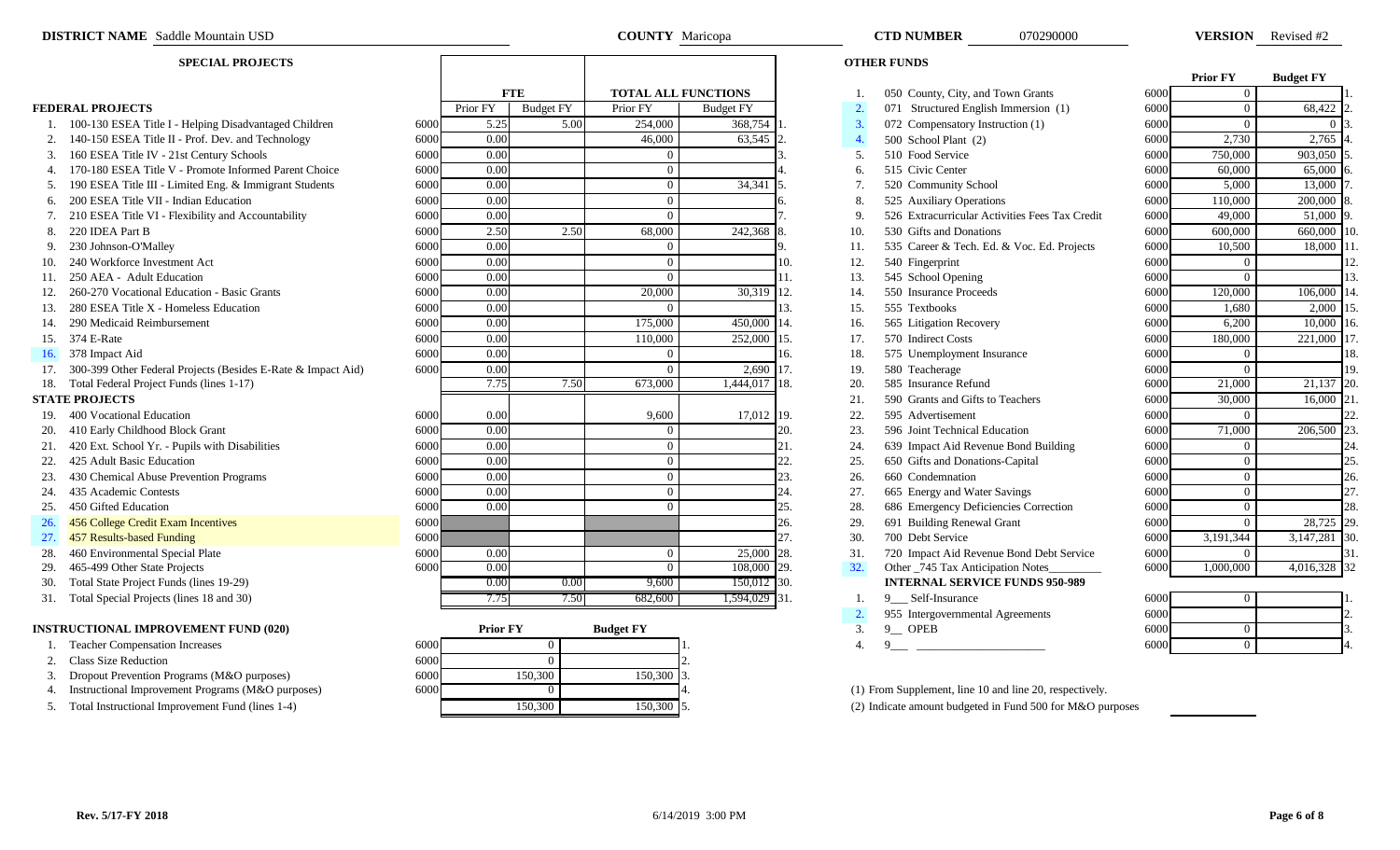# **CALCULATION OF FY 2018 GENERAL BUDGET LIMIT**

| <b>B.</b><br>А.<br><b>Unrestricted</b><br>Maintenance<br>and Operation<br><b>Capital Outlay</b><br>*1. FY 2018 Revenue Control Limit (RCL)<br>(from Work Sheet E, line X, or Work Sheet F, line III)<br>\$<br>10,360,602<br>\$<br>10,360,602<br>\$<br>$\overline{0}$<br>*2. (a) FY 2018 District Additional Assistance (DAA) (from Work<br>Sheet H, lines VII.E.1 and VII.F.1)<br>\$<br>760,385<br>DAA Reduction for State Budget Adjustments (from Work<br>(b)<br>Sheet H, lines VII.E.2 and VII.F.2)<br>665,970<br>(c) Total DAA (line 2.a minus 2.b)<br>94,415<br>94,415<br>*3. FY 2018 Override Authorization (A.R.S. §§15-481 and 15-482 or 15-949 if small school adjustment<br>phase down applies, see Work Sheets K and K2)<br>(a) Maintenance and Operation<br>962,877<br>(b) Unrestricted Capital Outlay<br>(c) Special Program<br>*4. Small School Adjustment for Districts with a Student Count of 125 or less in K-8 or 100 or<br>less in 9-12 (A.R.S. $\S 15$ -949) (Up to \$50,000 if no election is chosen for phase down, see<br>Work Sheet K)<br>*5. Tuition Revenue (A.R.S. $\S$ §15-823 and 15-824)<br>Local<br>(a) Individuals and Other Private Sources<br>(b) Other Arizona Districts<br>Out-of-State Districts and Other Governments<br>(c)<br><b>State</b><br>(d) Certificates of Educational Convenience $(A.R.S. \$ § 15-825, 15-825.01, and 15-825.02)<br>*6. State Assistance (A.R.S. §15-976) and Special Ed. Voucher Payments Received (A.R.S. §15-1204)<br>*7. Increase Authorized by County School Superintendent for Accommodation Schools<br>(not to exceed Work Sheet S, line II.B.5) (A.R.S. §15-974.B)<br>8. Budget Increase for:<br>(a) Desegregation Expenditures (A.R.S. §15-910.G-K)<br>$*(b)$<br>Tuition Out Debt Service (from Work Sheet O, line 14) (A.R.S. §15-910.L)<br>$\overline{0}$<br>Budget Balance Carryforward (from Work Sheet M, line 9) (A.R.S. §15-943.01)<br>765,788<br>$*(c)$<br>(d) Dropout Prevention Programs (Laws 1992, Ch. 305, §32 and Laws 2000, Ch. 398, §2)<br>Registered Warrant or Tax Anticipation Note Interest Expense Incurred in<br>(e)<br>FY 2016 (A.R.S. §15-910.M)<br>Joint Career and Technical Education and Vocational Education Center (A.R.S. §15-910.01)<br>$*(f)$<br>* (g) FY 2017 Performance Pay Unexpended Budget Carryforward (from Work<br>Sheet M, line 6.f) (A.R.S. §15-920)<br>0<br>Excessive Property Tax Valuation Judgments (A.R.S. §§42-16213 and 42-16214)<br>(h)<br>Transportation Revenues for Attendance of Nonresident Pupils (A.R.S. §§15-923 and 15-947)<br>* (i)<br>*9. Adjustment to the General Budget Limit (A.R.S. §§15-272, 15-905.M, 15-910.02, and 15-915)<br>Include year(s) and descriptions, as applicable.<br>(a) Prior Year Over Expenditures/Resolutions:<br>(191, 425)<br>(b) Decrease for Transfer from M&O to Energy and Water Savings Fund<br>Increase for Energy and Water Savings Fund Transfer to M&O<br>(c)<br>JTED Reduction [See Work Sheet J, footnote (1) for estimate]<br>(d)<br>Noncompliance Adjustment<br>(e)<br>ADM/Transportation Audit Adjustment<br>(f)<br>Other:<br>(g)<br>67,857<br>11. FY 2018 General Budget Limit (column A, lines 1 through 10)<br>(A.R.S. §15-905.F) (page 1, line 30 cannot exceed this amount)<br>\$<br>11,965,699<br>12. Total Amount to be Used for Capital Expenditures (column B, lines 1 through 10)<br>(A.R.S. §15-905.F) (to page 8, line A.11)<br>\$<br>94,415 |  | $(A.R.S. §15-947.C)$ |  |  |
|----------------------------------------------------------------------------------------------------------------------------------------------------------------------------------------------------------------------------------------------------------------------------------------------------------------------------------------------------------------------------------------------------------------------------------------------------------------------------------------------------------------------------------------------------------------------------------------------------------------------------------------------------------------------------------------------------------------------------------------------------------------------------------------------------------------------------------------------------------------------------------------------------------------------------------------------------------------------------------------------------------------------------------------------------------------------------------------------------------------------------------------------------------------------------------------------------------------------------------------------------------------------------------------------------------------------------------------------------------------------------------------------------------------------------------------------------------------------------------------------------------------------------------------------------------------------------------------------------------------------------------------------------------------------------------------------------------------------------------------------------------------------------------------------------------------------------------------------------------------------------------------------------------------------------------------------------------------------------------------------------------------------------------------------------------------------------------------------------------------------------------------------------------------------------------------------------------------------------------------------------------------------------------------------------------------------------------------------------------------------------------------------------------------------------------------------------------------------------------------------------------------------------------------------------------------------------------------------------------------------------------------------------------------------------------------------------------------------------------------------------------------------------------------------------------------------------------------------------------------------------------------------------------------------------------------------------------------------------------------------------------------------------------------------------------------------------------------------------------------------------------------------------------------------------------------------------------------------------------------------------------------------------------------------------------------------------------------------------------------------------------------------------------------------------------------------|--|----------------------|--|--|
| *10. Estimated Allocation of Additional Funding (2016 Prop 123 & Laws 2015, 1st S.S., Ch. 1, §6)                                                                                                                                                                                                                                                                                                                                                                                                                                                                                                                                                                                                                                                                                                                                                                                                                                                                                                                                                                                                                                                                                                                                                                                                                                                                                                                                                                                                                                                                                                                                                                                                                                                                                                                                                                                                                                                                                                                                                                                                                                                                                                                                                                                                                                                                                                                                                                                                                                                                                                                                                                                                                                                                                                                                                                                                                                                                                                                                                                                                                                                                                                                                                                                                                                                                                                                                             |  |                      |  |  |
|                                                                                                                                                                                                                                                                                                                                                                                                                                                                                                                                                                                                                                                                                                                                                                                                                                                                                                                                                                                                                                                                                                                                                                                                                                                                                                                                                                                                                                                                                                                                                                                                                                                                                                                                                                                                                                                                                                                                                                                                                                                                                                                                                                                                                                                                                                                                                                                                                                                                                                                                                                                                                                                                                                                                                                                                                                                                                                                                                                                                                                                                                                                                                                                                                                                                                                                                                                                                                                              |  |                      |  |  |
|                                                                                                                                                                                                                                                                                                                                                                                                                                                                                                                                                                                                                                                                                                                                                                                                                                                                                                                                                                                                                                                                                                                                                                                                                                                                                                                                                                                                                                                                                                                                                                                                                                                                                                                                                                                                                                                                                                                                                                                                                                                                                                                                                                                                                                                                                                                                                                                                                                                                                                                                                                                                                                                                                                                                                                                                                                                                                                                                                                                                                                                                                                                                                                                                                                                                                                                                                                                                                                              |  |                      |  |  |
|                                                                                                                                                                                                                                                                                                                                                                                                                                                                                                                                                                                                                                                                                                                                                                                                                                                                                                                                                                                                                                                                                                                                                                                                                                                                                                                                                                                                                                                                                                                                                                                                                                                                                                                                                                                                                                                                                                                                                                                                                                                                                                                                                                                                                                                                                                                                                                                                                                                                                                                                                                                                                                                                                                                                                                                                                                                                                                                                                                                                                                                                                                                                                                                                                                                                                                                                                                                                                                              |  |                      |  |  |
|                                                                                                                                                                                                                                                                                                                                                                                                                                                                                                                                                                                                                                                                                                                                                                                                                                                                                                                                                                                                                                                                                                                                                                                                                                                                                                                                                                                                                                                                                                                                                                                                                                                                                                                                                                                                                                                                                                                                                                                                                                                                                                                                                                                                                                                                                                                                                                                                                                                                                                                                                                                                                                                                                                                                                                                                                                                                                                                                                                                                                                                                                                                                                                                                                                                                                                                                                                                                                                              |  |                      |  |  |
|                                                                                                                                                                                                                                                                                                                                                                                                                                                                                                                                                                                                                                                                                                                                                                                                                                                                                                                                                                                                                                                                                                                                                                                                                                                                                                                                                                                                                                                                                                                                                                                                                                                                                                                                                                                                                                                                                                                                                                                                                                                                                                                                                                                                                                                                                                                                                                                                                                                                                                                                                                                                                                                                                                                                                                                                                                                                                                                                                                                                                                                                                                                                                                                                                                                                                                                                                                                                                                              |  |                      |  |  |
|                                                                                                                                                                                                                                                                                                                                                                                                                                                                                                                                                                                                                                                                                                                                                                                                                                                                                                                                                                                                                                                                                                                                                                                                                                                                                                                                                                                                                                                                                                                                                                                                                                                                                                                                                                                                                                                                                                                                                                                                                                                                                                                                                                                                                                                                                                                                                                                                                                                                                                                                                                                                                                                                                                                                                                                                                                                                                                                                                                                                                                                                                                                                                                                                                                                                                                                                                                                                                                              |  |                      |  |  |
|                                                                                                                                                                                                                                                                                                                                                                                                                                                                                                                                                                                                                                                                                                                                                                                                                                                                                                                                                                                                                                                                                                                                                                                                                                                                                                                                                                                                                                                                                                                                                                                                                                                                                                                                                                                                                                                                                                                                                                                                                                                                                                                                                                                                                                                                                                                                                                                                                                                                                                                                                                                                                                                                                                                                                                                                                                                                                                                                                                                                                                                                                                                                                                                                                                                                                                                                                                                                                                              |  |                      |  |  |
|                                                                                                                                                                                                                                                                                                                                                                                                                                                                                                                                                                                                                                                                                                                                                                                                                                                                                                                                                                                                                                                                                                                                                                                                                                                                                                                                                                                                                                                                                                                                                                                                                                                                                                                                                                                                                                                                                                                                                                                                                                                                                                                                                                                                                                                                                                                                                                                                                                                                                                                                                                                                                                                                                                                                                                                                                                                                                                                                                                                                                                                                                                                                                                                                                                                                                                                                                                                                                                              |  |                      |  |  |
|                                                                                                                                                                                                                                                                                                                                                                                                                                                                                                                                                                                                                                                                                                                                                                                                                                                                                                                                                                                                                                                                                                                                                                                                                                                                                                                                                                                                                                                                                                                                                                                                                                                                                                                                                                                                                                                                                                                                                                                                                                                                                                                                                                                                                                                                                                                                                                                                                                                                                                                                                                                                                                                                                                                                                                                                                                                                                                                                                                                                                                                                                                                                                                                                                                                                                                                                                                                                                                              |  |                      |  |  |
|                                                                                                                                                                                                                                                                                                                                                                                                                                                                                                                                                                                                                                                                                                                                                                                                                                                                                                                                                                                                                                                                                                                                                                                                                                                                                                                                                                                                                                                                                                                                                                                                                                                                                                                                                                                                                                                                                                                                                                                                                                                                                                                                                                                                                                                                                                                                                                                                                                                                                                                                                                                                                                                                                                                                                                                                                                                                                                                                                                                                                                                                                                                                                                                                                                                                                                                                                                                                                                              |  |                      |  |  |
|                                                                                                                                                                                                                                                                                                                                                                                                                                                                                                                                                                                                                                                                                                                                                                                                                                                                                                                                                                                                                                                                                                                                                                                                                                                                                                                                                                                                                                                                                                                                                                                                                                                                                                                                                                                                                                                                                                                                                                                                                                                                                                                                                                                                                                                                                                                                                                                                                                                                                                                                                                                                                                                                                                                                                                                                                                                                                                                                                                                                                                                                                                                                                                                                                                                                                                                                                                                                                                              |  |                      |  |  |
|                                                                                                                                                                                                                                                                                                                                                                                                                                                                                                                                                                                                                                                                                                                                                                                                                                                                                                                                                                                                                                                                                                                                                                                                                                                                                                                                                                                                                                                                                                                                                                                                                                                                                                                                                                                                                                                                                                                                                                                                                                                                                                                                                                                                                                                                                                                                                                                                                                                                                                                                                                                                                                                                                                                                                                                                                                                                                                                                                                                                                                                                                                                                                                                                                                                                                                                                                                                                                                              |  |                      |  |  |
|                                                                                                                                                                                                                                                                                                                                                                                                                                                                                                                                                                                                                                                                                                                                                                                                                                                                                                                                                                                                                                                                                                                                                                                                                                                                                                                                                                                                                                                                                                                                                                                                                                                                                                                                                                                                                                                                                                                                                                                                                                                                                                                                                                                                                                                                                                                                                                                                                                                                                                                                                                                                                                                                                                                                                                                                                                                                                                                                                                                                                                                                                                                                                                                                                                                                                                                                                                                                                                              |  |                      |  |  |
|                                                                                                                                                                                                                                                                                                                                                                                                                                                                                                                                                                                                                                                                                                                                                                                                                                                                                                                                                                                                                                                                                                                                                                                                                                                                                                                                                                                                                                                                                                                                                                                                                                                                                                                                                                                                                                                                                                                                                                                                                                                                                                                                                                                                                                                                                                                                                                                                                                                                                                                                                                                                                                                                                                                                                                                                                                                                                                                                                                                                                                                                                                                                                                                                                                                                                                                                                                                                                                              |  |                      |  |  |
|                                                                                                                                                                                                                                                                                                                                                                                                                                                                                                                                                                                                                                                                                                                                                                                                                                                                                                                                                                                                                                                                                                                                                                                                                                                                                                                                                                                                                                                                                                                                                                                                                                                                                                                                                                                                                                                                                                                                                                                                                                                                                                                                                                                                                                                                                                                                                                                                                                                                                                                                                                                                                                                                                                                                                                                                                                                                                                                                                                                                                                                                                                                                                                                                                                                                                                                                                                                                                                              |  |                      |  |  |
|                                                                                                                                                                                                                                                                                                                                                                                                                                                                                                                                                                                                                                                                                                                                                                                                                                                                                                                                                                                                                                                                                                                                                                                                                                                                                                                                                                                                                                                                                                                                                                                                                                                                                                                                                                                                                                                                                                                                                                                                                                                                                                                                                                                                                                                                                                                                                                                                                                                                                                                                                                                                                                                                                                                                                                                                                                                                                                                                                                                                                                                                                                                                                                                                                                                                                                                                                                                                                                              |  |                      |  |  |
|                                                                                                                                                                                                                                                                                                                                                                                                                                                                                                                                                                                                                                                                                                                                                                                                                                                                                                                                                                                                                                                                                                                                                                                                                                                                                                                                                                                                                                                                                                                                                                                                                                                                                                                                                                                                                                                                                                                                                                                                                                                                                                                                                                                                                                                                                                                                                                                                                                                                                                                                                                                                                                                                                                                                                                                                                                                                                                                                                                                                                                                                                                                                                                                                                                                                                                                                                                                                                                              |  |                      |  |  |
|                                                                                                                                                                                                                                                                                                                                                                                                                                                                                                                                                                                                                                                                                                                                                                                                                                                                                                                                                                                                                                                                                                                                                                                                                                                                                                                                                                                                                                                                                                                                                                                                                                                                                                                                                                                                                                                                                                                                                                                                                                                                                                                                                                                                                                                                                                                                                                                                                                                                                                                                                                                                                                                                                                                                                                                                                                                                                                                                                                                                                                                                                                                                                                                                                                                                                                                                                                                                                                              |  |                      |  |  |
|                                                                                                                                                                                                                                                                                                                                                                                                                                                                                                                                                                                                                                                                                                                                                                                                                                                                                                                                                                                                                                                                                                                                                                                                                                                                                                                                                                                                                                                                                                                                                                                                                                                                                                                                                                                                                                                                                                                                                                                                                                                                                                                                                                                                                                                                                                                                                                                                                                                                                                                                                                                                                                                                                                                                                                                                                                                                                                                                                                                                                                                                                                                                                                                                                                                                                                                                                                                                                                              |  |                      |  |  |
|                                                                                                                                                                                                                                                                                                                                                                                                                                                                                                                                                                                                                                                                                                                                                                                                                                                                                                                                                                                                                                                                                                                                                                                                                                                                                                                                                                                                                                                                                                                                                                                                                                                                                                                                                                                                                                                                                                                                                                                                                                                                                                                                                                                                                                                                                                                                                                                                                                                                                                                                                                                                                                                                                                                                                                                                                                                                                                                                                                                                                                                                                                                                                                                                                                                                                                                                                                                                                                              |  |                      |  |  |
|                                                                                                                                                                                                                                                                                                                                                                                                                                                                                                                                                                                                                                                                                                                                                                                                                                                                                                                                                                                                                                                                                                                                                                                                                                                                                                                                                                                                                                                                                                                                                                                                                                                                                                                                                                                                                                                                                                                                                                                                                                                                                                                                                                                                                                                                                                                                                                                                                                                                                                                                                                                                                                                                                                                                                                                                                                                                                                                                                                                                                                                                                                                                                                                                                                                                                                                                                                                                                                              |  |                      |  |  |
|                                                                                                                                                                                                                                                                                                                                                                                                                                                                                                                                                                                                                                                                                                                                                                                                                                                                                                                                                                                                                                                                                                                                                                                                                                                                                                                                                                                                                                                                                                                                                                                                                                                                                                                                                                                                                                                                                                                                                                                                                                                                                                                                                                                                                                                                                                                                                                                                                                                                                                                                                                                                                                                                                                                                                                                                                                                                                                                                                                                                                                                                                                                                                                                                                                                                                                                                                                                                                                              |  |                      |  |  |
|                                                                                                                                                                                                                                                                                                                                                                                                                                                                                                                                                                                                                                                                                                                                                                                                                                                                                                                                                                                                                                                                                                                                                                                                                                                                                                                                                                                                                                                                                                                                                                                                                                                                                                                                                                                                                                                                                                                                                                                                                                                                                                                                                                                                                                                                                                                                                                                                                                                                                                                                                                                                                                                                                                                                                                                                                                                                                                                                                                                                                                                                                                                                                                                                                                                                                                                                                                                                                                              |  |                      |  |  |
|                                                                                                                                                                                                                                                                                                                                                                                                                                                                                                                                                                                                                                                                                                                                                                                                                                                                                                                                                                                                                                                                                                                                                                                                                                                                                                                                                                                                                                                                                                                                                                                                                                                                                                                                                                                                                                                                                                                                                                                                                                                                                                                                                                                                                                                                                                                                                                                                                                                                                                                                                                                                                                                                                                                                                                                                                                                                                                                                                                                                                                                                                                                                                                                                                                                                                                                                                                                                                                              |  |                      |  |  |
|                                                                                                                                                                                                                                                                                                                                                                                                                                                                                                                                                                                                                                                                                                                                                                                                                                                                                                                                                                                                                                                                                                                                                                                                                                                                                                                                                                                                                                                                                                                                                                                                                                                                                                                                                                                                                                                                                                                                                                                                                                                                                                                                                                                                                                                                                                                                                                                                                                                                                                                                                                                                                                                                                                                                                                                                                                                                                                                                                                                                                                                                                                                                                                                                                                                                                                                                                                                                                                              |  |                      |  |  |
|                                                                                                                                                                                                                                                                                                                                                                                                                                                                                                                                                                                                                                                                                                                                                                                                                                                                                                                                                                                                                                                                                                                                                                                                                                                                                                                                                                                                                                                                                                                                                                                                                                                                                                                                                                                                                                                                                                                                                                                                                                                                                                                                                                                                                                                                                                                                                                                                                                                                                                                                                                                                                                                                                                                                                                                                                                                                                                                                                                                                                                                                                                                                                                                                                                                                                                                                                                                                                                              |  |                      |  |  |
|                                                                                                                                                                                                                                                                                                                                                                                                                                                                                                                                                                                                                                                                                                                                                                                                                                                                                                                                                                                                                                                                                                                                                                                                                                                                                                                                                                                                                                                                                                                                                                                                                                                                                                                                                                                                                                                                                                                                                                                                                                                                                                                                                                                                                                                                                                                                                                                                                                                                                                                                                                                                                                                                                                                                                                                                                                                                                                                                                                                                                                                                                                                                                                                                                                                                                                                                                                                                                                              |  |                      |  |  |
|                                                                                                                                                                                                                                                                                                                                                                                                                                                                                                                                                                                                                                                                                                                                                                                                                                                                                                                                                                                                                                                                                                                                                                                                                                                                                                                                                                                                                                                                                                                                                                                                                                                                                                                                                                                                                                                                                                                                                                                                                                                                                                                                                                                                                                                                                                                                                                                                                                                                                                                                                                                                                                                                                                                                                                                                                                                                                                                                                                                                                                                                                                                                                                                                                                                                                                                                                                                                                                              |  |                      |  |  |
|                                                                                                                                                                                                                                                                                                                                                                                                                                                                                                                                                                                                                                                                                                                                                                                                                                                                                                                                                                                                                                                                                                                                                                                                                                                                                                                                                                                                                                                                                                                                                                                                                                                                                                                                                                                                                                                                                                                                                                                                                                                                                                                                                                                                                                                                                                                                                                                                                                                                                                                                                                                                                                                                                                                                                                                                                                                                                                                                                                                                                                                                                                                                                                                                                                                                                                                                                                                                                                              |  |                      |  |  |
|                                                                                                                                                                                                                                                                                                                                                                                                                                                                                                                                                                                                                                                                                                                                                                                                                                                                                                                                                                                                                                                                                                                                                                                                                                                                                                                                                                                                                                                                                                                                                                                                                                                                                                                                                                                                                                                                                                                                                                                                                                                                                                                                                                                                                                                                                                                                                                                                                                                                                                                                                                                                                                                                                                                                                                                                                                                                                                                                                                                                                                                                                                                                                                                                                                                                                                                                                                                                                                              |  |                      |  |  |
|                                                                                                                                                                                                                                                                                                                                                                                                                                                                                                                                                                                                                                                                                                                                                                                                                                                                                                                                                                                                                                                                                                                                                                                                                                                                                                                                                                                                                                                                                                                                                                                                                                                                                                                                                                                                                                                                                                                                                                                                                                                                                                                                                                                                                                                                                                                                                                                                                                                                                                                                                                                                                                                                                                                                                                                                                                                                                                                                                                                                                                                                                                                                                                                                                                                                                                                                                                                                                                              |  |                      |  |  |
|                                                                                                                                                                                                                                                                                                                                                                                                                                                                                                                                                                                                                                                                                                                                                                                                                                                                                                                                                                                                                                                                                                                                                                                                                                                                                                                                                                                                                                                                                                                                                                                                                                                                                                                                                                                                                                                                                                                                                                                                                                                                                                                                                                                                                                                                                                                                                                                                                                                                                                                                                                                                                                                                                                                                                                                                                                                                                                                                                                                                                                                                                                                                                                                                                                                                                                                                                                                                                                              |  |                      |  |  |
|                                                                                                                                                                                                                                                                                                                                                                                                                                                                                                                                                                                                                                                                                                                                                                                                                                                                                                                                                                                                                                                                                                                                                                                                                                                                                                                                                                                                                                                                                                                                                                                                                                                                                                                                                                                                                                                                                                                                                                                                                                                                                                                                                                                                                                                                                                                                                                                                                                                                                                                                                                                                                                                                                                                                                                                                                                                                                                                                                                                                                                                                                                                                                                                                                                                                                                                                                                                                                                              |  |                      |  |  |
|                                                                                                                                                                                                                                                                                                                                                                                                                                                                                                                                                                                                                                                                                                                                                                                                                                                                                                                                                                                                                                                                                                                                                                                                                                                                                                                                                                                                                                                                                                                                                                                                                                                                                                                                                                                                                                                                                                                                                                                                                                                                                                                                                                                                                                                                                                                                                                                                                                                                                                                                                                                                                                                                                                                                                                                                                                                                                                                                                                                                                                                                                                                                                                                                                                                                                                                                                                                                                                              |  |                      |  |  |
|                                                                                                                                                                                                                                                                                                                                                                                                                                                                                                                                                                                                                                                                                                                                                                                                                                                                                                                                                                                                                                                                                                                                                                                                                                                                                                                                                                                                                                                                                                                                                                                                                                                                                                                                                                                                                                                                                                                                                                                                                                                                                                                                                                                                                                                                                                                                                                                                                                                                                                                                                                                                                                                                                                                                                                                                                                                                                                                                                                                                                                                                                                                                                                                                                                                                                                                                                                                                                                              |  |                      |  |  |
|                                                                                                                                                                                                                                                                                                                                                                                                                                                                                                                                                                                                                                                                                                                                                                                                                                                                                                                                                                                                                                                                                                                                                                                                                                                                                                                                                                                                                                                                                                                                                                                                                                                                                                                                                                                                                                                                                                                                                                                                                                                                                                                                                                                                                                                                                                                                                                                                                                                                                                                                                                                                                                                                                                                                                                                                                                                                                                                                                                                                                                                                                                                                                                                                                                                                                                                                                                                                                                              |  |                      |  |  |
|                                                                                                                                                                                                                                                                                                                                                                                                                                                                                                                                                                                                                                                                                                                                                                                                                                                                                                                                                                                                                                                                                                                                                                                                                                                                                                                                                                                                                                                                                                                                                                                                                                                                                                                                                                                                                                                                                                                                                                                                                                                                                                                                                                                                                                                                                                                                                                                                                                                                                                                                                                                                                                                                                                                                                                                                                                                                                                                                                                                                                                                                                                                                                                                                                                                                                                                                                                                                                                              |  |                      |  |  |
|                                                                                                                                                                                                                                                                                                                                                                                                                                                                                                                                                                                                                                                                                                                                                                                                                                                                                                                                                                                                                                                                                                                                                                                                                                                                                                                                                                                                                                                                                                                                                                                                                                                                                                                                                                                                                                                                                                                                                                                                                                                                                                                                                                                                                                                                                                                                                                                                                                                                                                                                                                                                                                                                                                                                                                                                                                                                                                                                                                                                                                                                                                                                                                                                                                                                                                                                                                                                                                              |  |                      |  |  |
|                                                                                                                                                                                                                                                                                                                                                                                                                                                                                                                                                                                                                                                                                                                                                                                                                                                                                                                                                                                                                                                                                                                                                                                                                                                                                                                                                                                                                                                                                                                                                                                                                                                                                                                                                                                                                                                                                                                                                                                                                                                                                                                                                                                                                                                                                                                                                                                                                                                                                                                                                                                                                                                                                                                                                                                                                                                                                                                                                                                                                                                                                                                                                                                                                                                                                                                                                                                                                                              |  |                      |  |  |
|                                                                                                                                                                                                                                                                                                                                                                                                                                                                                                                                                                                                                                                                                                                                                                                                                                                                                                                                                                                                                                                                                                                                                                                                                                                                                                                                                                                                                                                                                                                                                                                                                                                                                                                                                                                                                                                                                                                                                                                                                                                                                                                                                                                                                                                                                                                                                                                                                                                                                                                                                                                                                                                                                                                                                                                                                                                                                                                                                                                                                                                                                                                                                                                                                                                                                                                                                                                                                                              |  |                      |  |  |
|                                                                                                                                                                                                                                                                                                                                                                                                                                                                                                                                                                                                                                                                                                                                                                                                                                                                                                                                                                                                                                                                                                                                                                                                                                                                                                                                                                                                                                                                                                                                                                                                                                                                                                                                                                                                                                                                                                                                                                                                                                                                                                                                                                                                                                                                                                                                                                                                                                                                                                                                                                                                                                                                                                                                                                                                                                                                                                                                                                                                                                                                                                                                                                                                                                                                                                                                                                                                                                              |  |                      |  |  |
|                                                                                                                                                                                                                                                                                                                                                                                                                                                                                                                                                                                                                                                                                                                                                                                                                                                                                                                                                                                                                                                                                                                                                                                                                                                                                                                                                                                                                                                                                                                                                                                                                                                                                                                                                                                                                                                                                                                                                                                                                                                                                                                                                                                                                                                                                                                                                                                                                                                                                                                                                                                                                                                                                                                                                                                                                                                                                                                                                                                                                                                                                                                                                                                                                                                                                                                                                                                                                                              |  |                      |  |  |
|                                                                                                                                                                                                                                                                                                                                                                                                                                                                                                                                                                                                                                                                                                                                                                                                                                                                                                                                                                                                                                                                                                                                                                                                                                                                                                                                                                                                                                                                                                                                                                                                                                                                                                                                                                                                                                                                                                                                                                                                                                                                                                                                                                                                                                                                                                                                                                                                                                                                                                                                                                                                                                                                                                                                                                                                                                                                                                                                                                                                                                                                                                                                                                                                                                                                                                                                                                                                                                              |  |                      |  |  |
|                                                                                                                                                                                                                                                                                                                                                                                                                                                                                                                                                                                                                                                                                                                                                                                                                                                                                                                                                                                                                                                                                                                                                                                                                                                                                                                                                                                                                                                                                                                                                                                                                                                                                                                                                                                                                                                                                                                                                                                                                                                                                                                                                                                                                                                                                                                                                                                                                                                                                                                                                                                                                                                                                                                                                                                                                                                                                                                                                                                                                                                                                                                                                                                                                                                                                                                                                                                                                                              |  |                      |  |  |

**\*** Subject to adjustment prior to May 15 as allowed by A.R.S. Revisions are described in the instructions for these lines, as needed.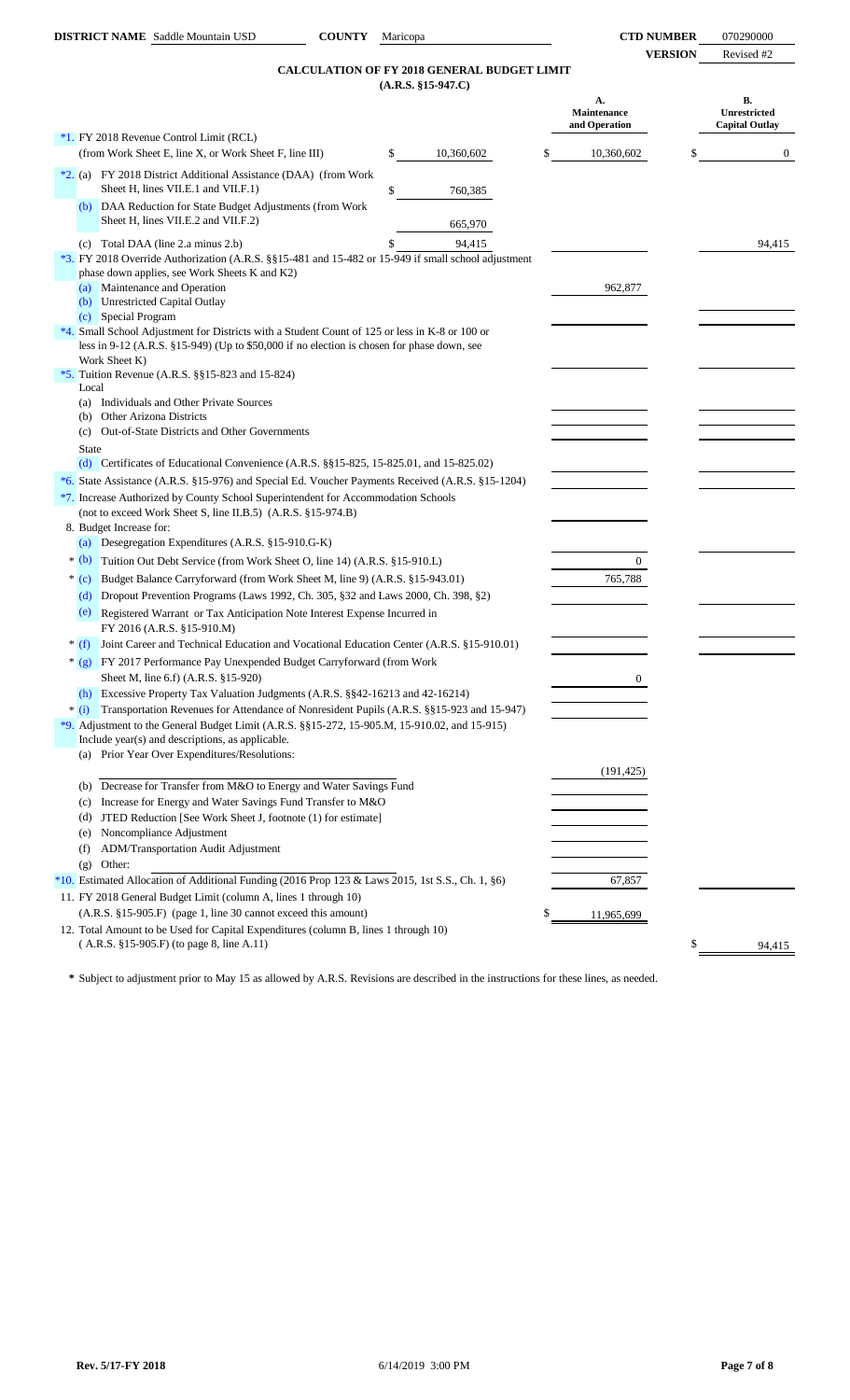| <b>DISTRICT NAME</b> | Saddle Mountain USD                                                                                                                                     | <b>COUNTY</b>                         | Maricopa | <b>CTD NUMBER</b> | 070290000  |
|----------------------|---------------------------------------------------------------------------------------------------------------------------------------------------------|---------------------------------------|----------|-------------------|------------|
|                      |                                                                                                                                                         |                                       |          | <b>VERSION</b>    | Revised #2 |
|                      | CALCULATION OF FY 2018 UNRESTRICTED CAPITAL BUDGET LIMIT AND CLASSROOM SITE FUND BUDGET LIMIT                                                           | (A.R.S. §15-947.D and A.R.S. §15-978) |          |                   |            |
|                      |                                                                                                                                                         | UNRESTRICTED CAPITAL BUDGET LIMIT     |          |                   |            |
|                      | A. 1. FY 2017 Unrestricted Capital Budget Limit (UCBL)                                                                                                  |                                       |          |                   |            |
|                      | (from FY 2017 latest revised Budget, page 8, line A.12)                                                                                                 |                                       |          | \$                | 394,155    |
|                      | 2. Total UCBL Adjustment for prior years as notified by ADE on BUDG75 report (For budget                                                                |                                       |          |                   |            |
| adoption, use zero.) |                                                                                                                                                         |                                       |          |                   |            |
|                      | 3. Adjusted Amount Available for FY 2017 Capital Expenditures (line $A.1 + A.2$ )                                                                       |                                       |          |                   | 394,155    |
|                      | 4. Amount Budgeted in Fund 610 in FY 2017                                                                                                               |                                       |          |                   |            |
|                      | (from FY 2017 latest revised Budget, page 4, line 10)                                                                                                   |                                       |          |                   | 394,155    |
|                      | 5. Lesser of line A.3 or the sum of line A.4 and any positive adjustment on line A.2                                                                    |                                       |          |                   | 394,155    |
|                      | 6. FY 2017 Fund 610 Actual Expenditures (For budget adoption use actual expenditures                                                                    |                                       |          |                   |            |
|                      | to date plus estimated expenditures through fiscal year-end.)                                                                                           |                                       |          | \$                | 27,715     |
|                      | 7. Unexpended Budget Balance in Fund 610 (line A.5 minus A.6) If negative, use zero in                                                                  |                                       |          |                   |            |
|                      | calculation, but show negative amount here in parentheses.                                                                                              |                                       |          |                   | 366,440    |
|                      | 8. Interest Earned in Fund 610 in FY 2017                                                                                                               |                                       |          |                   | 1,714      |
|                      | 9. Monies deposited in Fund 610 from School Facilities Board for donated land (A.R.S. §15-2041.F)                                                       |                                       |          |                   |            |
|                      | 10. Adjustment to UCBL for FY 2018 (A.R.S. §15-905.M) Include year(s) and descriptions, as applicable.<br>(a) Prior Year Over Expenditures/Resolutions: |                                       |          |                   |            |
|                      |                                                                                                                                                         |                                       |          |                   |            |
|                      | (b) JTED Reduction [See Work Sheet J, footnote (1) for estimate]                                                                                        |                                       |          |                   |            |
|                      | (c) ADM/Transportation Audit Adjustment                                                                                                                 |                                       |          |                   |            |
| $(d)$ Other:         |                                                                                                                                                         |                                       |          |                   |            |
|                      | 11. Amount to be Used for Capital Expenditures (from page 7, line 12)                                                                                   |                                       |          |                   | 94,415     |
|                      | 12. FY 2018 Unrestricted Capital Budget Limit (lines A.7 through A.11) (1)                                                                              |                                       |          | S                 | 462,569    |

### **CLASSROOM SITE FUND BUDGET LIMIT**

|                                                                                                                                                                         | <b>Fund 011</b> | <b>Fund 012</b> | <b>Fund 013</b> | <b>Total Fund 010</b> |
|-------------------------------------------------------------------------------------------------------------------------------------------------------------------------|-----------------|-----------------|-----------------|-----------------------|
| B. 1. FY 2017 Classroom Site Fund Budget Limit (from FY<br>2017 latest revised Budget, page 8, line B.7)                                                                |                 |                 |                 |                       |
|                                                                                                                                                                         | 217,208         | 314,199         | 376,608         | 908,015               |
| 2. FY 2017 Actual Expenditures (For budget adoption use<br>actual expenditures to date plus estimated expenditures                                                      |                 |                 |                 |                       |
| through fiscal year-end.)                                                                                                                                               | 86,128          | 181,701         | 131,447         | 399,276               |
| 3. Unexpended Budget Balance (line B.1 minus B.2)                                                                                                                       | 131,080         | 132,498         | 245,161         | 508,739               |
| 4. Interest Earned in the Classroom Site Fund in FY 2017                                                                                                                | 794             | 675             | 1,151           | 2,620                 |
| 5. FY 2018 Classroom Site Fund Allocation (provided by<br>ADE, based on \$386) Enter the total allocation in the<br>Total Fund 010 column. Funds 011, 012, and 013 will |                 |                 |                 |                       |
| automatically calculate.                                                                                                                                                | 145,806.40      | 291,612.80      | 291,612.80      | 729,032.00            |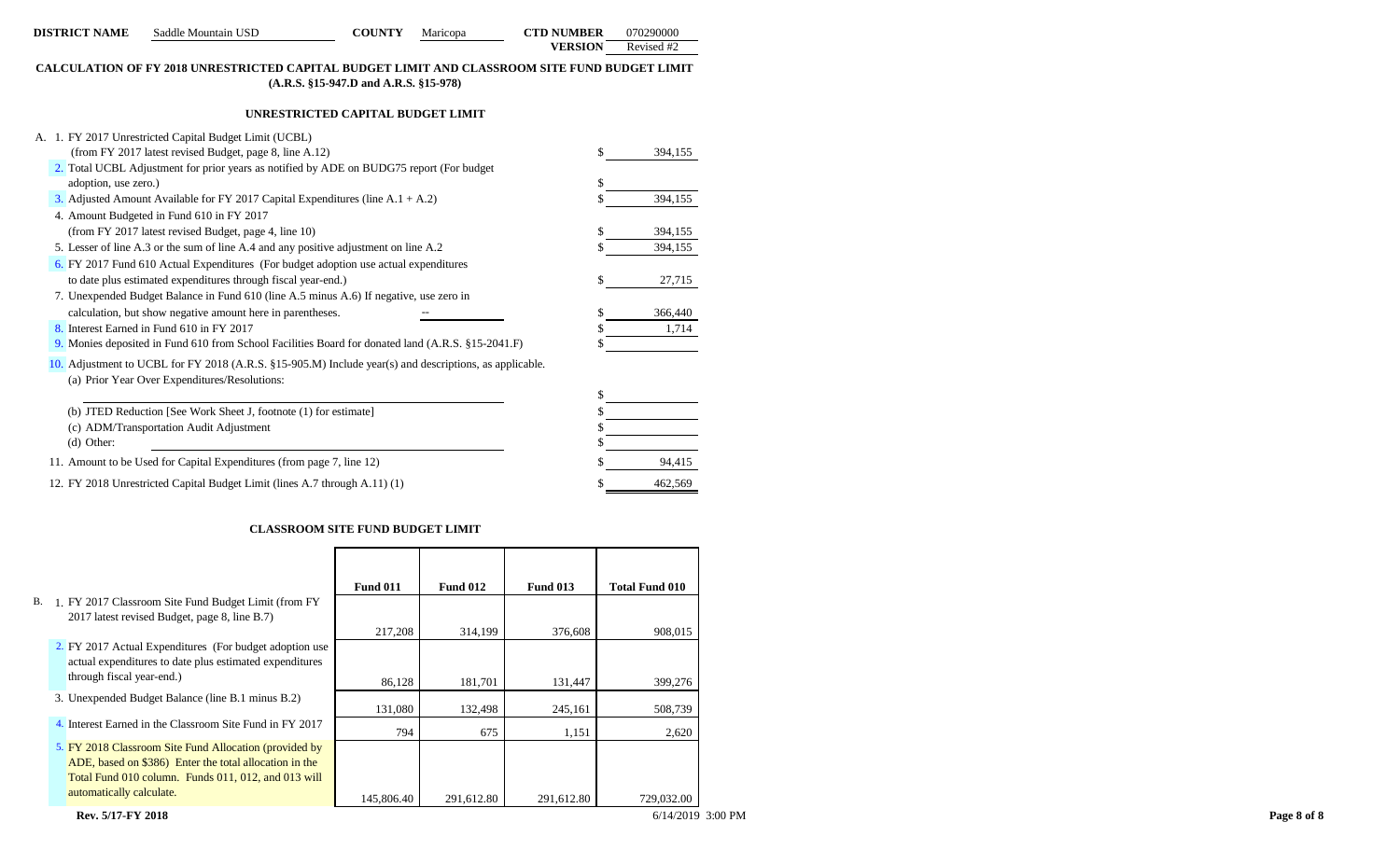| 6. Adjustments to FY 2018 Classroom Site Fund Budget<br>Limit(2)                   |         |         |         |           |
|------------------------------------------------------------------------------------|---------|---------|---------|-----------|
| 7. FY 2018 Classroom Site Fund Budget Limit (Sum of<br>lines B.3 through B.6 $(3)$ | 277.681 | 424,786 | 537.925 | 1,240,391 |

- (1) The amount budgeted on page 4, line 10 cannot exceed this amount.
- (2) This line may be used to recapture lost CSF budget capacity that resulted from underbudgeting in prior fiscal years.
- (3) The amounts budgeted on page 3, lines 13, 26, 39, and 40 cannot exceed the respective amounts on this line.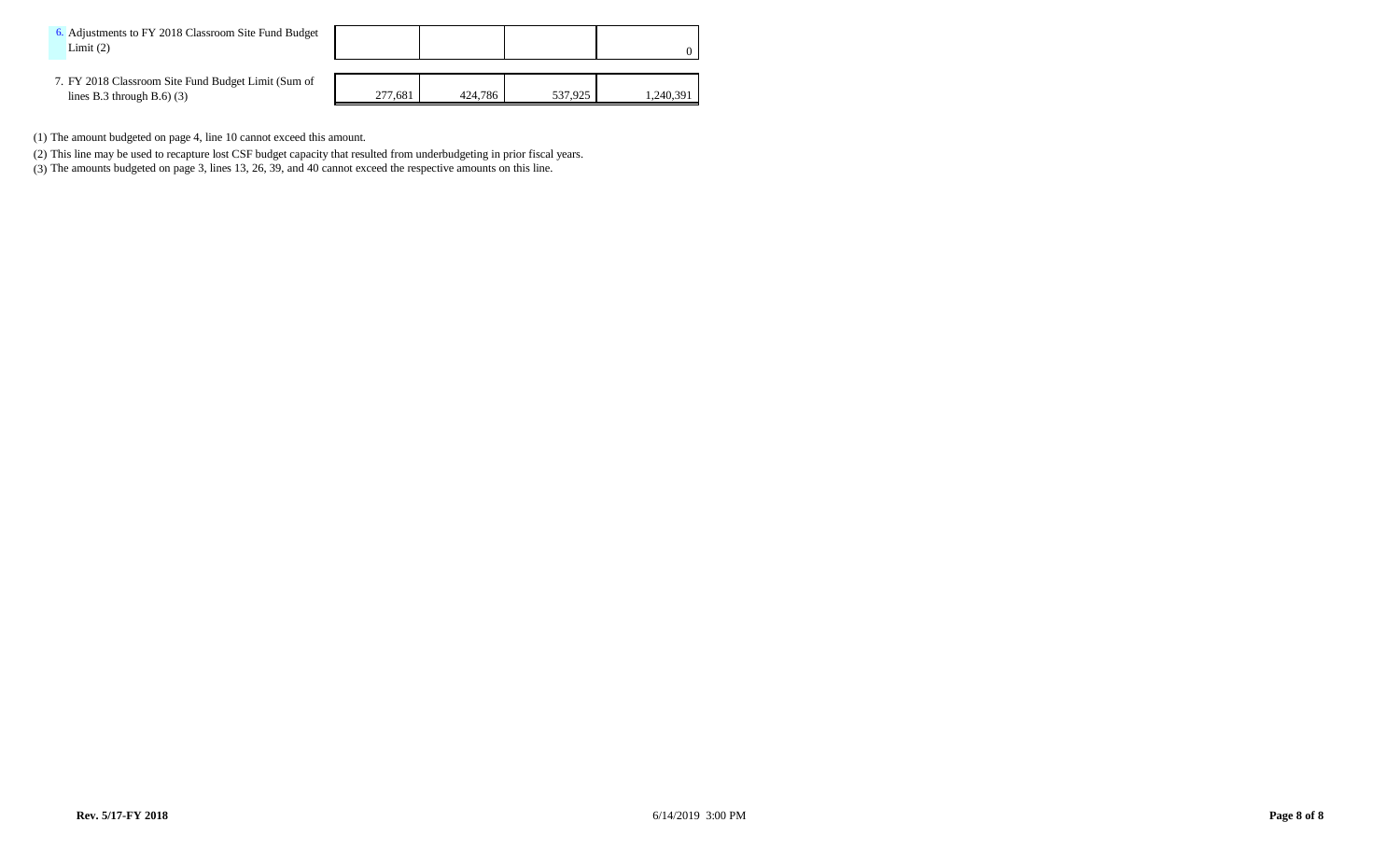**DISTRICT NAME** Saddle Mountain USD **VERSION COUNTY Maricopa COUNTY Maricopa COUNTY MARE COUNTY OF SALL COUNTY OF SALL COUNTY OF SALL COUNTY OF SALL COUNTY OF SALL COUNTY OF SALL COUNTY OF SALL COUNTY OF SALL COUNTY** 

**COUNTY** Maricopa

# **SUPPLEMENT TO SCHOOL DISTRICT ANNUAL EXPENDITURE BUDGET FOR DISTRICTS THAT BUDGET FOR ENGLISH LANGUAGE LEARNERS (A.R.S. §§15-756.04 and 15-756.11)**

|                                                              |     |           |            |                 | Employee        | Purchased   |          |          |       |           | Totals        |               |     |
|--------------------------------------------------------------|-----|-----------|------------|-----------------|-----------------|-------------|----------|----------|-------|-----------|---------------|---------------|-----|
| <b>English Language Learners Supplement</b>                  |     |           | <b>FTE</b> | <b>Salaries</b> | <b>Benefits</b> | Services    | Supplies | Property | Other | Prior     | <b>Budget</b> | $\frac{0}{6}$ |     |
|                                                              |     | Prior     | Budget     |                 |                 | 6300, 6400, |          |          |       | <b>FY</b> | <b>FY</b>     | Increase/     |     |
| <b>Expenditures</b>                                          |     | <b>FY</b> | <b>FY</b>  | 6100            | 6200            | 6500        | 6600     | 6700     | 6800  | 2017      | 2018          | Decrease      |     |
| Structured English Immersion Fund 071 (A.R.S. §15-756.04)    |     |           |            |                 |                 |             |          |          |       |           |               |               |     |
| 1000 Instruction                                             |     | 0.00      | 1.00       | 51,000          |                 |             |          |          |       |           | $51,000 -$    |               |     |
| 2000 Support Services                                        |     |           |            |                 |                 |             |          |          |       |           |               |               |     |
| 2100 Students                                                |     | 0.00      |            | 17,422          |                 |             |          |          |       |           | $17,422$ --   |               |     |
| 2200 Instructional Staff                                     |     | 0.00      |            |                 |                 |             |          |          |       |           |               | $0.0\%$ 3     |     |
| 2300 General Administration                                  |     | 0.00      |            |                 |                 |             |          |          |       |           |               | 0.0%          |     |
| 2400 School Administration                                   |     | 0.00      |            |                 |                 |             |          |          |       |           |               | $0.0\%$ 5     |     |
| 2500 Central Services                                        |     | 0.00      |            |                 |                 |             |          |          |       |           |               | $0.0\%$ 6     |     |
| 2600 Operation & Maintenance of Plant                        |     | 0.00      |            |                 |                 |             |          |          |       |           |               | 0.0%          |     |
| 2700 Student Transportation                                  |     | 0.00      |            |                 |                 |             |          |          |       |           |               | $0.0\%$ 8.    |     |
| 2900 Other                                                   |     | 0.00      |            |                 |                 |             |          |          |       |           |               | 0.0% 9.       |     |
| Total (lines 1-9) (to Budget, page 6, Other Funds, line 2)   | 10. | 0.00      | 1.00       | 68,422          |                 |             |          |          |       |           | $68,422$ --   |               | 10. |
| Compensatory Instruction Fund 072 (A.R.S. §15-756.11)        |     |           |            |                 |                 |             |          |          |       |           |               |               |     |
| 1000 Instruction                                             | 11  | 0.00      |            |                 |                 |             |          |          |       |           |               | $0.0\%$ 11.   |     |
| 2000 Support Services                                        |     |           |            |                 |                 |             |          |          |       |           |               |               |     |
| 2100 Students                                                | 12. | 0.00      |            |                 |                 |             |          |          |       |           |               | 0.0% 12.      |     |
| 2200 Instructional Staff                                     | 13. | 0.00      |            |                 |                 |             |          |          |       |           |               | 0.0% 13.      |     |
| 2300 General Administration                                  | 14  | 0.00      |            |                 |                 |             |          |          |       |           |               | 0.0% 14       |     |
| 2400 School Administration                                   | 15. | 0.00      |            |                 |                 |             |          |          |       |           |               | 0.0% 15       |     |
| 2500 Central Services                                        | 16. | 0.00      |            |                 |                 |             |          |          |       |           |               | $0.0\%$ 16.   |     |
| 2600 Operation & Maintenance of Plant                        | 17. | 0.00      |            |                 |                 |             |          |          |       |           |               | 0.0% 17.      |     |
| 2700 Student Transportation                                  | 18. | 0.00      |            |                 |                 |             |          |          |       |           |               | 0.0% 18.      |     |
| 2900 Other                                                   | 19. | 0.00      |            |                 |                 |             |          |          |       |           |               | 0.0% 19.      |     |
| Total (lines 11-19) (to Budget, page 6, Other Funds, line 3) | 20. | 0.00      | 0.00       |                 | $\Omega$        |             | $\Omega$ |          |       |           | $\Omega$      | 0.0% 20.      |     |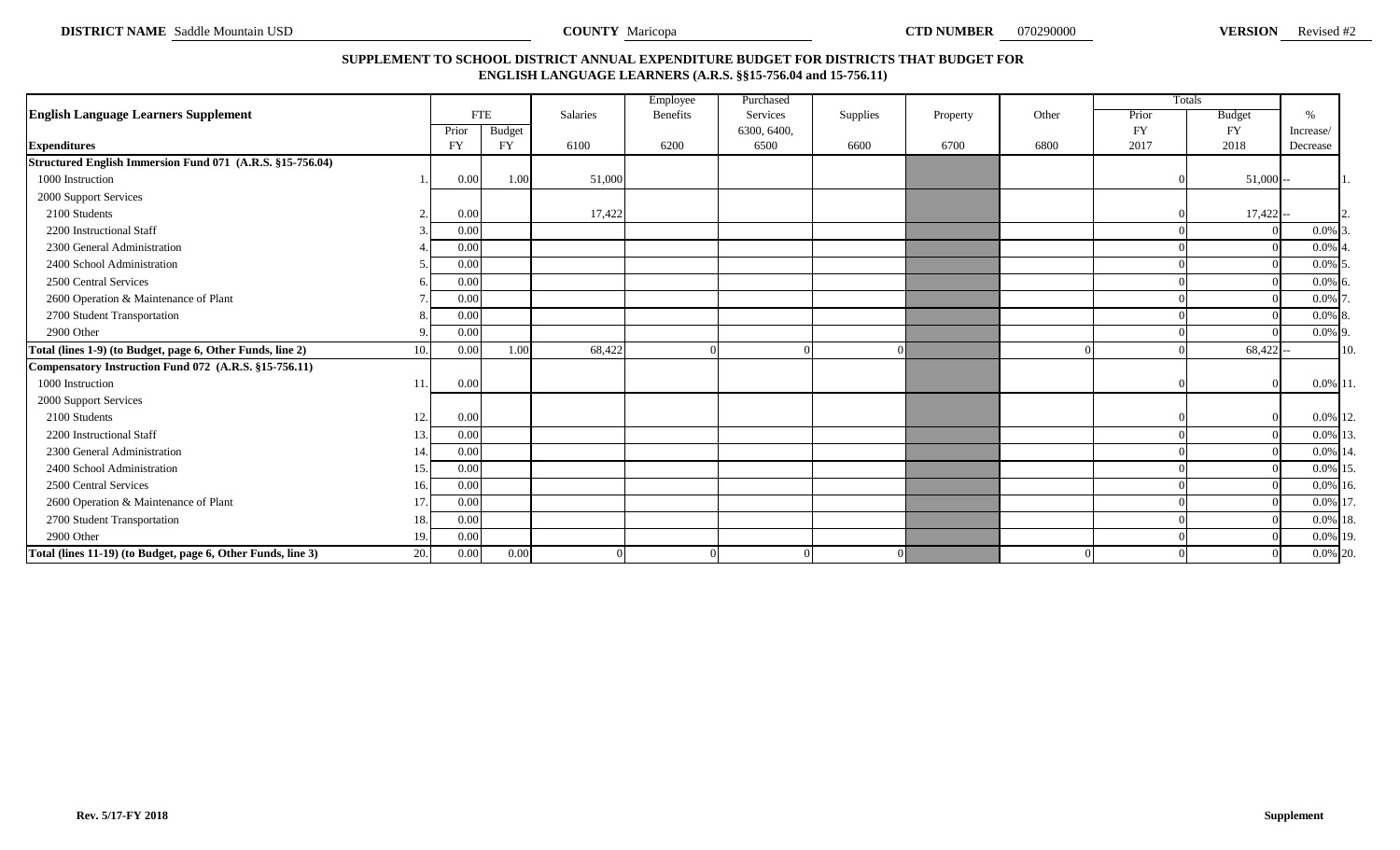## **SUMMARY OF SCHOOL DISTRICT PROPOSED EXPENDITURE BUDGET CTD NUMBER** 070290000

| I certify that the Budget of                                                           |                                   |                              |                                        | District,                          |                                                                                         | County for fiscal year 2018 was officially                                                                   |                        |                  |
|----------------------------------------------------------------------------------------|-----------------------------------|------------------------------|----------------------------------------|------------------------------------|-----------------------------------------------------------------------------------------|--------------------------------------------------------------------------------------------------------------|------------------------|------------------|
| proposed by the Governing Board on                                                     |                                   |                              |                                        |                                    | , 2017, and that the complete Proposed Expenditure Budget may be reviewed by contacting |                                                                                                              |                        |                  |
|                                                                                        | at the District Office, telephone |                              |                                        |                                    | during normal business hours.                                                           |                                                                                                              |                        |                  |
|                                                                                        |                                   |                              |                                        |                                    |                                                                                         |                                                                                                              |                        |                  |
|                                                                                        |                                   |                              |                                        |                                    | <b>President of the Governing Board</b>                                                 |                                                                                                              |                        |                  |
| 1. Average Daily Membership:                                                           |                                   |                              |                                        | 2. Tax Rates:                      |                                                                                         |                                                                                                              |                        |                  |
|                                                                                        |                                   | Prior Yr.                    | <b>Budget Yr.</b>                      |                                    |                                                                                         |                                                                                                              |                        |                  |
|                                                                                        | 2016 ADM                          | <b>2017 ADM</b>              | <b>2018 ADM</b>                        |                                    |                                                                                         |                                                                                                              | Prior                  | <b>Estimated</b> |
| <b>Attending</b>                                                                       | 1,431.499                         | 1,495.296                    | 1,547.000                              |                                    |                                                                                         |                                                                                                              | FY                     | <b>Budget FY</b> |
|                                                                                        |                                   |                              |                                        |                                    | <b>Primary Rate</b>                                                                     |                                                                                                              | 1.0094                 | 1.1601           |
|                                                                                        |                                   |                              |                                        |                                    |                                                                                         |                                                                                                              |                        |                  |
|                                                                                        |                                   |                              |                                        |                                    | <b>Secondary Rate*</b>                                                                  |                                                                                                              | 0.5017                 | 0.5206           |
|                                                                                        |                                   |                              |                                        |                                    |                                                                                         | * Secondary rate applies only for voter-approved overrides and                                               |                        |                  |
| 3. The Maintenance and Operation, Classroom Site, and Unrestricted Capital Outlay Fund |                                   |                              |                                        |                                    |                                                                                         | bonded indebtedness per A.R.S. §15-101(22) and Joint Technical<br>Education Districts per A.R.S. §15-393(F). |                        |                  |
| budgets cannot exceed their respective budget limits (BL).                             |                                   |                              |                                        |                                    |                                                                                         |                                                                                                              |                        |                  |
| Maintenance & Operation                                                                | 11,965,699                        |                              | <b>General BL</b>                      | 11,965,699                         |                                                                                         |                                                                                                              |                        |                  |
| <b>Classroom Site</b>                                                                  | 1,240,391                         |                              | <b>Classroom Site Fund BL</b>          | 1,240,391                          |                                                                                         |                                                                                                              |                        |                  |
| <b>Unrestricted Capital Outlay</b>                                                     | 462,569                           |                              | <b>Unrestricted Capital BL</b>         | 462,569                            |                                                                                         |                                                                                                              |                        |                  |
|                                                                                        |                                   |                              |                                        |                                    |                                                                                         |                                                                                                              |                        |                  |
|                                                                                        |                                   |                              | MAINTENANCE AND OPERATION EXPENDITURES |                                    |                                                                                         |                                                                                                              |                        |                  |
|                                                                                        |                                   |                              |                                        |                                    |                                                                                         |                                                                                                              |                        | % Inc. / (Decr.) |
|                                                                                        |                                   | <b>Salaries and Benefits</b> |                                        |                                    | Other                                                                                   | <b>TOTAL</b>                                                                                                 |                        | from             |
|                                                                                        |                                   | <b>Prior FY</b>              | <b>Budget FY</b>                       | <b>Prior FY</b>                    | <b>Budget FY</b>                                                                        | <b>Prior FY</b>                                                                                              | <b>Budget FY</b>       | <b>Prior FY</b>  |
| <b>100 Regular Education</b>                                                           |                                   |                              |                                        |                                    |                                                                                         |                                                                                                              |                        |                  |
| 1000 Instruction                                                                       |                                   | 4,177,687                    | 4,600,000                              | 175,000                            | 343,712                                                                                 | 4,352,687                                                                                                    | 4,943,712              | 13.6%            |
| <b>2000 Support Services</b>                                                           |                                   |                              |                                        |                                    |                                                                                         |                                                                                                              |                        |                  |
| 2100 Students                                                                          |                                   | 238,873                      | 267,500                                | 14,500                             | 13,000                                                                                  | 253,373                                                                                                      | 280,500                | 10.7%            |
| <b>2200 Instructional Staff</b>                                                        |                                   | 120,437                      | 187,000                                | 18,500                             | 18,500                                                                                  | 138,937                                                                                                      | 205,500                | 47.9%            |
| 2300, 2400, 2500 Administration                                                        |                                   | 1,207,091                    | 1,182,000                              | 372,000                            | 337,500                                                                                 | 1,579,091                                                                                                    | 1,519,500              | $-3.8%$          |
| 2600 Oper./Maint. of Plant                                                             |                                   | 391,539                      | 401,000                                | 1,335,683                          | 1,279,848                                                                               | 1,727,222                                                                                                    | 1,680,848              | $-2.7%$          |
| 2900 Other                                                                             |                                   | $\Omega$                     | $\boldsymbol{0}$                       | $\mathbf{0}$                       | $\mathbf{0}$                                                                            | $\boldsymbol{0}$                                                                                             | $\mathbf{0}$           | 0.0%             |
| 3000 Oper. of Noninstructional Services                                                |                                   | $\Omega$                     | $\mathbf{0}$                           | 4,500                              | 4,500                                                                                   | 4,500                                                                                                        | 4,500                  | 0.0%             |
| 610 School-Sponsored Cocurric. Activities                                              |                                   | 13,000                       | 13,000                                 | $\overline{0}$                     | $\mathbf{0}$                                                                            | 13,000                                                                                                       | 13,000                 | 0.0%             |
| 620 School-Sponsored Athletics                                                         |                                   | 97,880                       | 135,000                                | 128,128                            | 76,000                                                                                  | 226,008                                                                                                      | 211,000                | $-6.6%$          |
| 630, 700, 800, 900 Other Programs                                                      |                                   | $\theta$                     | $\mathbf{0}$                           | $\mathbf{0}$                       | 0                                                                                       | $\mathbf{0}$                                                                                                 | $\Omega$               | 0.0%             |
| <b>Regular Education Subsection Subtotal</b>                                           |                                   | 6.246.507                    | 6,785,500                              | 2,048,311                          | 2,073,060                                                                               | 8,294,818                                                                                                    | 8,858,560              | 6.8%             |
| 200 and 300 Special Education                                                          |                                   |                              |                                        |                                    |                                                                                         |                                                                                                              |                        |                  |
| 1000 Instruction                                                                       |                                   | 978,000                      | 1,166,951                              | 279,593                            | 599,566                                                                                 | 1,257,593                                                                                                    | 1,766,517              | 40.5%            |
| <b>2000 Support Services</b>                                                           |                                   |                              |                                        |                                    |                                                                                         |                                                                                                              |                        |                  |
| 2100 Students                                                                          |                                   | 253,480                      | 257,000                                | 105,800                            | 107,000                                                                                 | 359,280                                                                                                      | 364,000                | 1.3%             |
| <b>2200 Instructional Staff</b>                                                        |                                   | 108,200                      | 116,600                                | 2,335                              | 3,700                                                                                   | 110,535                                                                                                      | 120,300                | 8.8%             |
| 2300, 2400, 2500 Administration                                                        |                                   | $\theta$                     | $\overline{0}$                         | $\mathbf{0}$                       | $\boldsymbol{0}$                                                                        | $\boldsymbol{0}$                                                                                             | $\mathbf{0}$           | 0.0%             |
| 2600 Oper./Maint. of Plant                                                             |                                   | $\mathbf{0}$                 | $\mathbf{0}$                           | $\boldsymbol{0}$                   | $\boldsymbol{0}$                                                                        | $\mathbf{0}$                                                                                                 | $\mathbf{0}$           | 0.0%             |
| 2900 Other                                                                             |                                   | $\overline{0}$               | $\boldsymbol{0}$                       | $\boldsymbol{0}$                   | $\mathbf{0}$                                                                            | $\mathbf{0}$                                                                                                 | $\mathbf{0}$           | 0.0%             |
| 3000 Oper. of Noninstructional Services                                                |                                   | $\Omega$                     | $\mathbf{0}$                           | $\mathbf{0}$                       | $\mathbf{0}$                                                                            | $\mathbf{0}$                                                                                                 | $\Omega$               | 0.0%             |
| <b>Special Education Subsection Subtotal</b>                                           |                                   | 1,339,680                    | 1,540,551                              | 387,728                            | 710,266                                                                                 | 1,727,408                                                                                                    | 2,250,817              | 30.3%            |
| <b>400 Pupil Transportation</b>                                                        |                                   | 546,000                      | 570,000                                | 265,000                            | 226,000                                                                                 | 811,000                                                                                                      | 796,000                | $-1.8%$          |
| 510 Desegregation                                                                      |                                   | $\theta$                     | $\boldsymbol{0}$                       | $\mathbf{0}$                       | $\boldsymbol{0}$                                                                        | $\boldsymbol{0}$                                                                                             | $\mathbf{0}$           | 0.0%             |
| <b>530 Dropout Prevention Programs</b>                                                 |                                   | $\overline{0}$               | $\mathbf{0}$                           | $\boldsymbol{0}$                   | $\mathbf{0}$                                                                            | $\mathbf{0}$                                                                                                 | $\mathbf{0}$           | 0.0%             |
| 540 Joint Career and Technical Education                                               |                                   |                              |                                        |                                    |                                                                                         |                                                                                                              |                        |                  |
| and Vocational Education Center<br>550 K-3 Reading Program                             |                                   | $\theta$<br>59,781           | $\boldsymbol{0}$<br>60,322             | $\boldsymbol{0}$<br>$\overline{0}$ | $\boldsymbol{0}$<br>$\overline{0}$                                                      | $\Omega$<br>59,781                                                                                           | $\mathbf{0}$<br>60,322 | 0.0%<br>0.9%     |
| <b>TOTAL EXPENDITURES</b>                                                              |                                   | 8,191,968                    | 8,956,373                              | 2,701,039                          | 3,009,326                                                                               | 10,893,007                                                                                                   | 11,965,699             | 9.8%             |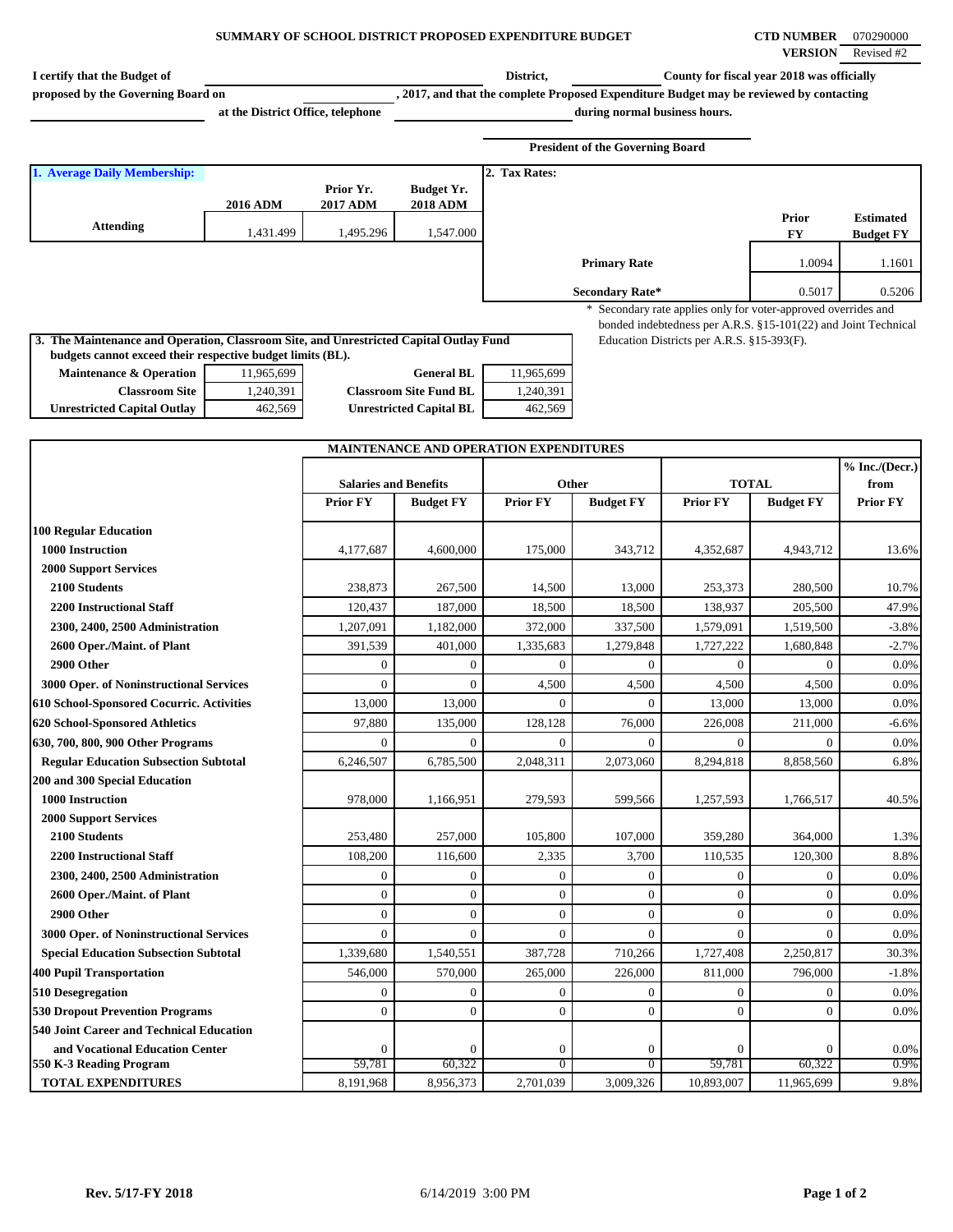|                                     |                              | TOTAL EXPENDITURES BY FUND |                            |                           |  |
|-------------------------------------|------------------------------|----------------------------|----------------------------|---------------------------|--|
|                                     | <b>Budgeted Expenditures</b> |                            | \$ Increase/<br>(Decrease) | % Increase/<br>(Decrease) |  |
| Fund                                | <b>Prior FY</b>              | <b>Budget FY</b>           | from<br><b>Prior FY</b>    | from<br><b>Prior FY</b>   |  |
| Maintenance & Operation             | 10,893,007                   | 11,965,699                 | 1,072,692                  | 9.8%                      |  |
| <b>Instructional Improvement</b>    | 150,300                      | 150,300                    | 0                          | $0.0\%$                   |  |
| <b>Structured English Immersion</b> | 0                            | 68,422                     | 68,422                     |                           |  |
| Compensatory Instruction            | $\Omega$                     | $\Omega$                   | $\theta$                   | $0.0\%$                   |  |
| <b>Classroom Site</b>               | 908,015                      | 1,240,391                  | 332,376                    | 36.6%                     |  |
| <b>Federal Projects</b>             | 673,000                      | 1,444,017                  | 771,017                    | 114.6%                    |  |
| <b>State Projects</b>               | 9,600                        | 150,012                    | 140,412                    | 1462.6%                   |  |
| <b>Unrestricted Capital Outlay</b>  | 394,155                      | 462,569                    | 68,414                     | 17.4%                     |  |
| <b>New School Facilities</b>        | $\theta$                     | $\Omega$                   | $\theta$                   | $0.0\%$                   |  |
| <b>Adjacent Ways</b>                | $\Omega$                     | $\Omega$                   | $\theta$                   | $0.0\%$                   |  |
| Debt Service                        | 3,191,344                    | 3,147,281                  | (44,063)                   | $-1.4%$                   |  |
| School Plant Fund                   | 2,730                        | 2,765                      | 35                         | 1.3%                      |  |
| <b>Auxiliary Operations</b>         | 110,000                      | 200,000                    | 90,000                     | 81.8%                     |  |
| <b>Bond Building</b>                | 4,390,124                    | 2,606,105                  | (1,784,019)                | $-40.6%$                  |  |
| Food Service                        | 750,000                      | 903,050                    | 153,050                    | 20.4%                     |  |
| Other                               | 2,154,380                    | 5,434,690                  | 3,280,310                  | 152.3%                    |  |

| <b>M&amp;O FUND SPECIAL EDUCATION PROGRAMS BY TYPE</b> |                 |                  |                                  |            |                    |
|--------------------------------------------------------|-----------------|------------------|----------------------------------|------------|--------------------|
| Program (A.R.S. §§15-761 and 15-903)                   | <b>Prior FY</b> | <b>Budget FY</b> |                                  |            |                    |
| <b>Total All Disability Classifications</b>            | 1,524,908       | 1,919,317        | <b>PROPOSED STAFFING SUMMARY</b> |            |                    |
| Gifted Education                                       | 2.500           | 2,500            |                                  |            | <b>Staff-Pupil</b> |
| <b>Remedial Education</b>                              |                 |                  | <b>Staff Type</b>                | <b>FTE</b> |                    |
| ELL Incremental Costs                                  |                 |                  | Certified --                     |            |                    |
| <b>ELL Compensatory Instruction</b>                    |                 |                  | Superintendent, Principals,      |            |                    |
| Vocational and Technical Education                     | 200,000         | 329,000          | Other Administrators             |            | $\cdot$ to         |
| Career Education                                       |                 |                  | Teachers                         |            | to                 |
| Joint Technical Education                              |                 |                  | Other                            | 85         | to                 |
| TOTAL.                                                 | 1,727,408       | 2,250,817        | Subtotal                         | 92         | to                 |

| <b>PROPOSED STAFFING SUMMARY</b> |            |                             |       |  |
|----------------------------------|------------|-----------------------------|-------|--|
| <b>Staff Type</b>                | <b>FTE</b> | <b>Staff-Pupil</b><br>Ratio |       |  |
| Certified --                     |            |                             |       |  |
| Superintendent, Principals,      |            |                             |       |  |
| <b>Other Administrators</b>      | 7          | $1$ to                      | 221.0 |  |
| Teachers                         |            | $1$ to                      |       |  |
| Other                            | 85         | $1$ to                      | 18.2  |  |
| Subtotal                         | 92         | $1$ to                      | 16.8  |  |
| Classified --                    |            |                             |       |  |
| Managers, Supervisors, Directors | 5          | $1$ to                      | 309.4 |  |
| <b>Teachers Aides</b>            |            | $1$ to                      |       |  |
| Other                            | 50         | $1$ to                      | 30.9  |  |
| Subtotal                         | 55         | $1$ to                      | 28.1  |  |
| TOTAL.                           | 147        | $1$ to                      | 10.5  |  |
| Special Education --             |            |                             |       |  |
| Teacher                          | 12         | 1 to                        | 19.6  |  |
| Staff                            | 25         | 1 to                        | 9.4   |  |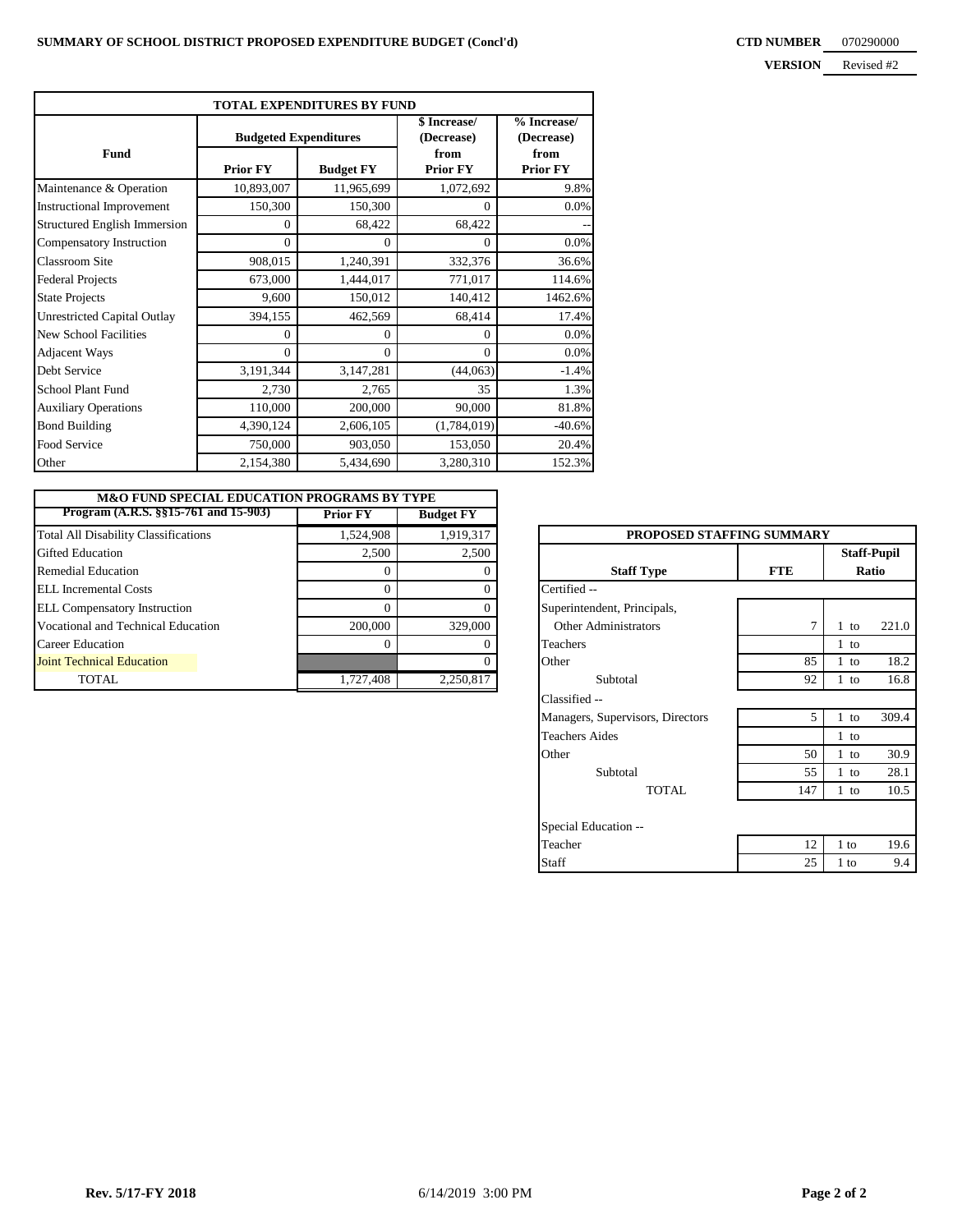|                  | <b>DISTRICT NAME</b><br>Saddle Mountain USD                                                                                                 |    | <b>CTD NUMBER</b> | 070290000                                         |
|------------------|---------------------------------------------------------------------------------------------------------------------------------------------|----|-------------------|---------------------------------------------------|
|                  |                                                                                                                                             |    | <b>VERSION</b>    | Revised #2                                        |
|                  | FY 2018 Truth in Taxation Work Sheet (A.R.S. §15-905.01)                                                                                    |    |                   |                                                   |
| 1.               | FY 2018 Truth in Taxation Base Limit (from FY 2017 TNT work sheet, line $3 +$ line 11)                                                      | \$ | $\overline{0}$    |                                                   |
| $\overline{2}$ . | Deduction for discontinued programs                                                                                                         |    |                   |                                                   |
| 3.               | Adjusted FY 2018 TNT Base Limit                                                                                                             |    | $\overline{0}$    |                                                   |
|                  |                                                                                                                                             |    |                   | <b>Primary Property Tax Rate</b>                  |
|                  | FY 2018 Budgeted Expenditures                                                                                                               |    |                   | <b>Related to Budgeted</b><br><b>Expenditures</b> |
| 4.               | Desegregation (from Districtwide Desegregation Budget page 2,                                                                               |    |                   |                                                   |
|                  | line 44 and page 3, line $70$ )                                                                                                             | \$ | $\mathbf{0}$      |                                                   |
| 5.               | Dropout Prevention (from page 1, line 27)                                                                                                   |    | $\Omega$          |                                                   |
| 6.               | Joint Career and Technical Education and Vocational Education Center                                                                        |    | $\overline{0}$    |                                                   |
| 7.               | Small School Adjustment (from page 7, line 4, columns A and B)                                                                              |    | $\Omega$          |                                                   |
|                  | <b>Adjustments for FY 2017 Expenditures</b>                                                                                                 |    |                   |                                                   |
| 8.               | Desegregation, Dropout Prevention, and Joint Career and Technical Education and<br>Vocational Education Center                              |    |                   |                                                   |
|                  | a. FY 2017 Total Actual Expenditures for programs above<br>\$                                                                               |    |                   |                                                   |
|                  | b. Sum of FY 2017 original budget amounts for programs above<br>(from FY 2017 TNT work sheet, sum of lines 4, 5, and 6)<br>$\boldsymbol{0}$ |    |                   |                                                   |
|                  | c. Expenditures over/(under) original budget (line 8.a minus line 8.b)                                                                      | \$ | $\mathbf{0}$      |                                                   |
| 9.               | Small School Adjustment                                                                                                                     |    |                   |                                                   |
|                  | \$<br>a. FY 2017 final budget for Small School Adjustment                                                                                   |    |                   |                                                   |
|                  | b. FY 2017 original budget for Small School Adjustment (from FY                                                                             |    |                   |                                                   |
|                  | \$<br>2017 TNT work sheet, line 7)<br>$\overline{0}$                                                                                        |    |                   |                                                   |
|                  | c. Amount over/(under) budget for Small School Adjustment (line                                                                             |    |                   |                                                   |
| 10.              | 9.a minus line 9.b)<br>Total (add lines 4 through 7 and line 8.c. and line 9.c.)                                                            | \$ | 0<br>$\theta$     |                                                   |
| 11.              |                                                                                                                                             |    |                   |                                                   |
|                  | Excess over Truth in Taxation Limit (1)<br>(Line 10 minus line 3. If negative, enter zero.)                                                 |    | $\theta$          |                                                   |
|                  |                                                                                                                                             |    |                   |                                                   |
| 12.              | Amount to be Levied in FY 2018 for Adjacent Ways                                                                                            |    |                   |                                                   |
|                  | pursuant to A.R.S. $§15-995$ (from page 5, footnote 2) (1)                                                                                  |    | $\overline{0}$    |                                                   |
| 13.              | Amount to be Levied in FY 2018 for Liabilities in Excess                                                                                    |    |                   |                                                   |
|                  | of the Budget pursuant to A.R.S. §15-907 (1)                                                                                                | \$ |                   |                                                   |
|                  | <b>Calculations for Truth in Taxation Notice</b>                                                                                            |    |                   |                                                   |
| А.               | Sum of lines 11, 12, and 13                                                                                                                 | \$ | $\mathbf{0}$      |                                                   |
| B.1.             | <b>Current Assessed Value</b>                                                                                                               | S  |                   |                                                   |
| <b>B.2.</b>      | (Line 3 divided by line B.1) $x$ \$10,000                                                                                                   | S  | (2)               |                                                   |
| C.1.             | Sum of lines 3, 11, 12, and 13                                                                                                              |    | $\overline{0}$    |                                                   |
| C.2.             | (Line C.1 divided by line B.1) $x$ \$10,000                                                                                                 |    | (2)               |                                                   |

(1) If an amount on line 11, 12, or 13 is greater than zero, the district must publish a Truth in Taxation Hearing Notice as described in A.R.S. §15-905.01.

(2) \$10,000 is used in these calculations to determine the amounts to include on the truth in taxation hearing notice for a \$100,000 home, as property taxes on residential properties are levied at 10% of the assessed valuation per A.R.S. §42-15003.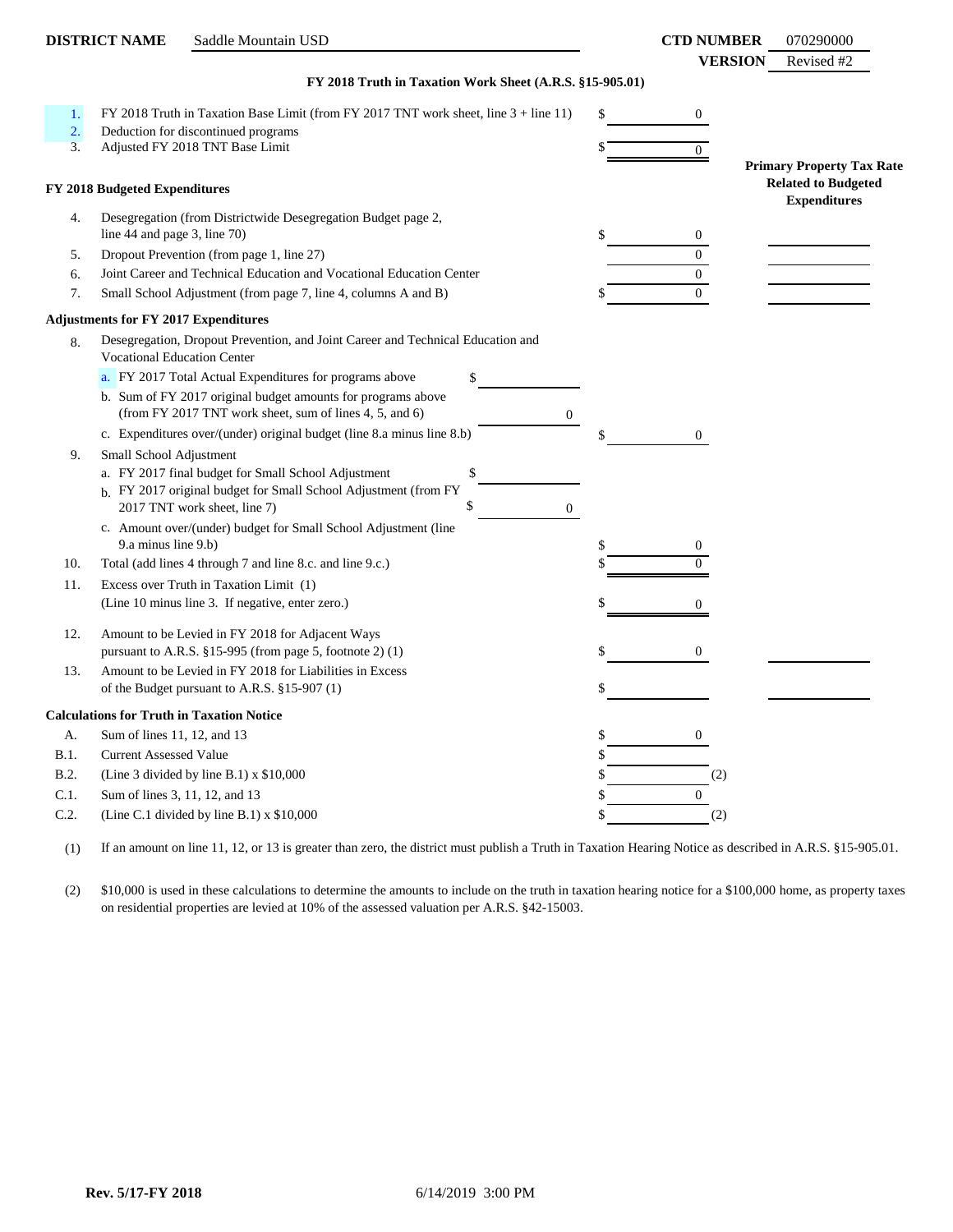| Page | Reference                              | <b>Instructions</b>                                                                                                                                                                                                                                                                                                                                                                                                                                                                                                                                                                                                                                                                                                                                                                                                                                                                                                                                                                                                                                                                                                                                                                                                                                                                                                                                                   | <b>Revision</b><br><b>Instructions</b> |
|------|----------------------------------------|-----------------------------------------------------------------------------------------------------------------------------------------------------------------------------------------------------------------------------------------------------------------------------------------------------------------------------------------------------------------------------------------------------------------------------------------------------------------------------------------------------------------------------------------------------------------------------------------------------------------------------------------------------------------------------------------------------------------------------------------------------------------------------------------------------------------------------------------------------------------------------------------------------------------------------------------------------------------------------------------------------------------------------------------------------------------------------------------------------------------------------------------------------------------------------------------------------------------------------------------------------------------------------------------------------------------------------------------------------------------------|----------------------------------------|
|      | General                                | These instructions are provided to help school districts prepare the expenditure budget.<br>Within the forms, blue font and light blue highlights indicate that an instruction is linked to<br>that specific line. An instructions button has also been provided that links to any general<br>instructions or to the first instruction for a page. To return to the related form after reviewing<br>the instructions, simply click on the form's tab at the bottom of the Excel screen or press the<br>Alt and back arrow keys.<br>Districts should complete the Work Sheets and Supplements, as applicable, before<br>completing the Budget forms. To ensure that the district's data can be properly processed by<br>ADE, formulas should not be changed without specific instructions from either the Arizona<br>Auditor General's Office, Accounting Services Division, or ADE, School Finance.                                                                                                                                                                                                                                                                                                                                                                                                                                                                   |                                        |
|      | General                                | Amounts in the prior year columns should be recorded from the budget columns of the latest<br>revised Budget for FY 2017. Amounts should be rounded to the nearest dollar.<br>Districts should budget for FY 2018 retirement contributions at the rate of 11.34% and for<br>long term disability at a rate of 0.16% for a total contribution rate of 11.50%. Districts should<br>also budget for any applicable alternative contribution payments to state retirement at a rate<br>of 9.36%.                                                                                                                                                                                                                                                                                                                                                                                                                                                                                                                                                                                                                                                                                                                                                                                                                                                                          |                                        |
|      | <b>Budget</b><br>Revision              | Instructions for budget revision requirements have been incorporated into this document for<br>each applicable line item. All lines that include revision instructions have a "Yes" in the<br>Revision Instructions column to the right. To see only the revision instructions apply the filter<br>so that only rows marked "Yes" will show.<br>Prior to May 15 of the budget year, districts must make all of the revisions described in these<br>instructions that would result in a decrease in budget limits and districts may make any of the<br>described revisions that result in an increase in budget limits. Total expenditures in the<br>Maintenance and Operation (M&O), Unrestricted Capital Outlay (UCO), and Classroom Site<br>Funds (CSF) must not exceed the adjusted General Budget Limit (GBL), Unrestricted Capital<br>Budget Limit (UCBL), and Classroom Site Fund Budget Limit (CSFBL), respectively, as<br>reported on pages 7 and 8 of the latest revised budget. Therefore, if the net change to any of<br>these budget limits is a decrease, the district must reduce budgeted expenditures in the related<br>fund, to ensure that the budgeted amounts are within the prescribed limit. If the net change to<br>any of these budget limits is an increase, the district may choose to revise budgeted<br>expenditures in the related fund. | Yes                                    |
|      | <b>Budget</b><br>Revision<br>Continued | All districts must revise the FY 2018 budget, including the work sheets, to include the 2017<br>(prior year) and 2018 (current year) 100th-Day ADM from the applicable year's ADMS46-1<br>report, "Recalculated ADM State Aid Report."                                                                                                                                                                                                                                                                                                                                                                                                                                                                                                                                                                                                                                                                                                                                                                                                                                                                                                                                                                                                                                                                                                                                | Yes                                    |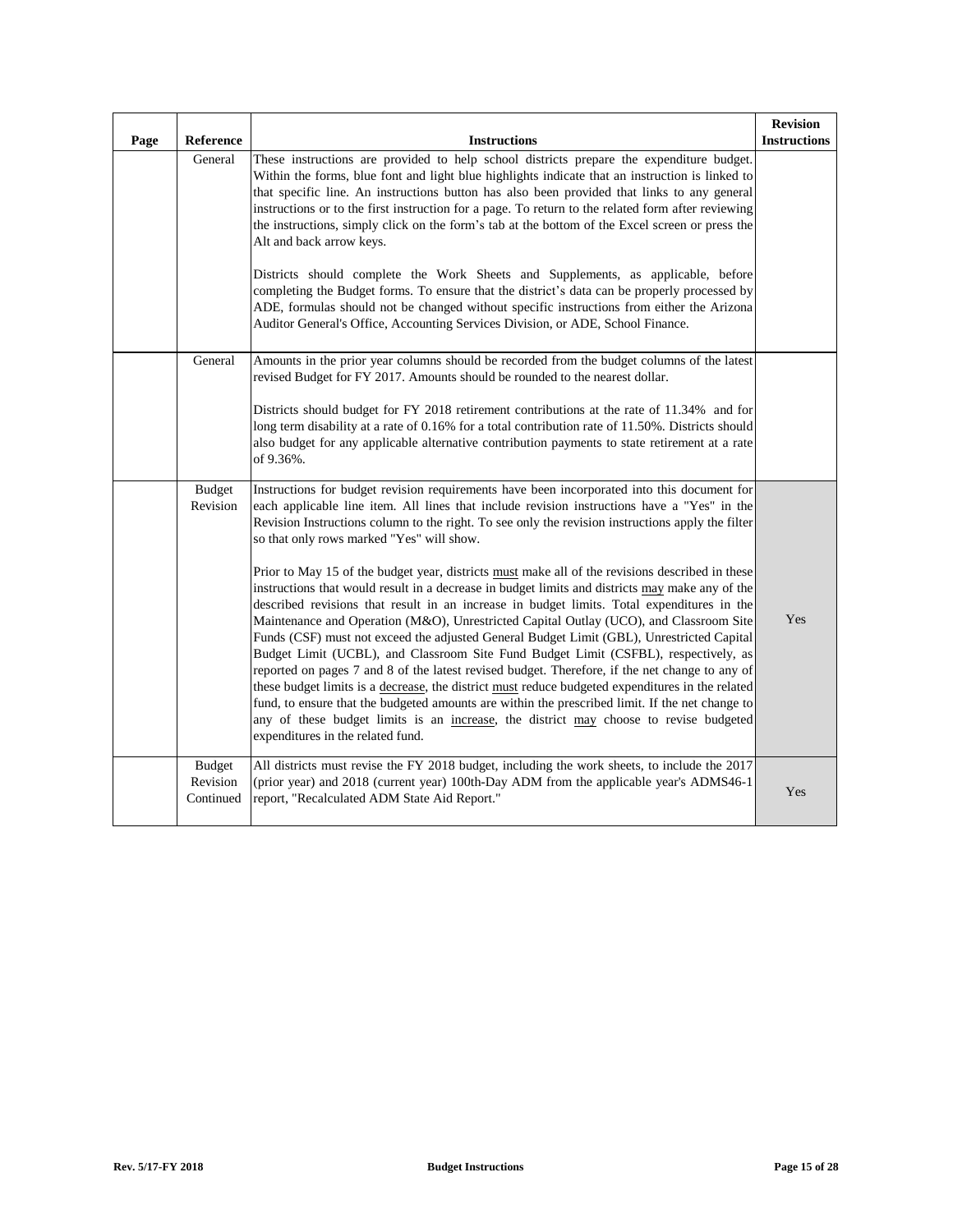| Page         | Reference                                   | <b>Instructions</b>                                                                                                                                                                                                                                                                                                                                                                                                                                                                                                                                                                                                                                                                                                                                                                                                                                                                             | <b>Revision</b><br><b>Instructions</b> |
|--------------|---------------------------------------------|-------------------------------------------------------------------------------------------------------------------------------------------------------------------------------------------------------------------------------------------------------------------------------------------------------------------------------------------------------------------------------------------------------------------------------------------------------------------------------------------------------------------------------------------------------------------------------------------------------------------------------------------------------------------------------------------------------------------------------------------------------------------------------------------------------------------------------------------------------------------------------------------------|----------------------------------------|
| Cover        | Additional<br>Teacher<br>Salary<br>Increase | The members of a school district governing board must conduct a separate vote regarding the<br>allocation of monies that it receives pursuant to Laws 2017, Ch. 305, §33, pertaining to the<br>intended 1.06% teacher salary increase. The board must also notify teachers of the scheduled<br>date and time of action of the board for this issue and must transmit a notice of public hearing<br>to ADE for posting on the department's website at least ten days before the hearing. To meet<br>this requirement, the district must include this notice in the notice of public hearing and board<br>meeting to adopt the budget which will be posted on ADE's website. If the district maintains a<br>website the district must also post the notice of the public hearing on its website.<br>By signing the cover of the budget, the governing board members are attesting that the Budget |                                        |
|              |                                             | for FY 2018, including the information on Budget page 2, meets the requirements of Laws<br>2017, Ch. 305, §33.                                                                                                                                                                                                                                                                                                                                                                                                                                                                                                                                                                                                                                                                                                                                                                                  | Yes                                    |
|              |                                             | <b>Budget Revision</b><br>After the FY 2017 AFR is completed and no later than November 1, 2017, Districts may<br>revise the calculation on Budget page 2 and Work Sheet C for the amount needed for the<br>intended 1.06% teacher salary increase based on final FY 2017 eligible teacher salaries. To<br>revise the budget for this calculation, districts must again comply with the notice and separate<br>vote requirements described above for the initial vote. Please refer to the Submission and<br>Publication Requirements document issued with these budget forms for additional<br>information.                                                                                                                                                                                                                                                                                    |                                        |
| Cover        | Rates                                       | District Tax District tax rates for FY 2017 should be the actual tax rates set by the County Board of<br>Supervisors in August 2016. Tax rates for FY 2018 should be the district's best estimate.<br>Districts should include detailed secondary tax rates for M&O, Special Program, and Capital<br>Overrides; Class A Bonds; and Class B Bonds. Class A Bonds are general obligation bonds<br>approved by voters on or before December 31, 1998. Class B Bonds are general obligation<br>bonds approved by voters after December 31, 1998.                                                                                                                                                                                                                                                                                                                                                    |                                        |
| $\mathbf{1}$ | Line 4                                      | Function code 2300, object code 6820-Judgments Against the District should be used to<br>budget for excessive property tax valuation judgments to be paid in FY 2018. This amount<br>should also be included on page 7, line 8(h).                                                                                                                                                                                                                                                                                                                                                                                                                                                                                                                                                                                                                                                              |                                        |
| $\mathbf{1}$ | Line 9                                      | <b>Budget Revision</b><br>Districts participating in the National School Lunch Program that have not already budgeted<br>for the state matching requirements, should include any amounts to be expended for their food<br>service program in the M&O Fund on this line before May 15. ADE's Health & Nutrition<br>Services will verify that amounts budgeted were spent when the annual financial reports are<br>submitted. Any questions related to the state matching requirements should be directed to<br>ADE's Health & Nutrition Services at (602) 542-8700.                                                                                                                                                                                                                                                                                                                              | Yes                                    |
| $\mathbf{1}$ | Line 27                                     | A district authorized by ADE to continue participation in Dropout Prevention Programs for<br>FY 2018 pursuant to Laws 1992, Ch. 305, §32 and Laws 2000, Ch. 398, §2, must budget the<br>additional amount on this line.                                                                                                                                                                                                                                                                                                                                                                                                                                                                                                                                                                                                                                                                         |                                        |
| $\mathbf{1}$ | Line 28                                     | A district that has entered into an intergovernmental agreement to establish a jointly owned<br>and operated career and technical education and vocational education center, in accordance<br>with A.R.S. §15-789, should budget for the center's expenditures on this line. A.R.S.<br>§15-910.01 This provision does not apply to joint technical education districts<br>established pursuant to A.R.S. §15-392.<br>A.R.S. §15-910.01 requires the State Board of Education (SBE) approval prior to including<br>an amount here. Currently, no districts have been authorized by the SBE.                                                                                                                                                                                                                                                                                                      |                                        |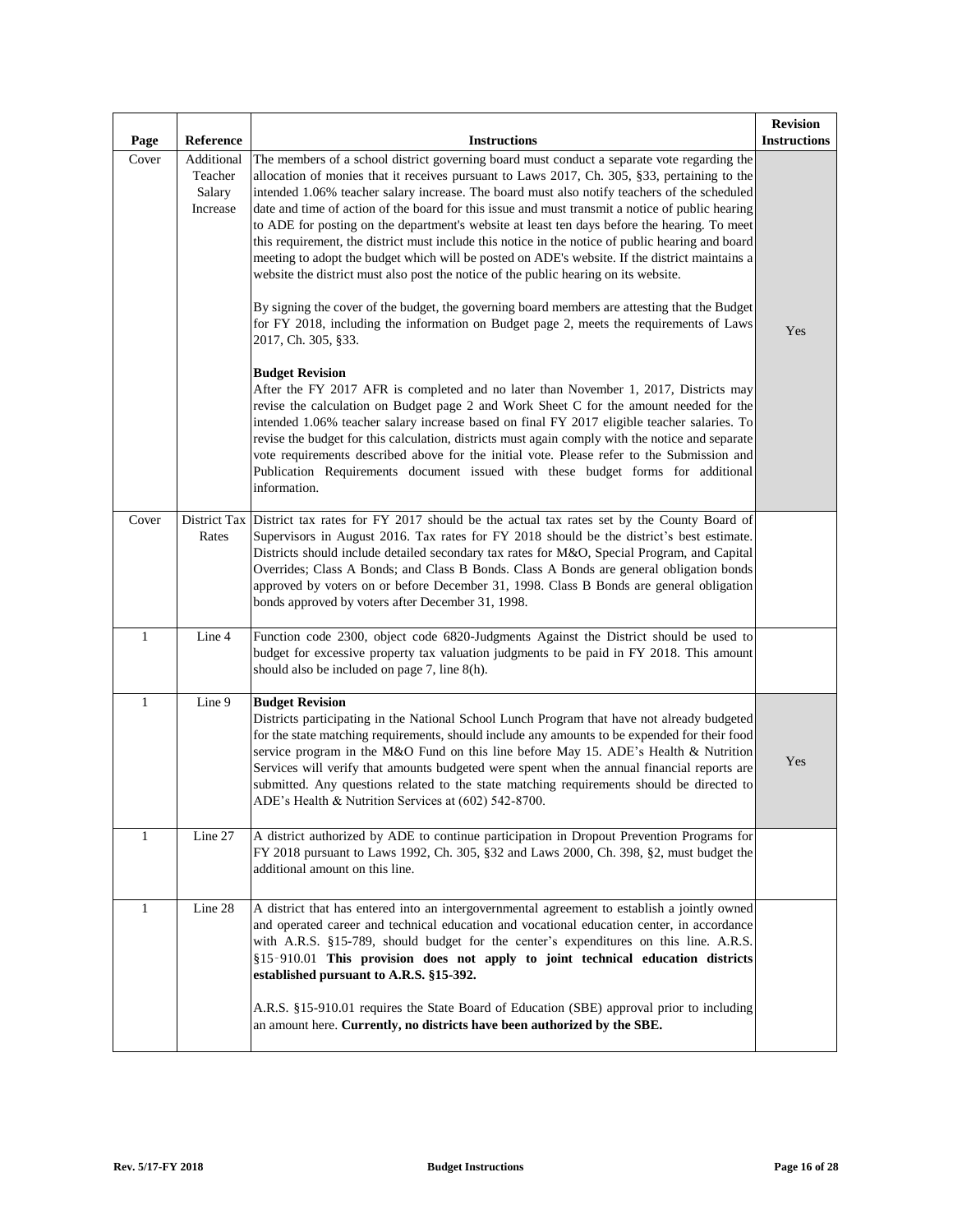| Page           | Reference                            | <b>Instructions</b>                                                                                                                                                                                                                                                                                                                                                                                                                                                                                                                                                                                                                                                                                 | <b>Revision</b><br><b>Instructions</b> |
|----------------|--------------------------------------|-----------------------------------------------------------------------------------------------------------------------------------------------------------------------------------------------------------------------------------------------------------------------------------------------------------------------------------------------------------------------------------------------------------------------------------------------------------------------------------------------------------------------------------------------------------------------------------------------------------------------------------------------------------------------------------------------------|----------------------------------------|
| $\mathbf{1}$   | Line 29                              | Districts should budget for K-3 Reading Program expenditures on this line. The SBE must<br>give approval to a district before any portion of the monies generated by the K-3 reading<br>support level weight may be distributed to the district. A.R.S. §15-211, as amended by Laws<br>2017, Ch. 67, §1.                                                                                                                                                                                                                                                                                                                                                                                            |                                        |
| $\overline{2}$ | Spec. Ed. by<br>Type                 | All expenditures budgeted in the M&O Fund for special education programs should be<br>included regardless of the revenue source (e.g., state equalization assistance and property<br>taxes). Districts should retain supporting documentation for the allocation of expenditures<br>budgeted for individual special education programs. Supporting documentation should<br>include a list of the programs, the number of teachers and students by program, and all<br>computation work sheets. However, districts should budget total expenditures in Program<br>200—Special Education for disability classifications defined in A.R.S. §15-761 on line 1,<br>Total All Disability Classifications. |                                        |
| 2              | 4 and 5                              | Spec. Ed by Program code 260—ELL Incremental Costs and program code 265—ELL Compensatory<br>Type - Lines Instruction are required to track expenditures related to ELL. See Supplement instructions for<br>more information on English language learners (ELL).                                                                                                                                                                                                                                                                                                                                                                                                                                     |                                        |
| $\overline{2}$ | 6 and 8                              | Spec. Ed. By The Joint Technical Education District (JTED) expenditure program codes were not required<br>Type - Lines in FY 2017. Therefore, any JTED expenditures budgeted in the M&O Fund (not Fund 596) in<br>the prior fiscal year, would have been included on line 6, Vocational and Technical<br>Education. Beginning in FY 2018, all JTED expenditures budgeted in the M&O Fund (not<br>Fund 596) should be included on line 8, Joint Technical Education.                                                                                                                                                                                                                                 |                                        |
| $\overline{c}$ | <b>FTE</b><br>Certified<br>Employees | Include all certified employees filling certified positions at the district.                                                                                                                                                                                                                                                                                                                                                                                                                                                                                                                                                                                                                        |                                        |
| 2              | Audit<br>Services                    | Enter the budgeted expenditures for nonfederal program and compliance audits (required<br>object code 6350) to be paid from the M&O Fund only, and the budgeted expenditures for<br>federal single audits (optional object code 6330) from all funds.                                                                                                                                                                                                                                                                                                                                                                                                                                               |                                        |
| $\overline{2}$ | M&O for<br>Food Service              | Districts participating in the National School Lunch Program are required to budget a portion<br>of their state revenues to support the operation of their food service program. Districts should<br>budget in the M&O Fund any amounts that will be expended during the 2018 school year for<br>the operation of the food service program. Any questions related to the state matching<br>requirements should be directed to ADE's Health & Nutrition Services at $(602)$ 542-8700.                                                                                                                                                                                                                |                                        |
|                |                                      | <b>Budget Revision</b><br>Districts that have not already budgeted for the state matching requirements, should include<br>any amounts to be expended for their food service program in the M&O Fund on this line<br>before May 15. ADE's Health & Nutrition Services will verify that amounts budgeted were<br>spent when the annual financial reports are submitted.                                                                                                                                                                                                                                                                                                                               | Yes                                    |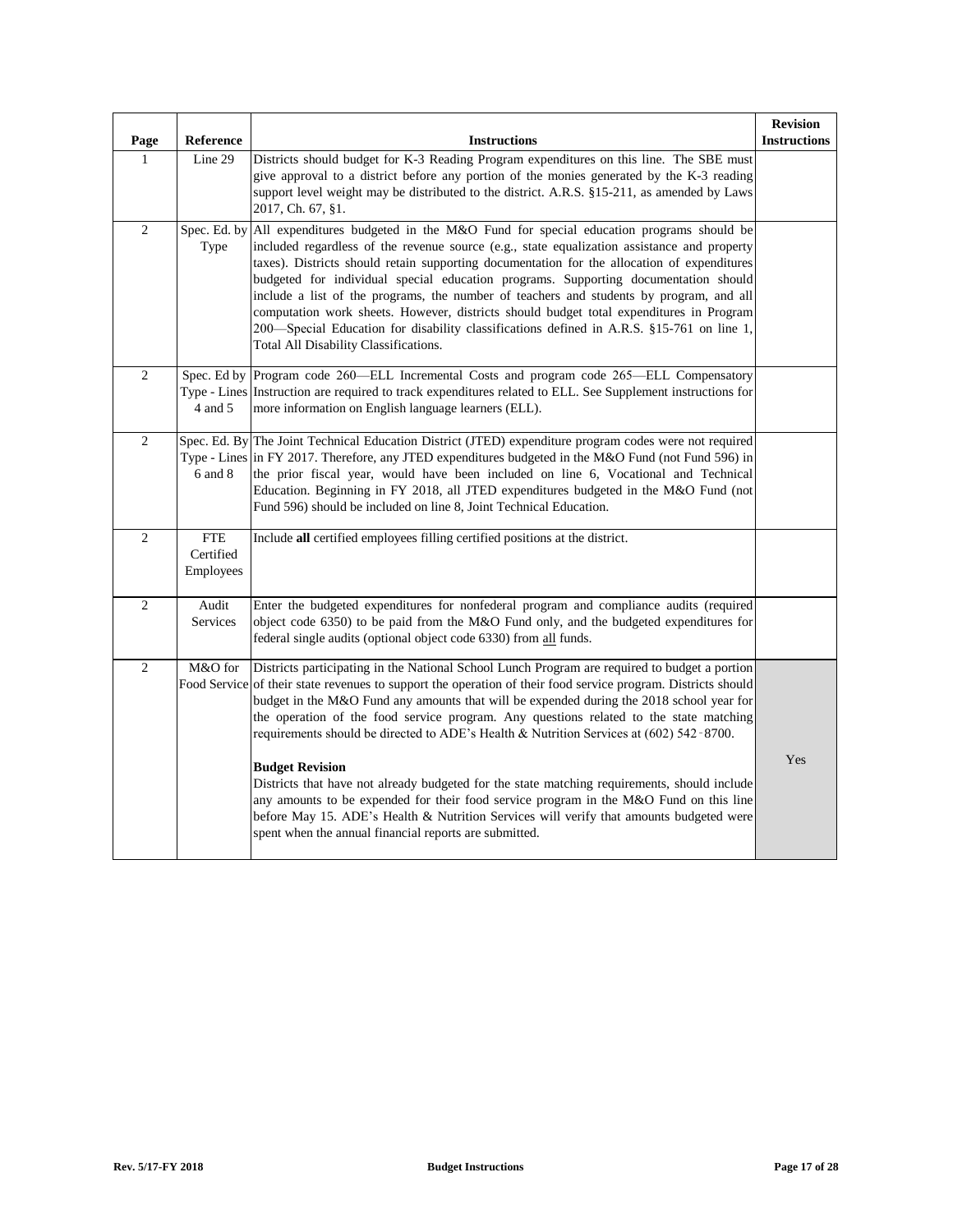| Page           | Reference                                                          | <b>Instructions</b>                                                                                                                                                                                                                                                                                                                                                                                                                                                                                                                 | <b>Revision</b><br><b>Instructions</b> |
|----------------|--------------------------------------------------------------------|-------------------------------------------------------------------------------------------------------------------------------------------------------------------------------------------------------------------------------------------------------------------------------------------------------------------------------------------------------------------------------------------------------------------------------------------------------------------------------------------------------------------------------------|----------------------------------------|
| 2              | Additional<br>Teacher<br>Salary<br>Increase -<br>General           | In accordance with Laws 2017, Ch. 305, §33, ADE will allocate \$34,000,000 to school<br>districts and charter schools with the intention of increasing, by 1.06%, the salary of each<br>teacher who taught at an Arizona school district or charter school during FY 2017 and who<br>will be teaching at a school district or charter school in FY 2018. The salary increase must<br>supplement and not supplant any salary increase that the district would have provided to the<br>teacher for FY 2018, prior to this allocation. |                                        |
|                |                                                                    | <b>Budget Revision</b><br>After the FY 2017 AFR is completed and no later than November 1, 2017, Districts may<br>revise the calculation on Budget page 2 and Work Sheet C to reflect changes in eligible<br>teacher counts and salaries reported including final FY 2017 teacher salaries for eligible<br>teachers as reported in the FY 2017 AFR.                                                                                                                                                                                 | Yes                                    |
|                |                                                                    | If the budget calculation is not revised, ADE will use the calculation on the adopted budget,<br>to determine the amounts to allocate to each district and charter school by December 1, 2017.<br>Documentation for all amounts used in the calculation should be retained for audit purposes<br>and any audit findings related to the calculation could result in adjustment to the budget<br>capacity and funding provided for the teacher salary increase.                                                                       |                                        |
| $\overline{2}$ | Additional<br>Teacher<br>Salary<br>Increases -<br>Line 1 and 2     | Eligible teachers consist of any person eligible to be included in the year-end full-time<br>equivalent (FTE) teacher count on the Annual Financial Report (AFR) of an Arizona school<br>district or charter school in FY 2017 and who teaches at the district during FY 2018. This<br>FTE is reported on page 9 of the AFR and is limited to employees whose salary is<br>appropriately coded in Function 1000–Instruction.<br>Line 1 is a count of all eligible teachers.                                                         |                                        |
|                |                                                                    | Line 2 is the related total FTE.<br>Do not include purchased services personnel or substitute teachers in either line. Districts<br>should maintain adequate documentation to support that each teacher included met the<br>eligibility requirements. Laws 2017, Ch. 305, §33                                                                                                                                                                                                                                                       |                                        |
| $\overline{2}$ | Additional<br>Teacher<br>Salary<br>Increases -<br>Lines 3 and<br>4 | Report base salaries (including CSF Performance Pay), overtime, and additional<br>compensation that was paid in FY 2017 or will be paid in FY 2018 to eligible certified<br>teachers from all funds that are appropriately coded to Function 1000–Instruction.<br>These salary amounts should be consistent with the amounts reported in the AFR, Page 9,<br>Teacher Salaries table for eligible certified teachers.<br>See additional instructions for lines 3 and 4 below.                                                        |                                        |
| $\mathbf{2}$   | Additional<br>Teacher<br>Salary<br>Increases -<br>Line 3           | Districts should include the FY 2018 salary amount of all eligible teachers, before the<br>intended 1.06% salary increase. This amount should include any additional salary increase<br>that districts would have provided to eligible teachers for FY 2018, apart from the intended<br>1.06% salary increase.                                                                                                                                                                                                                      |                                        |
| $\mathbf{2}$   | Additional<br>Teacher<br>Salary<br>Increases -<br>Line 4           | Districts should include the FY 2017 salary amount of all eligible teachers. As this amount<br>may include salaries for teachers that were employed at a different Arizona school district or<br>charter school in FY 2017, districts should obtain and maintain documentation to support the<br>FY 2017 salary amounts for those eligible teachers in addition to maintaining salary<br>documentation for eligible teachers that were employed by the same district in FY 2017.                                                    |                                        |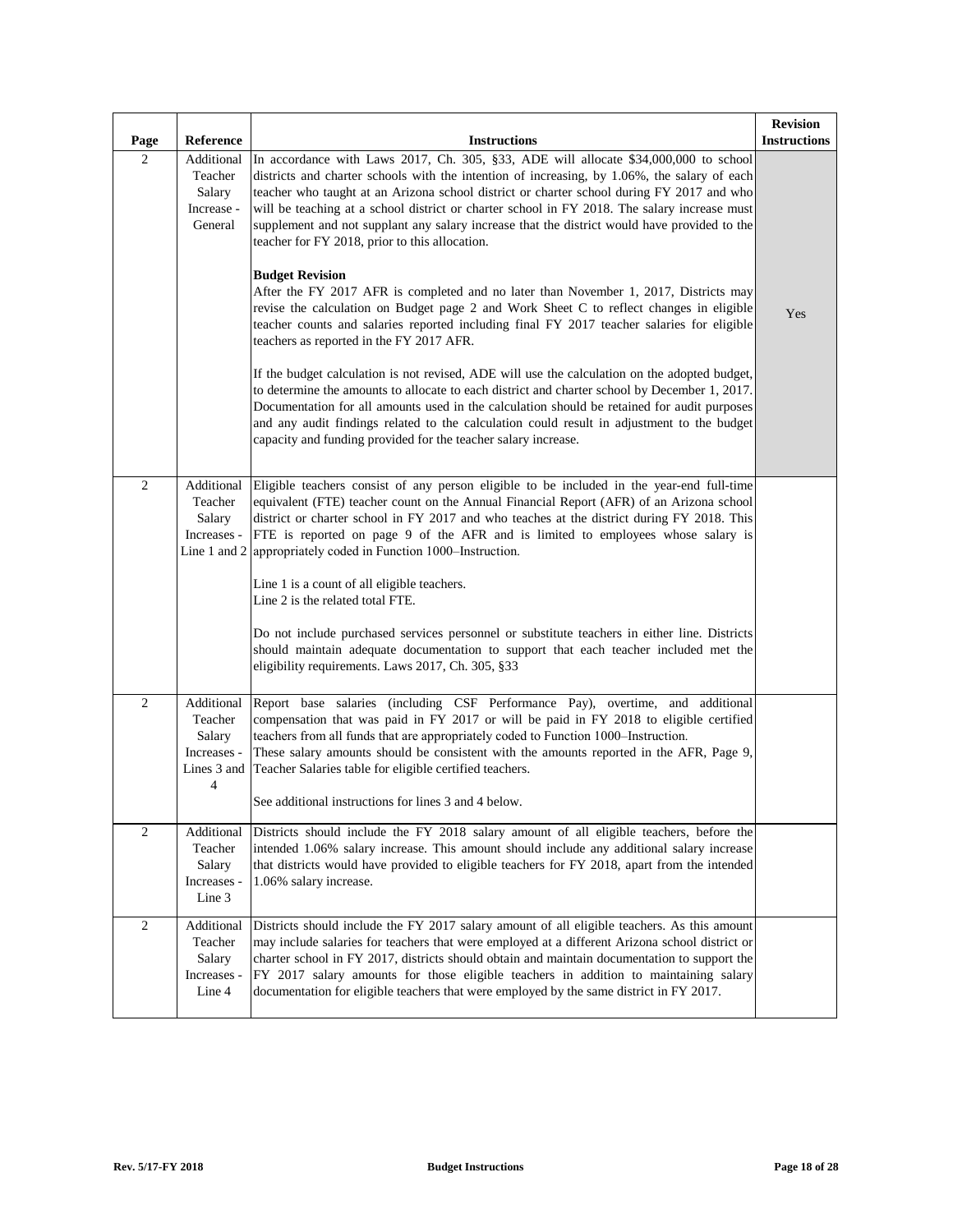| Page           | Reference                                                | <b>Instructions</b>                                                                                                                                                                                                                                                                                                                                                                                                                                                                                                                                                                                                                                                                                                                                                                                                                                                                                                                                                                                                                                                                                              | <b>Revision</b><br><b>Instructions</b> |
|----------------|----------------------------------------------------------|------------------------------------------------------------------------------------------------------------------------------------------------------------------------------------------------------------------------------------------------------------------------------------------------------------------------------------------------------------------------------------------------------------------------------------------------------------------------------------------------------------------------------------------------------------------------------------------------------------------------------------------------------------------------------------------------------------------------------------------------------------------------------------------------------------------------------------------------------------------------------------------------------------------------------------------------------------------------------------------------------------------------------------------------------------------------------------------------------------------|----------------------------------------|
| $\mathbf{2}$   | Additional<br>Teacher<br>Salary<br>Increases -<br>Line 6 | Districts should calculate the amount of funding needed to pay the employer share of<br>increases in employee-related expenses for the Arizona State Retirement System (ASRS) or<br>other employee retirement systems.<br>--For ASRS eligible employees calculate this amount using the FY 2018 ASRS contribution<br>rate of 11.5% times the applicable amount included in the total on Line 5.<br>-- For eligible teachers that participate in other retirement systems calculate this amount based<br>on the actual retirement contribution costs not to exceed the ASRS contribution rate related to<br>the applicable amount included in the total on Line 5.<br>-- For eligible teachers employed in positions that require the district to make an alternative<br>contribution to ASRS, calculate the cost of that retirement contribution at a rate of 9.36%<br>times the applicable amount included in the total on Line 5. Do not include alternative<br>contributions made related to purchased service teachers, as they are not employed by the<br>district and are therefore not eligible teachers. |                                        |
| $\overline{c}$ | Additional<br>Teacher<br>Salary<br>Increases -<br>Line 7 | The amount of funding needed to pay the employer share of related increases in employee-<br>related expenses for the federal insurance contribution act (FICA) is calculated on this line as<br>7.65% of the amount on Line 5.                                                                                                                                                                                                                                                                                                                                                                                                                                                                                                                                                                                                                                                                                                                                                                                                                                                                                   |                                        |
| 3              | General                                                  | The Classroom Site Funds (CSF) are budget-controlled funds that must be used to<br>supplement, rather than supplant, existing monies and in accordance with Laws 2000, 5th<br>S.S., Ch. 1, §62, must not be used for administrative purposes. See USFR Memorandum No.<br>194 for additional guidance on the use of CSF monies.                                                                                                                                                                                                                                                                                                                                                                                                                                                                                                                                                                                                                                                                                                                                                                                   |                                        |
| $\mathfrak{Z}$ | and 39                                                   | Lines 13, 26, Include amounts budgeted for registered warrant expense in the Interest on Short-Term Debt<br>column. Districts should budget up to the Classroom Site Fund Budget Limit (CSFBL) as<br>calculated on page 8, line B.7.                                                                                                                                                                                                                                                                                                                                                                                                                                                                                                                                                                                                                                                                                                                                                                                                                                                                             |                                        |
| $\mathfrak{Z}$ | Line 40                                                  | The total amount budgeted on line 40 cannot exceed the CSFBL on page 8, Line B.7. The<br>total amount budgeted in FY 2018 will affect the next year's CSFBL. See A.R.S. §15-978<br>and calculation on page 8.                                                                                                                                                                                                                                                                                                                                                                                                                                                                                                                                                                                                                                                                                                                                                                                                                                                                                                    |                                        |
| $\overline{4}$ | Line 10                                                  | The amount budgeted in the UCO Fund cannot exceed the Unrestricted Capital Budget Limit<br>(UCBL) on page 8, line A.12. The amount budgeted in Fund 610 in FY 2018 will affect the<br>next year's UCBL. See A.R.S. §15-947(D) and calculation on page 8.                                                                                                                                                                                                                                                                                                                                                                                                                                                                                                                                                                                                                                                                                                                                                                                                                                                         |                                        |
|                |                                                          | Footnote 5   Districts participating in the National School Lunch Program are required to budget a portion<br>of their state revenues to support the operation of their food service program. Districts should<br>budget in the UCO Fund any amounts that will be expended during the 2018 school year for<br>the food service program. Any questions related to the state matching requirements should be<br>directed to ADE's Health & Nutrition Services at (602) 542-8700.<br><b>Budget Revision</b><br>Districts that have not already budgeted for the state matching requirements, should include<br>any amounts to be expended for their food service program in the UCO Fund on this line<br>before May 15. ADE's Health & Nutrition Services will verify that amounts budgeted were<br>spent when the annual financial reports are submitted.                                                                                                                                                                                                                                                          | Yes                                    |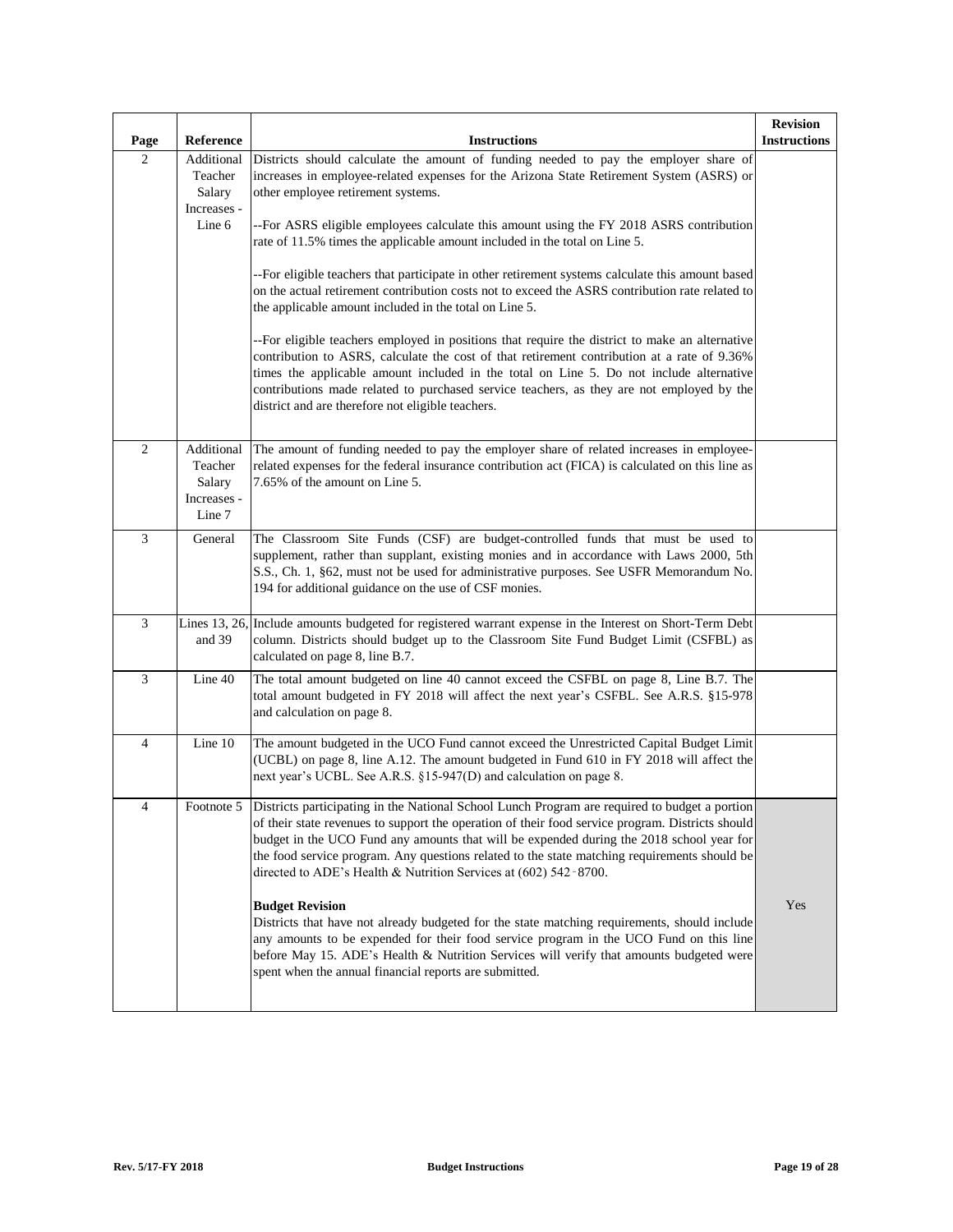| Page | Reference                                                           | <b>Instructions</b>                                                                                                                                                                                                                                                                                                                                                                                                                                                                                                                                                                                                                                                                                                                                                                                                                                                                                                                                                                                                                           | <b>Revision</b><br><b>Instructions</b> |
|------|---------------------------------------------------------------------|-----------------------------------------------------------------------------------------------------------------------------------------------------------------------------------------------------------------------------------------------------------------------------------------------------------------------------------------------------------------------------------------------------------------------------------------------------------------------------------------------------------------------------------------------------------------------------------------------------------------------------------------------------------------------------------------------------------------------------------------------------------------------------------------------------------------------------------------------------------------------------------------------------------------------------------------------------------------------------------------------------------------------------------------------|----------------------------------------|
| 5    | Other<br>Funds-<br>Required<br>Capital<br>Expenditure<br>Detail for | In accordance with A.R.S. §15-904(B), detailed budgeted and actual expenditures for only the<br>items listed in lines $2-11$ must be reported from the UCO (610), Bond Building (630), New<br>School Facilities (695), and Adjacent Ways (620) Funds. The amounts reported on lines 2-11<br>may not include all expenditures of these funds as shown on line 1. Total budgeted<br>expenditures for each fund should be included on line 1 of the table.                                                                                                                                                                                                                                                                                                                                                                                                                                                                                                                                                                                       |                                        |
|      | Funds 610,<br>630, 695, &<br>620                                    | In addition, these detailed expenditures reported on lines 2-11 must be separately reported as<br>new construction or renovation on lines 13-15. If the designation of new construction or<br>renovation does not apply to a particular expenditure reported on lines 2-11, the amount<br>should be reported as "Other." Therefore, total budgeted expenditures for the detailed object<br>codes listed for each fund as reported on line 12 must agree to the total amounts reported on<br>line 16, by fund. Amounts on lines 12 and 16 may be less than the amounts on line 1 for each<br>fund.                                                                                                                                                                                                                                                                                                                                                                                                                                             |                                        |
| 5    | Adjacent<br>Ways Fund                                               | In accordance with A.R.S. §15-995, each adjacent ways project proposal must be filed with<br>the School Facilities Board and include the project cost estimate. If the entire project cost for<br>the adjacent ways project is greater than \$50,000, the expenditure cannot be made unless the<br>School Facilities Board validates both of the following:<br>The project that is proposed to be funded by the assessment is in compliance with state laws<br>relating to adjacent ways projects.<br>The proposal selected by the district does not contain any additional work that is not listed in<br>the adjacent ways proposal submitted by the district.                                                                                                                                                                                                                                                                                                                                                                               |                                        |
| 6    | Federal<br>Projects,<br>Line 16                                     | Districts that receive Impact Aid monies should deposit them in Fund 378—Impact Aid.<br>Monies in the fund are federal monies not subject to legislative appropriation. All districts<br>that receive Impact Aid revenue should complete Work Sheet L to calculate the amount<br>available to be spent in the Impact Aid Fund.                                                                                                                                                                                                                                                                                                                                                                                                                                                                                                                                                                                                                                                                                                                |                                        |
| 6    | State<br>Projects,<br>Line $26$                                     | In accordance with A.R.S. §15-249.06, monies received from the college credit by<br>examination incentive program should be deposited in Fund 456—College Credit Exam<br>Incentives. At least 50% of the incentive bonus monies received from this program must be<br>distributed to the associated classroom teacher for each student who passes a qualifying<br>exam. The remainder of any bonus monies received from this program may be used for<br>teacher professional development or student instructional support or materials.                                                                                                                                                                                                                                                                                                                                                                                                                                                                                                       |                                        |
| 6    | <b>State</b><br>Projects,<br>Line 27                                | In accordance A.R.S. §15-249.08 as added by Laws 2017, Ch. 304, §3, monies received from<br>the Results-based Funding Fund should be deposited in Fund 457—Results-based Funding.<br>Monies received must be allocated directly to enhance, expand or replicate the school site that<br>generated the results-based funding and must not supplant monies budgeted or received from<br>any other source that are generally provided to that school. The majority of the monies<br>received must be used for teacher salaries, to hire teachers and to provide for teacher<br>professional development. A portion of the monies received may be used for the expansion<br>and replication of that school site as a quality school model. The monies must be used to<br>sustain and replicate results, to serve more students on a waiting list at a school with a letter<br>grade designation of A or B and to increase salaries for teachers, other classroom staff and<br>school leaders closing the achievement gap in high-poverty schools. |                                        |
| 6    | Lines 2 and<br>3                                                    | Other Funds, Funds 071 and 072 should be budgeted in detail on the Supplement. Fund totals will pull to<br>these lines. See the instructions for the Supplement for additional information.                                                                                                                                                                                                                                                                                                                                                                                                                                                                                                                                                                                                                                                                                                                                                                                                                                                   |                                        |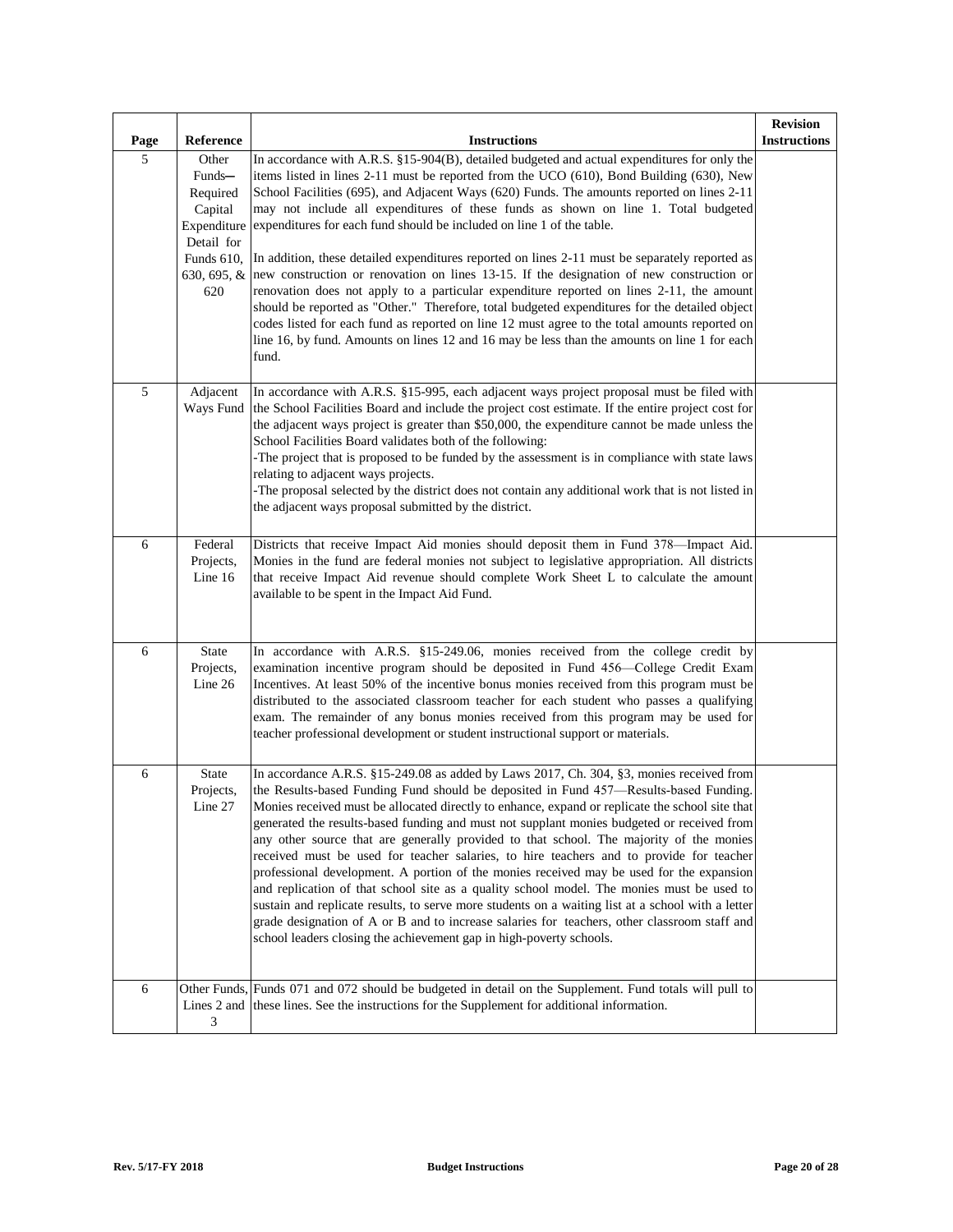| Page           | Reference                               | <b>Instructions</b>                                                                                                                                                                                                                                                                                                                                                                                                                                                                                                                                                                                                                                                                                                                                                                                                                          | <b>Revision</b><br><b>Instructions</b> |
|----------------|-----------------------------------------|----------------------------------------------------------------------------------------------------------------------------------------------------------------------------------------------------------------------------------------------------------------------------------------------------------------------------------------------------------------------------------------------------------------------------------------------------------------------------------------------------------------------------------------------------------------------------------------------------------------------------------------------------------------------------------------------------------------------------------------------------------------------------------------------------------------------------------------------|----------------------------------------|
| 6              | Line 4                                  | Other Funds, In accordance with A.R.S. §15-1102, the proceeds from the sale or lease of school district<br>property should be deposited in the School Plant Fund (500). Expenditures made from the<br>School Plant Fund (500) should be made in accordance with the requirements of A.R.S. §15-<br>1102. Districts may establish sub funds for School Plant in funds 501-504 to account for<br>monies received that are restricted to different purposes by statute, but one total budget for all<br>related monies must be reported here in Fund 500.                                                                                                                                                                                                                                                                                       |                                        |
| 6              | Line 32                                 | Other Funds, Budgeted expenditures related to monies remaining in Fund 080—Student Success Fund<br>should be reported on line 32—Other, along with any other funds not included elsewhere in<br>the budget.                                                                                                                                                                                                                                                                                                                                                                                                                                                                                                                                                                                                                                  |                                        |
| 6              | Internal<br>Service<br>Funds,<br>Line 2 | Include all expenditures for Intergovernmental Agreements (IGAs) in this line. If the district<br>uses funds other than 955 to separately account for multiple IGAs, all IGA fund expenditures<br>should be totaled and reported on this line.                                                                                                                                                                                                                                                                                                                                                                                                                                                                                                                                                                                               |                                        |
| $\overline{7}$ | General                                 | For budget adoption, districts may apportion amounts on this page between the M&O and<br>UCO Funds. After original adoption, and prior to May 15 of the budget year, amounts may be<br>reapportioned based on the budgetary needs of the district, unless otherwise indicated on<br>Budget, page 7, or in the following instructions.<br>Record in column A on this page all amounts budgeted for use in the M&O Fund (to be<br>included in the GBL). Record in column B all amounts budgeted for use in the UCO Fund (to<br>be carried over to the calculations on Budget, page 8).<br><b>Budget Revision</b><br>When actual amounts are required, use the actual amount to date plus the estimated amount<br>for the remainder of the fiscal year. After the May 15 budget revision, amounts cannot be<br>reallocated between M&O and UCO. | Yes                                    |
| $\tau$         | Line 1                                  | After completing Work Sheet E-FY 2018 District Support Level (DSL) and Revenue<br>Control Limit (RCL), and Work Sheet F-FY 2018 Consolidation/Unification Assistance, if<br>applicable, enter the amount of the district RCL from line X of Work Sheet E, or line III of<br>Work Sheet F, on line 1.<br><b>Budget Revision</b><br>For budget revision, Work sheets B, C, E, and F should be revised and the recalculated RCL<br>should be reported on line 1. See budget revision instructions for those work sheets.                                                                                                                                                                                                                                                                                                                        | Yes                                    |
| $\tau$         | Lines $2(a)$ -<br>(b)                   | <b>Budget Revision</b><br>Compare the amounts for District Additional Assistance (DAA) on lines 2(a) and (b) to the<br>applicable amounts calculated by ADE on page 1 of the most recent FY 2018 BUDG25<br>Report. Districts that include a reduction greater than the amount calculated by ADE on line<br>(b), will reduce their budget capacity by that amount. Work Sheet H should be revised and the<br>recalculated DAA reduction should be reported on line 2 (b). See budget revision instructions<br>for Work Sheet H.                                                                                                                                                                                                                                                                                                               | Yes                                    |
| $\tau$         | Line $2(b)$                             | Laws 2017, Ch. 304, §§10 and 12 require ADE to reduce DAA for all school districts for FY<br>2018. See the instructions for Work Sheet H.                                                                                                                                                                                                                                                                                                                                                                                                                                                                                                                                                                                                                                                                                                    |                                        |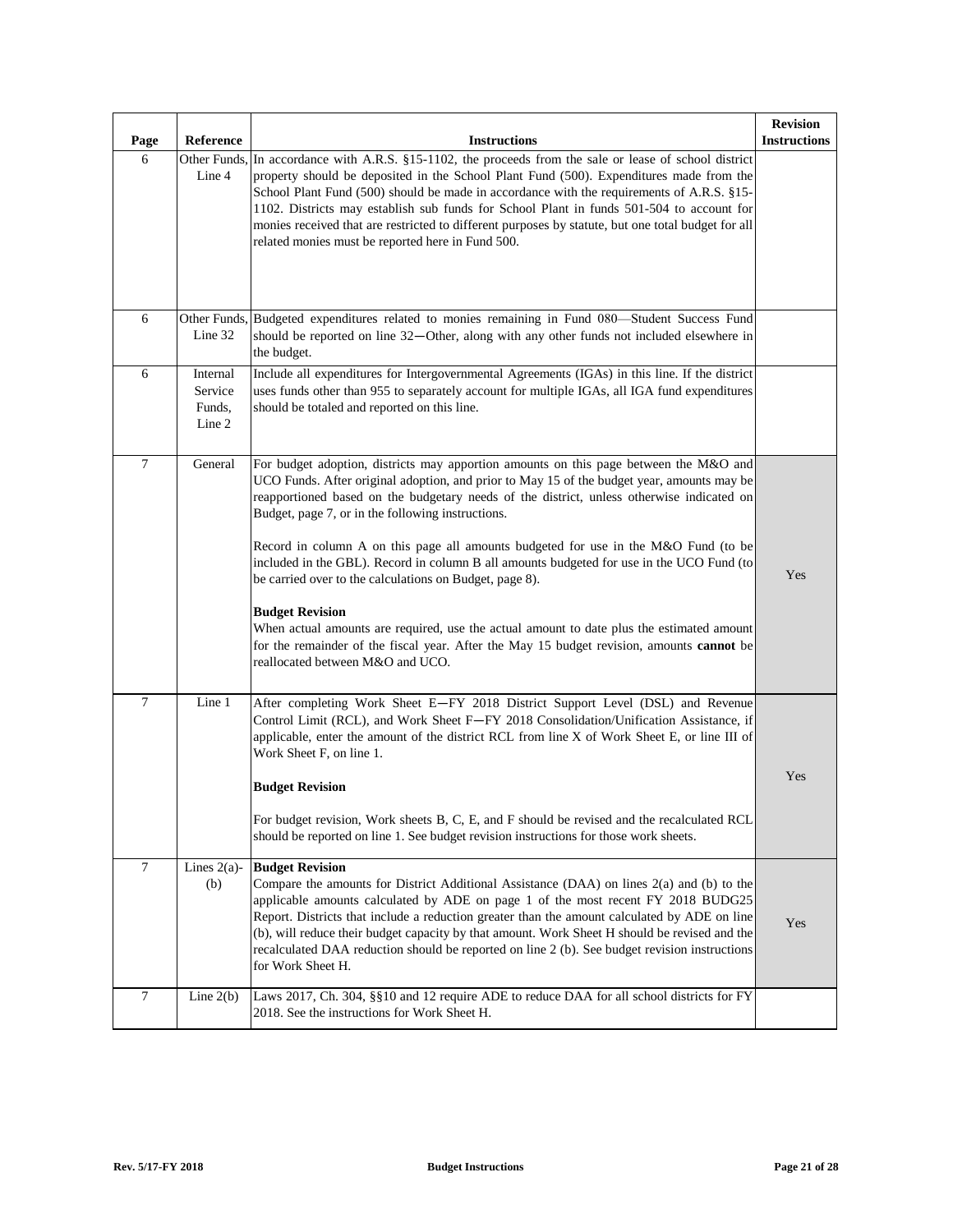| Page   | Reference                | <b>Instructions</b>                                                                                                                                                                                                                                                                                                                                                                                                                                                                                                                                                                                                                                                                                                                                                                          | <b>Revision</b><br><b>Instructions</b> |
|--------|--------------------------|----------------------------------------------------------------------------------------------------------------------------------------------------------------------------------------------------------------------------------------------------------------------------------------------------------------------------------------------------------------------------------------------------------------------------------------------------------------------------------------------------------------------------------------------------------------------------------------------------------------------------------------------------------------------------------------------------------------------------------------------------------------------------------------------|----------------------------------------|
| $\tau$ | Line 3                   | Districts should use prior year ADM to calculate the RCL for overrides (A.R.S. §15-943).<br>Districts that were current year funded in FY 2017 can get weighted student counts from page<br>4 of ADE's "APOR Equalization Report", APOR 55-1. All other districts may recalculate<br>their RCL based on prior year ADM in a separate copy of Work Sheets B, C, D, and E. Do<br>not submit this separate copy of the Work Sheets to ADE. ADE has posted a link to an<br>override calculation worksheet that may be used as a guide in estimating the override amount.<br>The override calculation worksheet and instructions can be found at the link below.                                                                                                                                  |                                        |
|        |                          | In accordance with A.R.S. §15-951(B), the RCL used to determine the maximum M&O and<br>Special Program overrides for Type 03 districts does not include the tuition paid by the<br>district for high school students attending another district.                                                                                                                                                                                                                                                                                                                                                                                                                                                                                                                                             |                                        |
|        |                          | Do not include any overrides authorized to use excess Impact Aid cash on these lines.<br>ADE is currently developing a new system to collect the results from Special Elections.<br>Districts will be notified on the new procedure at a future date.                                                                                                                                                                                                                                                                                                                                                                                                                                                                                                                                        |                                        |
|        |                          | http://www.azed.gov/finance/files/2017/05/2018budgetoverrideestimator.xls                                                                                                                                                                                                                                                                                                                                                                                                                                                                                                                                                                                                                                                                                                                    |                                        |
| $\tau$ | Line $3(a)$              | See Line 3 Instructions above.<br>If the voters in the override election authorize the district to exceed the RCL, and the increase<br>is to be fully funded by revenues other than property taxes $[A.R.S. §15-481(F)],$ only<br>revenues derived from the FY 2017 ending cash balance in the M&O Fund [after the primary<br>tax rate is reduced to zero as required by A.R.S. §15-481(T)] may be used. A.R.S.<br>§15-481(P) Note: Districts will not be able to fund an override with Impact Aid monies<br>in FY 2018, as Impact Aid monies are accounted for in the Impact Aid Fund.                                                                                                                                                                                                      |                                        |
| $\tau$ | Line $3(a)$<br>Continued | The maximum amount a district may request for an M&O budget override is 15% of the<br>district's RCL. If the district also requests a Special Program override pursuant to A.R.S. §15<br>482, the maximum amount a district may request for an M&O override is 10% of the RCL.<br>A.R.S. §15-481(G)                                                                                                                                                                                                                                                                                                                                                                                                                                                                                          |                                        |
| $\tau$ | Line $3(b)$              | See Line 3 Instructions above.<br>If the voters in the override election authorize the district to exceed the Capital Outlay<br>Revenue Limit or District Additional Assistance and the increase is to be fully funded by<br>revenues other than property taxes [A.R.S. $\S15$ -481(M)], only revenues derived from the<br>FY 2017 ending cash balance in the M&O and UCO Funds [after the primary tax rate is<br>reduced to zero as required by A.R.S. $\S15-481(T)$ ] may be used. A.R.S. $\S15-481(S)$ Note:<br>Districts will not be able to fund an override with Impact Aid monies in FY 2018, as<br>Impact Aid monies are accounted for in the Impact Aid Fund.<br>The maximum amount a district may request for a capital budget override is 10% of the RCL.<br>A.R.S. $§15-481(AA)$ |                                        |
| $\tau$ | Line $3(c)$              | See Line 3 Instructions above.<br>A.R.S. §15-482 allows a district to request a budget override for programs designed for<br>preschool students with disabilities and students enrolled in kindergarten through grade 12.<br>The amount for the Special Program override may not exceed 5% of the RCL.<br>If the voters in the override election authorize the district to exceed the RCL, and the increase<br>is to be fully funded by revenues other than property taxes [A.R.S. $\S 15 - 481(J)$ ], the increase<br>may only be budgeted and expended if sufficient monies are available in the M&O Fund.<br>A.R.S. §15-481(Q) Note: Districts will not be able to fund an override with Impact Aid<br>monies in FY 2018, as Impact Aid monies are accounted for in the Impact Aid Fund.  |                                        |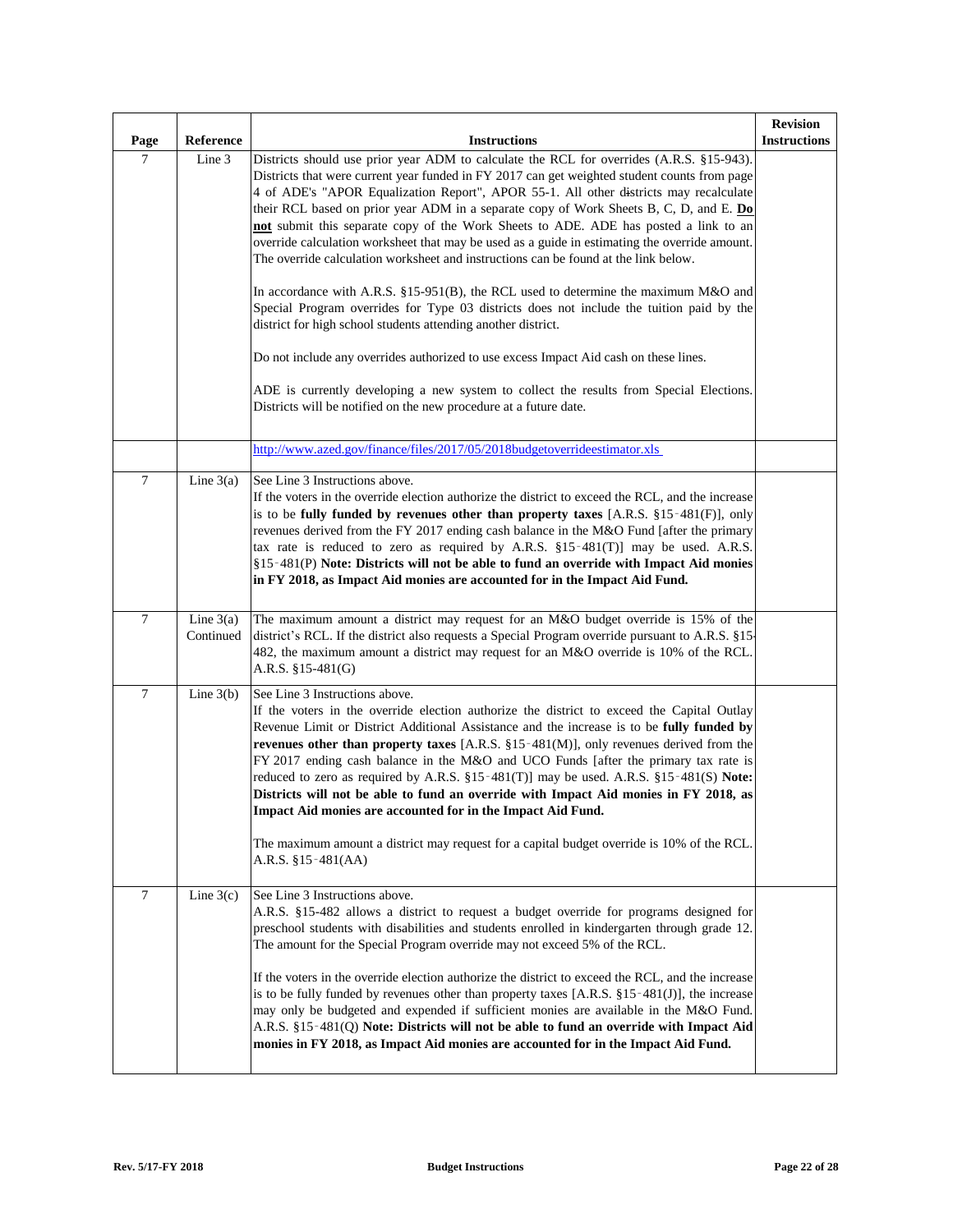| Page           | Reference             | <b>Instructions</b>                                                                                                                                                                                                                                                                                                                                                                                                                                                                                                                                                                                                                                                                                                                                                                                                                                                                                                                                                                                                        | <b>Revision</b><br><b>Instructions</b> |
|----------------|-----------------------|----------------------------------------------------------------------------------------------------------------------------------------------------------------------------------------------------------------------------------------------------------------------------------------------------------------------------------------------------------------------------------------------------------------------------------------------------------------------------------------------------------------------------------------------------------------------------------------------------------------------------------------------------------------------------------------------------------------------------------------------------------------------------------------------------------------------------------------------------------------------------------------------------------------------------------------------------------------------------------------------------------------------------|----------------------------------------|
| $\overline{7}$ | Lines $3(a)$ -<br>(c) | <b>Budget Revision</b><br>If the RCL originally used to calculate an override was reduced after budget adoption, the<br>district must recalculate the maximum M&O, UCO, and Special Program override amounts in<br>accordance with the instructions above. Arizona Attorney General Opinion I90-020 prohibits<br>districts from recalculating overrides based on an increase in the RCL after secondary taxes<br>have been levied for the applicable year. The amounts reported on lines 3(a) through (c) may<br>not exceed the lesser of the original or recalculated maximum override amounts.                                                                                                                                                                                                                                                                                                                                                                                                                           | Yes                                    |
| 7              | Line 4                | Districts with a student count of 125 or less in grades K-8, or 100 or less in grades 9-12 must<br>include an amount on this line if they choose to make a small school adjustment to ensure that<br>page 1, line 30 does not exceed the GBL for M&O. If the district previously qualified for a<br>small school adjustment but has exceeded these student counts, see the instructions for Work<br>Sheets K and K2. For the purposes of Small School Adjustment, districts should use prior<br>year student count (2017 ADM). Districts should not include amounts on these lines for<br>expenditures that are to be made from the Impact Aid Fund.<br><b>Budget Revision</b><br>If the district received approval from the county board of supervisors to revise its budget to<br>include the cost of additional pupils that were not anticipated at budget adoption, include the<br>revised amount on this line.                                                                                                        | Yes                                    |
| 7              | Line 5                | Districts charging tuition for full-day kindergarten and summer school should not include an<br>increase to the GBL. These tuition revenues should be recorded in the Community School<br>Fund (520).<br><b>Budget Revision</b><br>Districts should compare actual tuition revenues received or expected to be received by June<br>30 to the amounts reported on lines $5(a)$ through (d) to determine whether the amounts must<br>be decreased or may be increased.<br>The debt service portion of tuition revenues should not be included on lines 5(a) through<br>(d); as those revenues should be reported in the Debt Service Fund (700).                                                                                                                                                                                                                                                                                                                                                                             | Yes                                    |
| $\overline{7}$ | Line $5(d)$           | The work sheets and instructions for calculating this amount will be issued in future ADE<br>School Finance memorandums. The amount will include excess tuition paid to districts in an<br>adjacent state for pupils who reside in the district but are precluded by distance or a lack of<br>adequate transportation from attending a school in their district or county of residence (out-of-<br>state CEC students). In addition, the amount will include funding for students who are<br>precluded by distance or lack of adequate transportation facilities from attending a school in<br>their district or county of residence or who reside in unorganized territories (CEC-A<br>students). The amount will also include funding for students who are placed in a school<br>district by an agency of this State or by a state or federal court of competent jurisdiction in a<br>corrective institution, a foster home, a child care agency, a licensed institution, or a residential<br>facility (CEC-B students). |                                        |
| 7              | Line 6                | Include assistance received from the State for students whose parents are employed by certain<br>State institutions as described in A.R.S. §15-976. Also, include amounts paid to the school<br>district through the special education voucher payment system such as payments for teaching<br>students at the district instead of sending the student to the Arizona State Schools for the Deaf<br>and the Blind.<br><b>Budget Revision</b><br>Districts should use the work sheets provided by ADE to calculate the revised assistance to<br>schools using the ADM reported on the FY 2018 ADM15. The work sheets are available on<br>ADE's website at the link below.                                                                                                                                                                                                                                                                                                                                                   | Yes                                    |
|                |                       | http://www.azed.gov/finance/certificates-of-educational-convenience/                                                                                                                                                                                                                                                                                                                                                                                                                                                                                                                                                                                                                                                                                                                                                                                                                                                                                                                                                       |                                        |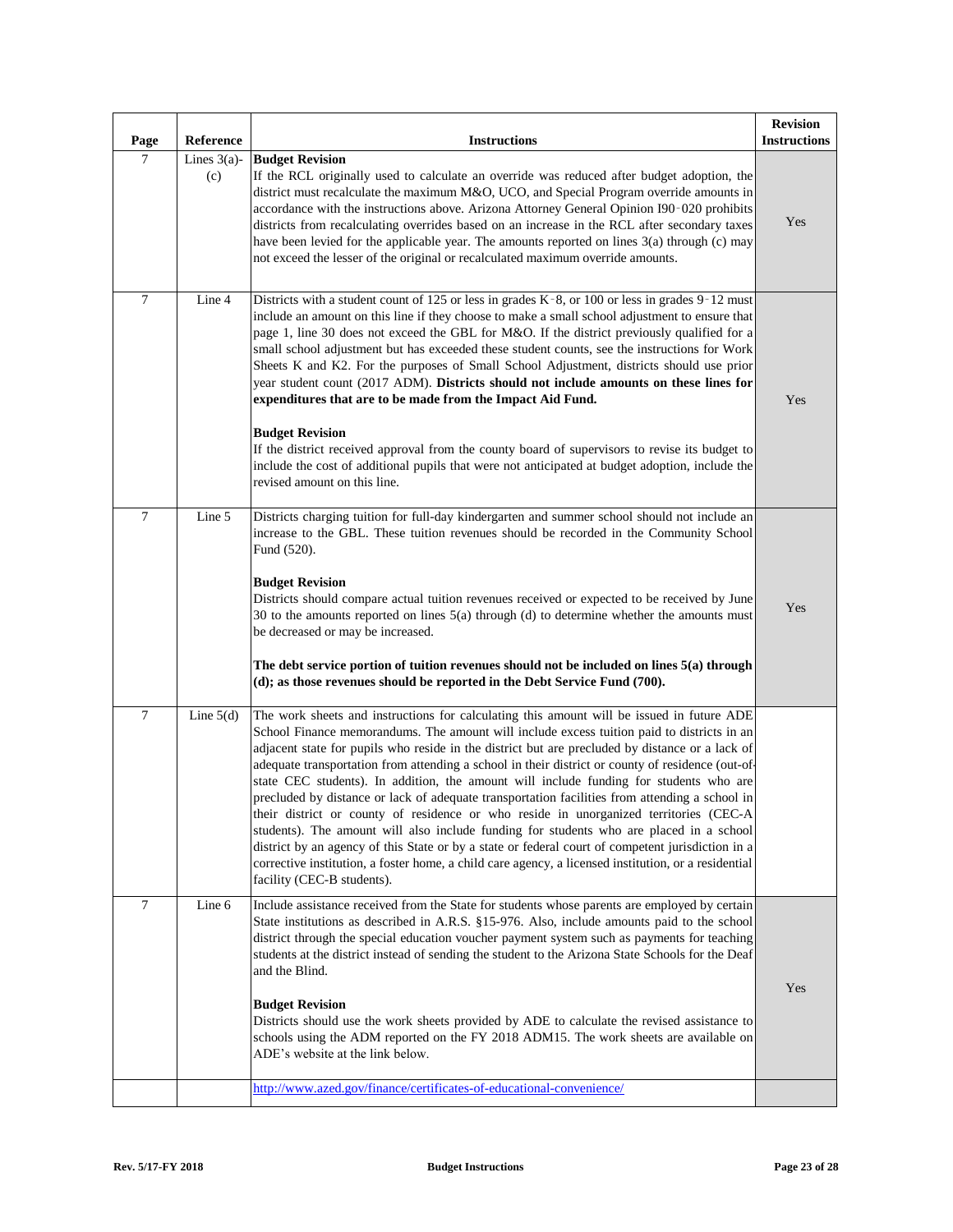| Page             | Reference   | <b>Instructions</b>                                                                                                                                                                                                                                                                                                                                                                                                                                                                                                                                                                                                                                                                                                                                                                                                                                                                                                                                                                                                                                                                                                                                                                                                                               | <b>Revision</b><br><b>Instructions</b> |
|------------------|-------------|---------------------------------------------------------------------------------------------------------------------------------------------------------------------------------------------------------------------------------------------------------------------------------------------------------------------------------------------------------------------------------------------------------------------------------------------------------------------------------------------------------------------------------------------------------------------------------------------------------------------------------------------------------------------------------------------------------------------------------------------------------------------------------------------------------------------------------------------------------------------------------------------------------------------------------------------------------------------------------------------------------------------------------------------------------------------------------------------------------------------------------------------------------------------------------------------------------------------------------------------------|----------------------------------------|
| 7                | Line 7      | Districts should not include amounts on this line for expenditures that are to be made from the<br>Impact Aid Fund.<br><b>Budget Revision</b><br>If the June 30, 2017, actual cash balance for the M&O Fund was incorrectly estimated, an<br>accommodation school district must complete and submit a revised Work Sheet S, even if the<br>amount recorded on line 7 of the adopted budget is not revised. If the June 30, 2017 actual<br>cash balance for the M&O Fund was accurate, accommodation schools may recalculate Work<br>Sheet S for other changes.<br>In completing line I.A of Work Sheet S, use the lesser of the revised DSL or RCL from Work<br>Sheet E (should agree to page 4 of the most recent FY 2017 APOR55-1 Report). Record the<br>district's actual cash balance for the M&O Fund at June 30, 2017, on line II.A.1. On line<br>II.A.2, record the "Allowed Budget Balance Carry Forward" as reported on page 2 of the<br>most recent FY 2017 BUDG75 Report. Finally, districts should recalculate lines II.B.2 and 3<br>based on the revised RCL.<br>Districts should compare the recalculated amount on line II.B.5 of Work Sheet S to line 7 to<br>determine whether the amount must be decreased or may be increased. | Yes                                    |
| $\boldsymbol{7}$ | Line $8(a)$ | The total amount budgeted for desegregation expenditures in the M&O, UCO, and Impact Aid<br>Funds cannot exceed the amount budgeted in FY 2009. Districts should not include amounts<br>on these lines for desegregation expenditures that are to be made from the Impact Aid Fund.                                                                                                                                                                                                                                                                                                                                                                                                                                                                                                                                                                                                                                                                                                                                                                                                                                                                                                                                                               |                                        |
| $\boldsymbol{7}$ | Line $8(b)$ | Districts should not include amounts on this line for expenditures that are to be made from the<br>Impact Aid Fund.<br><b>Budget Revision</b><br>A common school district not within a high school district (Type 03) should report any<br>adjustment for the excess debt service portion of actual tuition, as described in A.R.S. §§15-<br>910(L) and 15-951(A) and (F), on this line. (See Budget Revision instructions for Work<br>Sheet O.)                                                                                                                                                                                                                                                                                                                                                                                                                                                                                                                                                                                                                                                                                                                                                                                                  | Yes                                    |
| $\boldsymbol{7}$ | Line $8(c)$ | Districts are required to use actual expenditures in calculating the budget balance<br>carryforward. Districts that have overexpended in the FY 2017 M&O Fund as authorized by<br>the county board of supervisors, in accordance with A.R.S. §15-907, cannot record a<br>budget balance carryforward.<br>Districts that have not overexpended should complete the Work Sheet for Calculation of the<br>FY 2018 Maintenance and Operation Fund Budget Balance Carryforward (Work Sheet M).<br>Districts may transfer an amount to the School Opening Fund, not to exceed the lesser of the<br>FY 2017 M&O Fund ending cash balance or the actual budget balance carryforward. The<br>amount transferred will reduce the amount of the budget balance carryforward; therefore, the<br>amount carried forward may not exceed the amount on Work Sheet M, line 9.<br><b>Budget Revision</b><br>Districts should compare the amount on line $8(c)$ to the applicable amount on the FY 2017<br>BUDG75 Report to determine if revisions are necessary. The amounts on this line cannot<br>exceed the amount reported on page 2 of the BUDG75 Report.                                                                                                     | Yes                                    |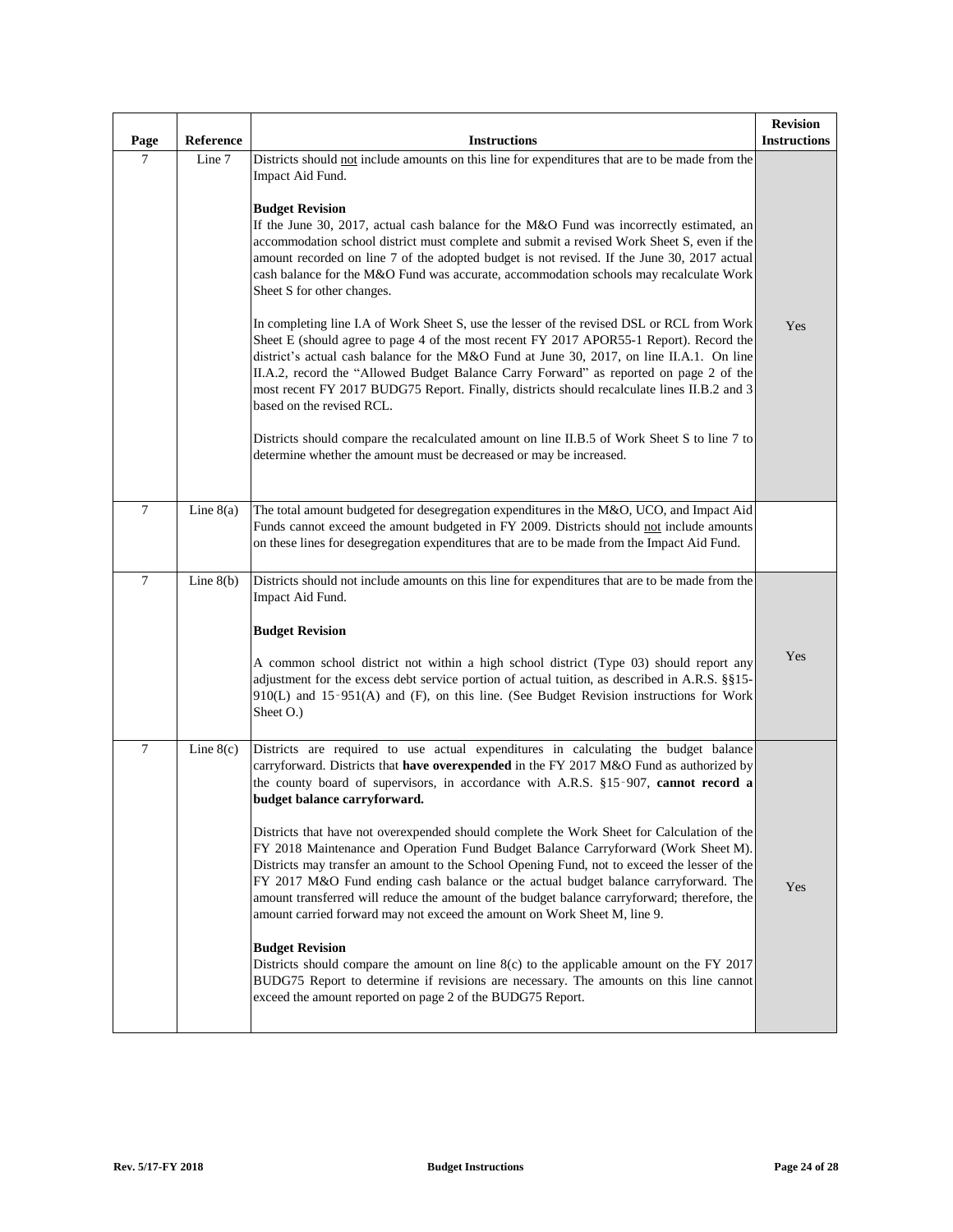| Page             | Reference   | <b>Instructions</b>                                                                                                                                                                                                                                                                                                                                                                                                                                                                                                                                                                                                                                                                                                                                                                                                                                                                                                                                    | <b>Revision</b><br><b>Instructions</b> |
|------------------|-------------|--------------------------------------------------------------------------------------------------------------------------------------------------------------------------------------------------------------------------------------------------------------------------------------------------------------------------------------------------------------------------------------------------------------------------------------------------------------------------------------------------------------------------------------------------------------------------------------------------------------------------------------------------------------------------------------------------------------------------------------------------------------------------------------------------------------------------------------------------------------------------------------------------------------------------------------------------------|----------------------------------------|
| $\tau$           | Line $8(d)$ | A district authorized by ADE to continue participation in the Dropout Prevention Programs.<br>in accordance with Laws 1992, Ch. 305, §32 and Laws 2000, Ch. 398, §2, for FY 2018 may<br>record on this line an amount not to exceed the amount budgeted for the Dropout Prevention<br>Programs in FY 1991. Districts should not include amounts on this line for expenditures that<br>are to be made from the Impact Aid Fund.                                                                                                                                                                                                                                                                                                                                                                                                                                                                                                                         |                                        |
| $\boldsymbol{7}$ | Line $8(e)$ | A district may budget an amount less than or equal to interest expense for registering warrants<br>or for net interest expense (interest expense minus interest income) on tax anticipation notes<br>outside the FY 2018 RCL, if both of the following conditions apply:                                                                                                                                                                                                                                                                                                                                                                                                                                                                                                                                                                                                                                                                               |                                        |
|                  |             | --The County Treasurer pooled all school district monies for investment during FY 2016 as<br>provided in A.R.S. §15-996.                                                                                                                                                                                                                                                                                                                                                                                                                                                                                                                                                                                                                                                                                                                                                                                                                               |                                        |
|                  |             | --For those districts that received state aid in FY 2016, the districts applied for state aid<br>apportionment before the date set as provided in A.R.S. §15-973.                                                                                                                                                                                                                                                                                                                                                                                                                                                                                                                                                                                                                                                                                                                                                                                      |                                        |
| $\boldsymbol{7}$ | Line $8(f)$ | For the first 3 years that a joint career and technical education and vocational education<br>center is operating and serving students, all or a portion of the center's expenditures may be<br>budgeted outside the RCL. A.R.S. §15-910.01 requires the State Board of Education approval<br>prior to including an amount here. The district must notify the State Board of Education<br>before adopting a Budget for the first year of operation, and notify ADE School Finance if<br>this line will be used in calculating the GBL. Currently, no districts have been authorized by<br>the SBE. This provision does not apply to joint technical education districts established<br>pursuant to A.R.S. §15-392.                                                                                                                                                                                                                                     |                                        |
| $\boldsymbol{7}$ | Line $8(g)$ | Do not include amounts budgeted for the Performance Pay component of the CSF here.                                                                                                                                                                                                                                                                                                                                                                                                                                                                                                                                                                                                                                                                                                                                                                                                                                                                     |                                        |
|                  |             | <b>Budget Revision</b><br>Districts should compare the amount on this line to the applicable amounts on the FY 2017<br>BUDG75 Report to determine if revisions are necessary. The amounts on this line cannot<br>exceed the amounts reported on page 2 of the BUDG75 Report.                                                                                                                                                                                                                                                                                                                                                                                                                                                                                                                                                                                                                                                                           | Yes                                    |
| $\boldsymbol{7}$ | Line $8(h)$ | Record the amount of any judgments expected to be paid in FY 2018 for an excessive<br>property tax valuation judgment per A.R.S. §§42-16213 and 42-16214. This amount should<br>also be included on page 1, line 4.                                                                                                                                                                                                                                                                                                                                                                                                                                                                                                                                                                                                                                                                                                                                    |                                        |
| $\boldsymbol{7}$ | Line $8(i)$ | Record the amount of reimbursements for unorganized territory mileage received from<br>performance of a transportation services contract.                                                                                                                                                                                                                                                                                                                                                                                                                                                                                                                                                                                                                                                                                                                                                                                                              |                                        |
|                  |             | <b>Budget Revision</b><br>Districts should compare actual reimbursements for transportation services received or<br>expected to be received by June 30 to the amount reported on this line. The amount on this<br>line cannot exceed the actual amount received for providing these transportation services.                                                                                                                                                                                                                                                                                                                                                                                                                                                                                                                                                                                                                                           | Yes                                    |
| $\tau$           | Line 9      | Record adjustments to the General Budget Limit on these lines. If more than 1 year or type of<br>adjustment is recorded on any one line, indicate each year and the associated amount for each<br>type of adjustment in the line description, but record only one combined amount for all years<br>and types on each line. Record negative amounts in parentheses. Adjustments to the GBL for<br>the 4.5% reduction for JTEDs with student counts greater than 2,000 should be entered on<br>line 9(d). At the time of budget preparation, an estimate of the JTED reduction can be found<br>in the footnote on Work Sheet J. Districts that need assistance with the adjustments should<br>contact ADE's budget team.<br><b>Budget Revision</b><br>Districts should compare the budgeted adjustment amounts to the applicable ADE calculated<br>values on page 1 of the most recent FY 2018 BUDG25, to determine if the amounts should be<br>revised. | Yes                                    |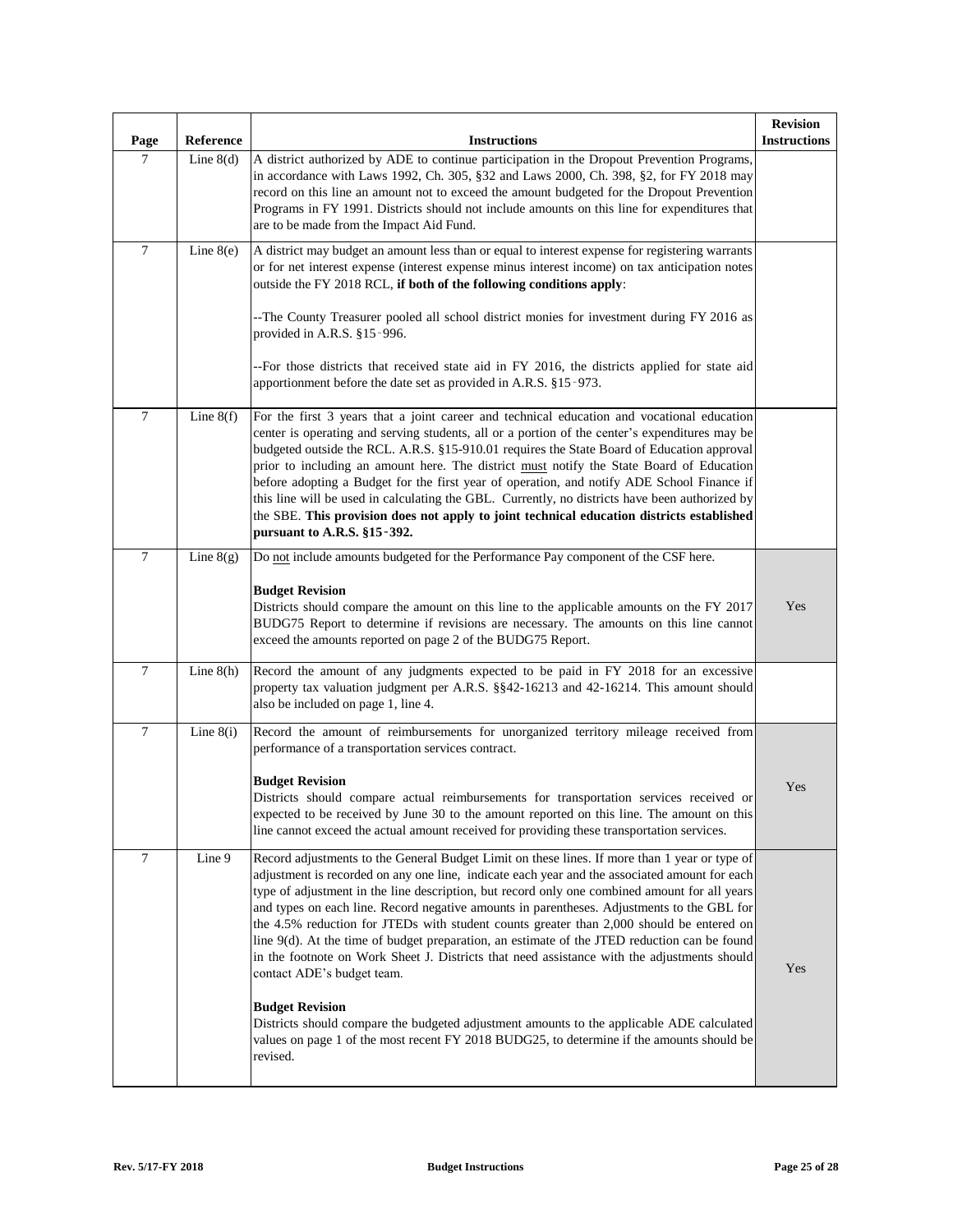| Page    | Reference              | <b>Instructions</b>                                                                                                                                                                                                                                                                                                                                                                                                                                                                                                                                                                                                                                                                                                                                                                                      | <b>Revision</b><br><b>Instructions</b> |
|---------|------------------------|----------------------------------------------------------------------------------------------------------------------------------------------------------------------------------------------------------------------------------------------------------------------------------------------------------------------------------------------------------------------------------------------------------------------------------------------------------------------------------------------------------------------------------------------------------------------------------------------------------------------------------------------------------------------------------------------------------------------------------------------------------------------------------------------------------|----------------------------------------|
| $\tau$  | Line 10                | For FY 2018, 2016 Prop 123 and Laws 2015, 1st Special Session, Ch. 1, §6 provide total<br>additional funding of \$50,000,000 to districts and charter schools on a pro rata basis.<br>Districts should increase their budget limits by estimating their portion of the increase by<br>using the district's percent of statewide weighted student count as reported on ADE's<br>Classroom Site Fund Detail Report multiplied by \$50,000,000. However, actual amounts<br>will vary and ADE will notify districts of the final amounts.<br><b>Budget Revision</b><br>Districts should compare actual additional funding received or expected to be received by<br>June 30 to the amount reported on this line. The amount on this line cannot exceed the actual<br>amount received for additional funding. | Yes                                    |
| 8       | Line A.2               | <b>Budget Revision</b><br>Line A.2, if required, should agree to the most recent FY 2017 BUDG75 Report, page 2,<br>"Add to FY18 Expenditure Budget for (UNR), page 8, line A2" This line will also include<br>any positive or negative A.R.S. §15-915 adjustments as approved by ADE. Contact ADE<br>School Finance to reconcile any differences.                                                                                                                                                                                                                                                                                                                                                                                                                                                        | Yes                                    |
| $\,8\,$ | Lines A.3              | <b>Budget Revision</b><br>Line A.3 should agree to the most recent FY 2017 BUDG75 Report, page 2 "Unrestricted<br>Capital Available for FY17." Contact ADE School Finance to reconcile any differences.                                                                                                                                                                                                                                                                                                                                                                                                                                                                                                                                                                                                  | Yes                                    |
| 8       | Line A.6               | <b>Budget Revision</b><br>This line should reflect total actual UCO Fund 610 expenditures as reported on the district's<br>FY 2017 AFR, less expenditures approved under A.R.S. §15-907 that are in excess of the<br>most recently revised adopted FY 2017 UCO budget (budget page 4, line 10).                                                                                                                                                                                                                                                                                                                                                                                                                                                                                                          | Yes                                    |
| $\,8\,$ | Line A.8               | <b>Budget Revision</b><br>Line A.8 should agree to the actual amount of interest earned on investments as reported on<br>the district's FY 2017 AFR for the UCO Fund.                                                                                                                                                                                                                                                                                                                                                                                                                                                                                                                                                                                                                                    | Yes                                    |
| 8       | Line A.9               | The district should forward a copy of the award letter from the SFB stating the specific<br>amount being deposited in Fund 610, to ADE, School Finance in order to receive budget<br>capacity for this item.<br><b>Budget Revision</b><br>Enter the amount of money, if any, received or expected to be received, by fiscal year end.                                                                                                                                                                                                                                                                                                                                                                                                                                                                    | Yes                                    |
| 8       | Line $A.10$            | Record adjustments to the UCBL on these lines. If more than 1 year or type of adjustment is<br>recorded for any one line, indicate each year and the associated amount for each type of<br>adjustment in the line description, but record only one combined amount for all years and<br>types on each line. Record negative amounts in parentheses. Adjustments to the UCBL for the<br>4.5% reduction for JTEDs with student counts greater than 2,000 should be entered on Line<br>A.10(b). At the time of budget preparation, an estimate of the JTED reduction can be found in<br>the footnote on Work Sheet J. Districts that need assistance with the adjustments should<br>contact ADE's budget team.                                                                                              |                                        |
| 8       | Line A.10<br>continued | <b>Budget Revision</b><br>Districts should compare budgeted adjustment amounts to the applicable ADE calculated<br>values on page 2 of the most recent FY 2018 BUDG25, to determine if the amounts should be<br>revised.                                                                                                                                                                                                                                                                                                                                                                                                                                                                                                                                                                                 | Yes                                    |
| 8       | Line B.2               | <b>Budget Revision</b><br>Line B.2 should reflect total actual CSF expenditures as reported on the district's FY 2017<br>AFR.                                                                                                                                                                                                                                                                                                                                                                                                                                                                                                                                                                                                                                                                            | Yes                                    |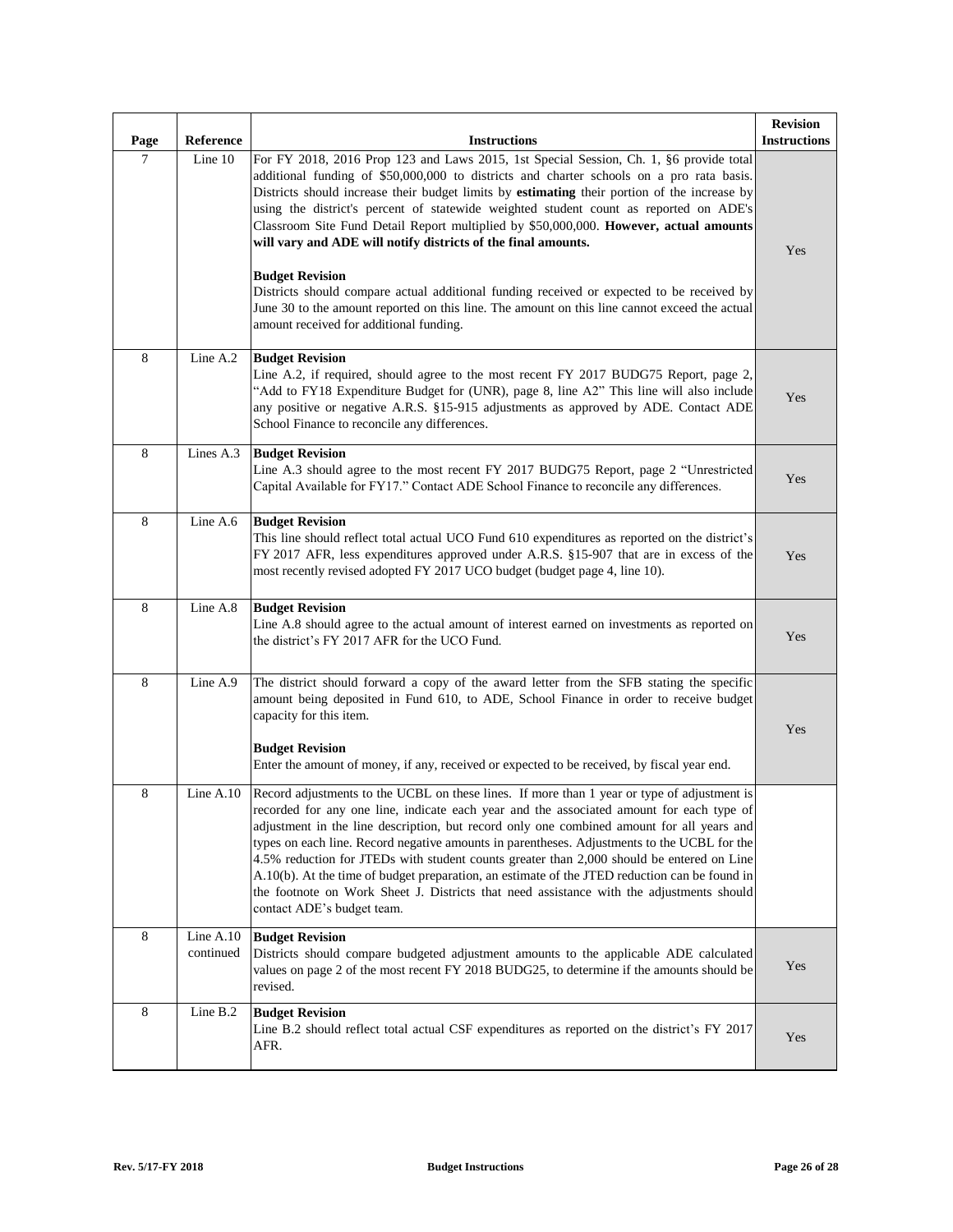| Page    | Reference          | <b>Instructions</b>                                                                                                                                                                                                                                                                                                                                                                                                                                                                                                                                                                                                                                                                                                                                                                      | <b>Revision</b><br><b>Instructions</b> |
|---------|--------------------|------------------------------------------------------------------------------------------------------------------------------------------------------------------------------------------------------------------------------------------------------------------------------------------------------------------------------------------------------------------------------------------------------------------------------------------------------------------------------------------------------------------------------------------------------------------------------------------------------------------------------------------------------------------------------------------------------------------------------------------------------------------------------------------|----------------------------------------|
| 8       | Line B.4           | <b>Budget Revision</b><br>This line should agree to the total actual interest earned on CSF investments, as reported on<br>the FY 2017 AFR for all three CSFs.                                                                                                                                                                                                                                                                                                                                                                                                                                                                                                                                                                                                                           | Yes                                    |
| $\,8\,$ | Line B.5           | In accordance with A.R.S. §15-977(G)(1), the per pupil amount is calculated based on<br>estimated available resources in the Classroom Site Fund for the budget year and adjusted for<br>prior year revenue carryforwards or shortfalls. However, actual payments to districts may<br>differ from the estimated per pupil Classroom Site Fund allocation. The FY 2018 allocation<br>for the district is \$386 multiplied by the district's weighted student count (based on fundable<br>students attending within the school district). The FY 2018 CSF actual payments detail<br>reports will be available on ADE's website at the link below beginning in August 2017.                                                                                                                 |                                        |
|         |                    | http://www.azed.gov/SchoolFinanceReports/Reports                                                                                                                                                                                                                                                                                                                                                                                                                                                                                                                                                                                                                                                                                                                                         |                                        |
| $\,8\,$ | Line B.6           | Some districts have lost CSF budget capacity from budgeting less than the CSFBL in prior<br>years. This line may be used to recapture that budget capacity. Districts that need assistance<br>with the adjustment should contact ADE's budget team.                                                                                                                                                                                                                                                                                                                                                                                                                                                                                                                                      |                                        |
| Suppl   | <b>ELL General</b> | A.R.S. §15-756.02 requires each school district to implement one or more Structured English<br>Immersion (SEI) models, as previously approved by the ELL Task Force, to provide<br>instruction to ELL students. A.R.S. §15-756.01 defined incremental costs as the costs that are<br>associated with an SEI program pursuant to A.R.S. §15-752 or a program pursuant to A.R.S.<br>§15-753 that are in addition to the normal costs of conducting programs for English proficient<br>students. Further, incremental costs do not include costs that replace the same types of service<br>provided to English proficient students or compensatory instruction.                                                                                                                             |                                        |
| Suppl   | Continued          | ELL General SEI Fund 071 is used to account for monies received from ADE to provide for the<br>incremental cost of instruction to ELLs and must be used to supplement existing programs. In<br>accordance with A.R.S. §15-756.03 and .04, SEI monies must not be used to supplant federal,<br>state, or local monies, including desegregation monies, previously used for ELLs, or used to<br>pay for the normal costs of conducting programs for English proficient students. Districts<br>were required to submit a separate SEI Budget Request Form to ADE to request these monies<br>for FY 2018.                                                                                                                                                                                    |                                        |
| Suppl   | Continued          | ELL General In accordance with A.R.S. §15-756.11, the Compensatory Instruction Fund 072 is used to<br>account for monies received from ADE for compensatory instruction programs in addition to<br>normal classroom instruction as described above. Monies must be used to supplement<br>existing programs and not supplant federal, state, or local monies, including desegregation<br>monies levied pursuant to A.R.S. §15-910, used for ELLs or ELL compensatory instruction<br>that were budgeted as of February 23, 2006. For FY 2018, there were no new monies<br>available for compensatory instruction programs. ADE will allow districts to use the<br>remaining monies but will deduct those amounts from future funding requests for<br>compensatory instruction programs.    |                                        |
| Suppl   | Continued          | ELL General In all funds where ELL costs are incurred, districts should use program code 260-ELL<br>Incremental Costs to record incremental costs necessary to implement an approved SEI<br>model, program code 265—ELL Compensatory Instruction to record the costs of providing<br>compensatory instruction to ELL students and students reclassified as English proficient in<br>the last 2 years, and program code 435-Pupil Transportation-ELL Compensatory<br>Instruction for transportation costs approved as part of compensatory instruction. However,<br>when desegregation monies in the M&O Fund are used to pay for incremental or<br>compensatory instruction costs, districts should use program codes 514—ELL Incremental<br>Costs and 515—ELL Compensatory Instruction. |                                        |